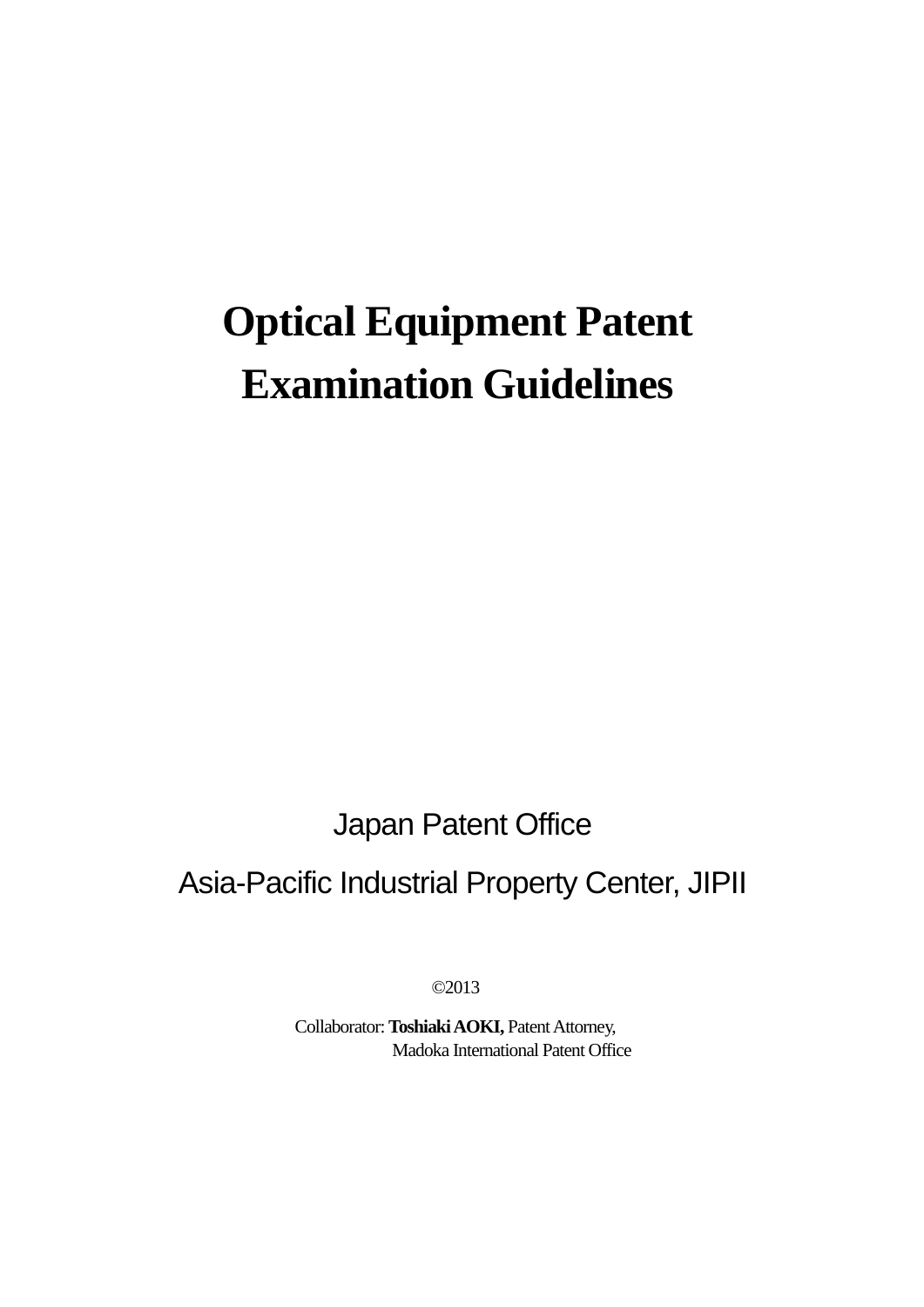# **CONTENTS**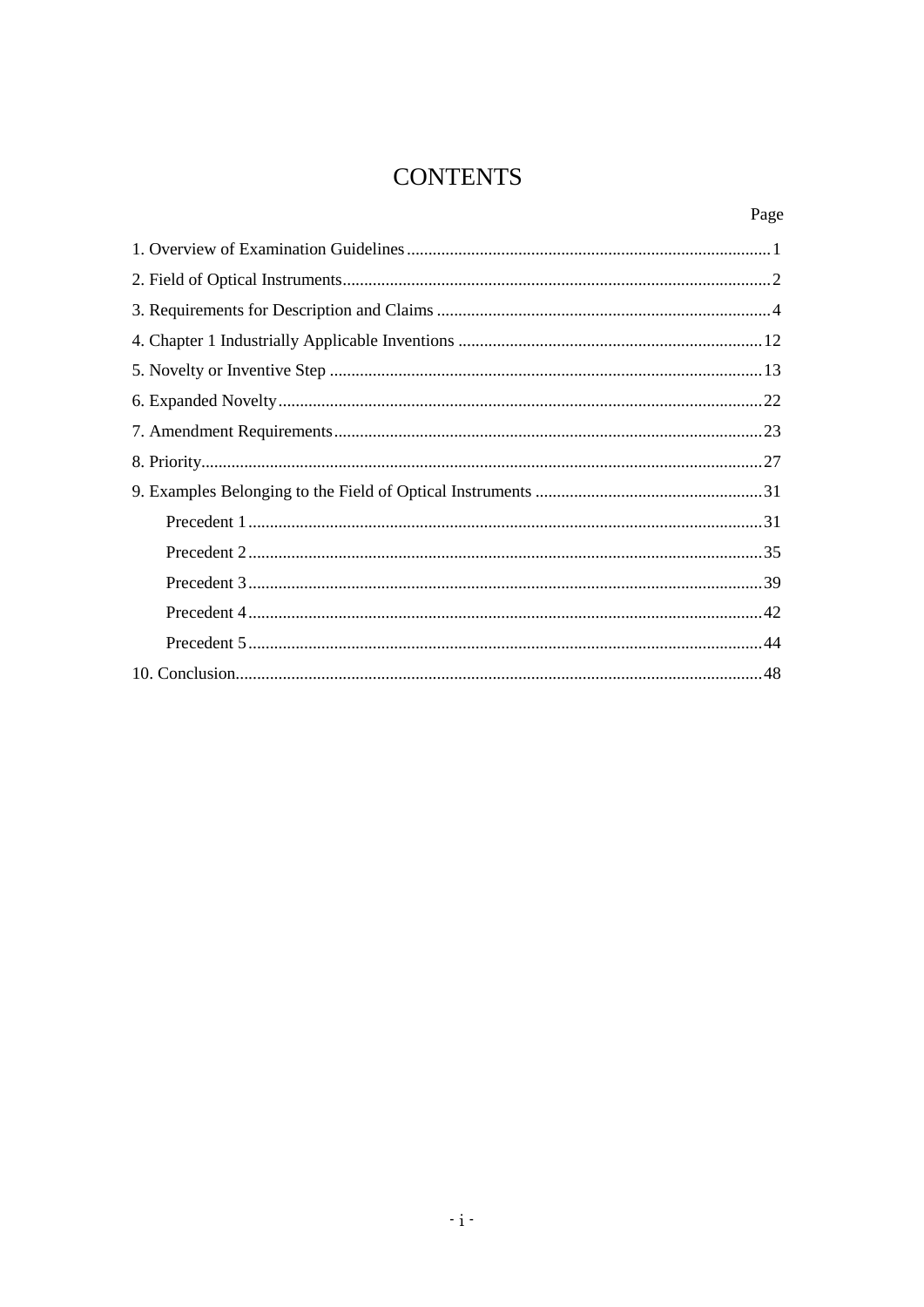## 1. Overview of Examination Guidelines

Since beginning to create its examination guidelines in 1963, the Patent Office has put together examination practices for patent applications and utility model registration applications, consecutively issuing general examination guidelines common to all technical fields and industrial examination guidelines corresponding to technical fields. The number of examination guidelines and operation guidelines conforming to them has grown over time to number in the dozens, however, and the system has therefore become overly complicated. In addition, it has become difficult to support the progress of technology, revision of the patent system, storage of new judicial precedents, etc.

As a result, the Patent Office arranged and integrated its guidelines for areas including general examinations, industrial examinations and operations in 1993, reconsidering the content to support the progress of technology, revision of the patent system and storage of new judicial precedents. In addition, it published its "Examination Guidelines for Patent and Utility Models in Japan," which has subsequently been repeatedly revised in order to cope with the development of new technologies, revision of the patent system, new judicial precedents, and so on. Currently, the Patent Office discloses these guidelines on its website so that anyone can view them via the Internet. An English translation is also available on the same website for the convenience of non-Japanese speakers.

The examination guidelines essentially outline the basic application of laws related to the Patent Act, etc. in order for examiners to examine applications fairly, appropriately and efficiently in accordance with certain standards. The guidelines are used not only as judgment criteria in examinations, but also in applicant patent management indexes.

The contents of the "Examination Guidelines for Patent and Utility Models in Japan" as currently published are as follows:

Part I: Description and Claims Chapter 1 Requirements for Description and Claims Chapter 2 Requirements of Unity of Invention (Reference): Requirements for Unity of Application \*Applied to applications made on or before December 31, 2003 Chapter 3 Requirements for Disclosure of Information in Prior Art Document Part II Requirements for Patentability Chapter 1 Industrially Applicable Inventions Chapter 2 Novelty and Inventive Step Chapter 3 Patent Act Article 29(2) Chapter 4 Patent Act Article 39 Chapter 5 Treatment of Information Disclosed on the Internet as Prior Art Part III Amendment of Description, Claims and Drawings Part IV Priority Chapter 1 Priority under the Paris Convention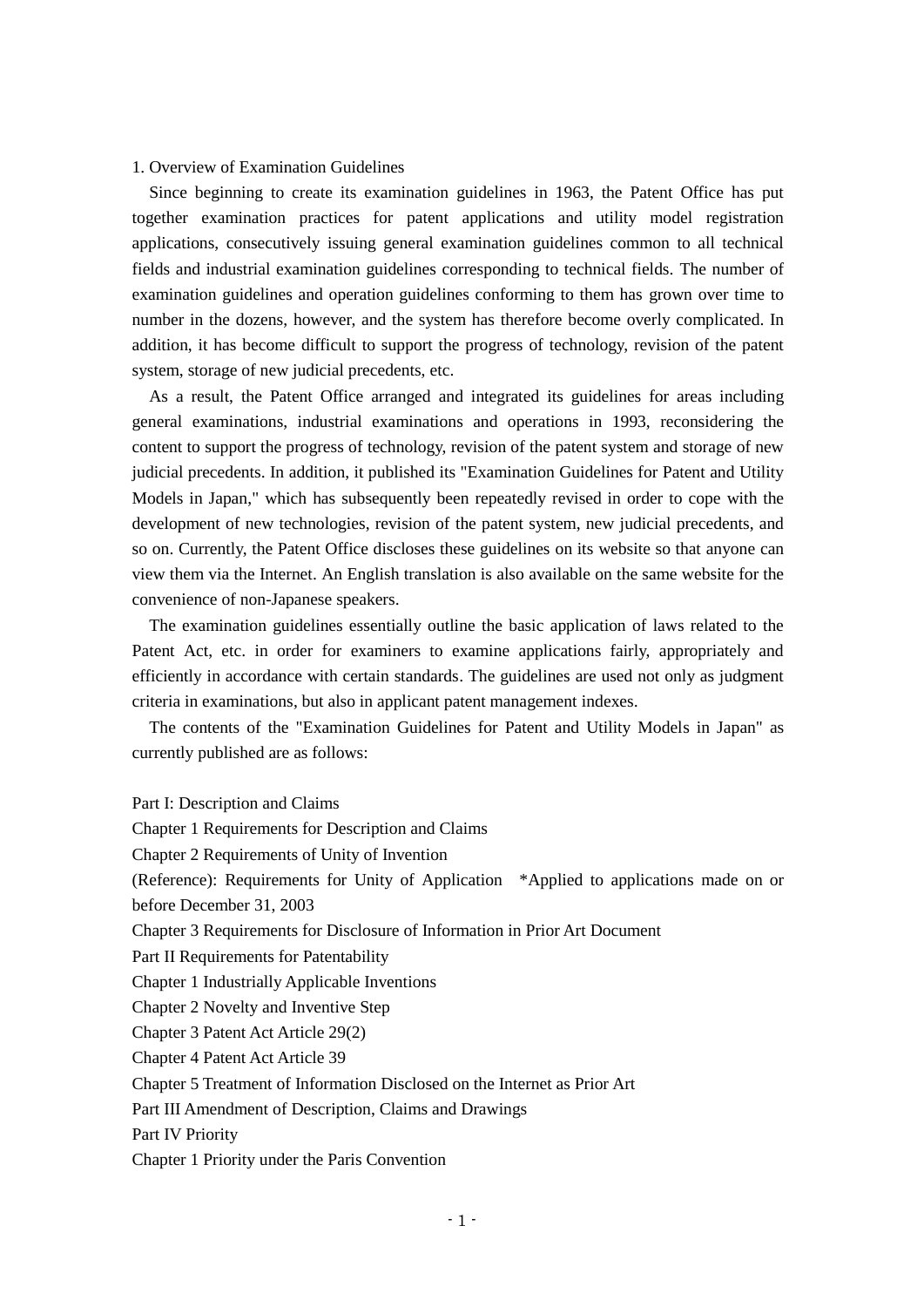Chapter 2 Internal Priority Part V Special Applications Chapter 1 Division of Application Chapter 2 Conversion of Application Chapter 3 Patent Application Based on Utility Model Registration Part VI Patent Term Extension Part VII Examination Guidelines for Inventions in Specific Fields Chapter 1 Computer Software-Related Inventions Chapter 2 Biological Inventions Chapter 3 Medicinal Inventions Part VIII Foreign Language Application Part IX Procedure of Examination Procedure of Examination Part X Utility Model Chapter 1 Establishment of the Report of Utility Model Technical Opinion Chapter 2 Basic Requirements for Utility Model Registration

This document describes Parts I to IV, omitting the description of Parts V to X. It also omits the description of Chapters 2, 3, 5, and 5 of Part I. This is primarily because the inclusion of low universality items, which depend on the patent systems of individual countries, is considered unnecessary since many of the readers of this document will be examiners in various countries, and since examiners spend most of their work in judging requirements for patentability, written descriptions, corrective measures, and so on. It is also because, even if readers of this document are businesspersons, judgments on the possibility of patent application rights acquisition, effectiveness of patent property, possibilities of invalidating others' patent properties, and so on are no different from the judgments made by examiners on requirements for patentability, written descriptions, corrective measures, and so on. That is to say, it is because patent applications cannot be managed without knowing the examiner's judgment technique.

#### 2. Field of Optical Instruments

This document describes the examination guidelines for patent applications and utility model registration applications in the field of optical instruments. The descriptions focus on patent applications, as applications for utility model registration are treated as conforming to patent applications in the "Examination Guidelines for Patents and Utility Models in Japan" described in "1. Overview of Examination Guidelines". The number of applications for utility model registration is extremely low compared with the number of patent applications, and can be currently be ignored in Japan.

Furthermore, the exact meanings of the terms "optical instrument" and "field of optical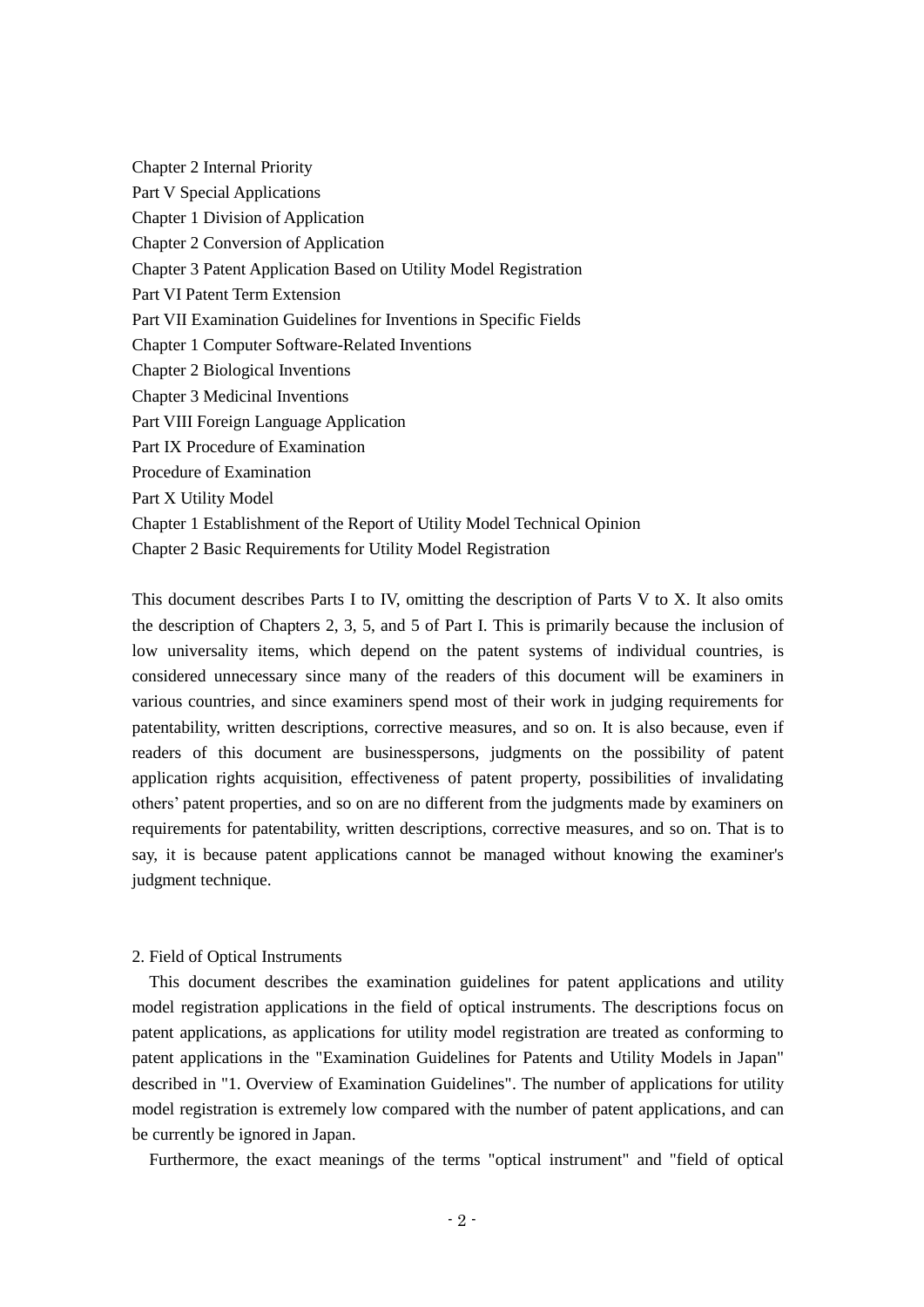instruments" are not clear. This document describes the examination guidelines for patent applications in the relevant technical field, considering that the technical field of applied optics and optical devices handled by the Examination Office belonging to the First Patent Examination Department of the Patent Office corresponds to the "field of optical instruments."

 The handled technical fields of applied optics and optical devices according to the website of the Patent Office are as follows: duplicating or marking methods {B41M (5/, 99/)}, processes (not specifically provided for elsewhere) for producing decorative surface effects (decorating textiles D06Q){B44C (1/16-1/175}, photomechanical {G03F (7/00-7/18,  $7/26-7/42$ }, photosensitive materials/photographic processes {G03C  $(1/$ ,  $3/00 301$ ,  $5/11/$ }, recording-members  $\{G03G (5/-11/\})$ , mountings, adjusting means or light-tight connections for optical elements {G02B (7/-25/)}, film-strip handling {G03B (1/-19, 29/-31/, 35/-43/) G03C (3/00, 3/00 351-3/02)}, optical elements characterized by the material of which they are made {G02B (1/-5/) G02C}, holographic processes (G03H}, electroluminescent light sources {H05B (33/)}, semiconductor devices/lasers {H01L (33/) H01S}, semiconductor devices {H01L (31/)}, light guides {G02B (6/)}, optical devices for controlling {G02B (26/-27/) G02F  $(1/00-1/125, 1/21-7)$ , and liquid crystal/refraction elements  $\{GO2F (1/13-1/19)\}$ . Codes put in braces correspond to those in IPC or FI.

As described in "1. Overview of Examination Guidelines," the examination guidelines were created to allow examiners to examine applications fairly, appropriately and efficiently in accordance with defined standards, and are established for the primary purpose of eliminating not only differences in the way individual examiners interpret the examination guidelines, but also the variation of examination guidelines between different technical fields. The Patent Office has therefore integrated traditional industrial examination guidelines to create "Examination Guidelines for Patent and Utility Model in Japan/" The current version of this document excludes special examination guidelines for the technical field, considering that such fields are assumed to require special handling for exceptions, including computer software, biology and medicine,. In that sense, there should not be special examination guidelines for the field of optical instruments.

On the other hand, since a patent is a creation of technical thought, judgments on novelty, inventive step, corrective requirements, written description requirements, etc., which are included in judgments of patentability, require an understanding and consideration of prior art, technical aspects, common technical knowledge, etc., and it is a matter of course that these elements will differ depending upon the technical field. As a result, therefore, it is inevitable that examination guidelines, which are judgment criteria for examiners as to patentability, are somewhat different depending on the technical field.

For this reason, the present document describes the general examination guidelines for patentability, written description requirements, corrective requirements, etc., in accordance with the "Examination Guidelines for Patent and Utility Models in Japan," and then introduces several judicial precedents belonging to the field of optical instruments, allowing the reader to understand the examination guidelines in the field of optical instruments. As described in "1.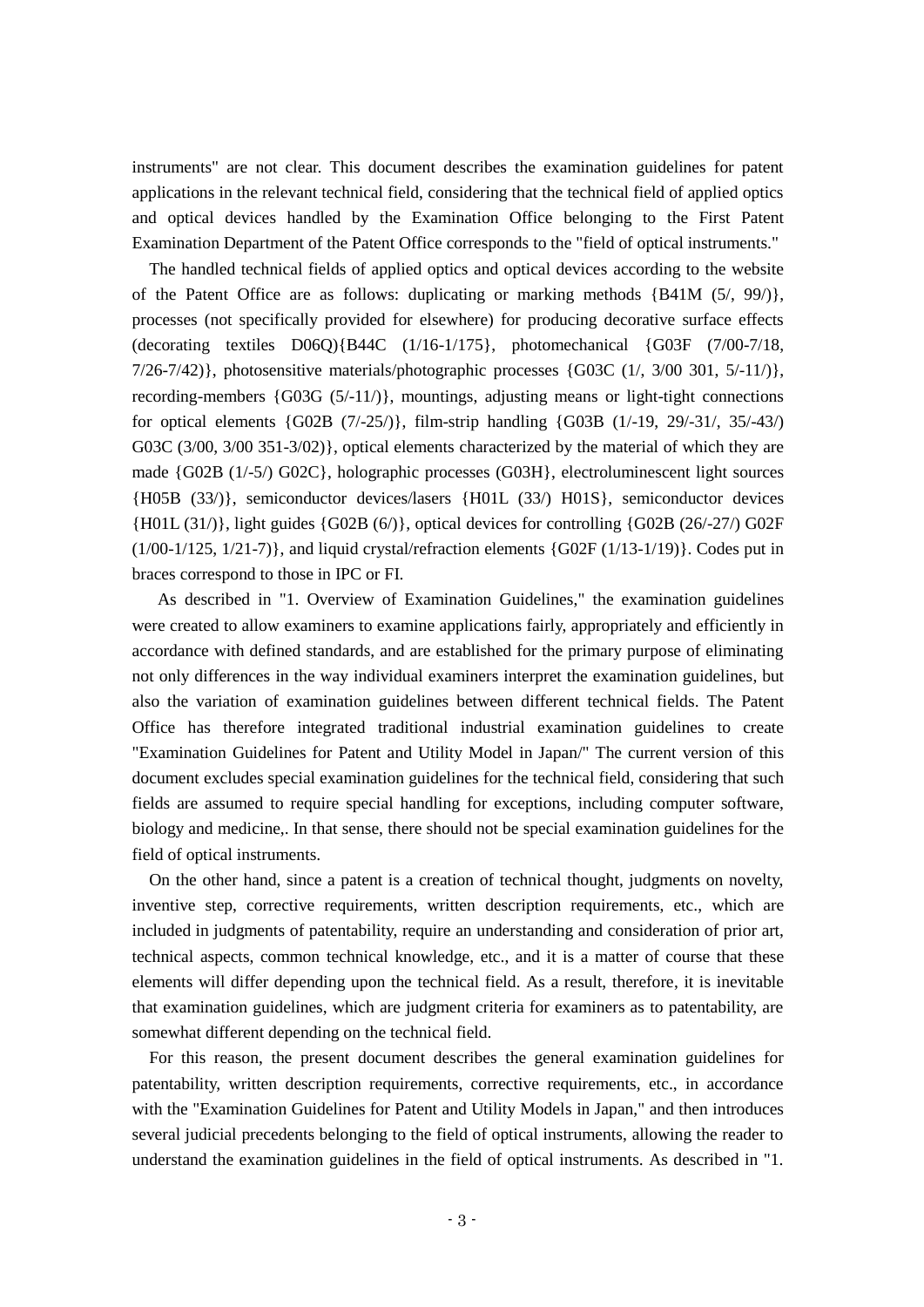Overview of Examination Guidelines," the examination guidelines are also revised in accordance with the storage of judicial precedents, etc., because consideration of judicial precedents related to concrete cases is considered to be effective to fully understand the examination guidelines.

# 3. Requirements for Description and Claims

#### A. Requirements for Description and Claims

The Patent System promotes protection of inventions by granting a patent right or exclusive right under certain conditions for a certain period of time to those who have developed and disclosed new technology. At the same time, it gives the public the opportunity to gain access to the invention by disclosing the technical details of the invention (disclosure-compensation theory). The protection and utilization of an invention as described above are promoted through descriptions, claims and drawings, which serve both as technical documents disclosing the technical details of an invention, and as a document of title, defining the technical scope of a patented invention accurately.

#### B: Requirements for Claims

The statement of claims has important significance in that the technical scope of the patented invention is determined on its basis. When the claims do not satisfy the requirements of claims, not only would a third party be unduly restricted by the patent right, but the right holder him/herself would also be involved in unnecessary disputes.

Information which the applicant deems necessary to define the invention for which a patent is sought should be fully stated in the claim without the inclusion of any unnecessary or necessary details. Since it is the applicant who determines for which invention to seek a patent, this article sets forth that the applicant shall state in the claim all information that s/he deems necessary to define the invention for which a patent is sought.

It is in the claim that an applicant states the information which s/he deems necessary to define the invention for which a patent is sought, that is, information used to specify the invention. The technical scope of the patented invention is determined on the basis of the statement of the claim, and the subject of the examination is the invention identified based on the statement of the claim.

B-1: Inventions identified based on the statement of the claim, that is, the claimed invention, should not exceed the scope stated in the detailed explanation of the invention. To state in a claim an invention that is not stated in the detailed explanation of the invention means to seek patent protection for an invention that has not been disclosed to the public.

Specifically, a determination of whether or not the claimed invention exceeds the scope stated in the detailed explanation shall be made based on a comparison and review of the claimed invention and the invention stated in the detailed explanation. The judgment should be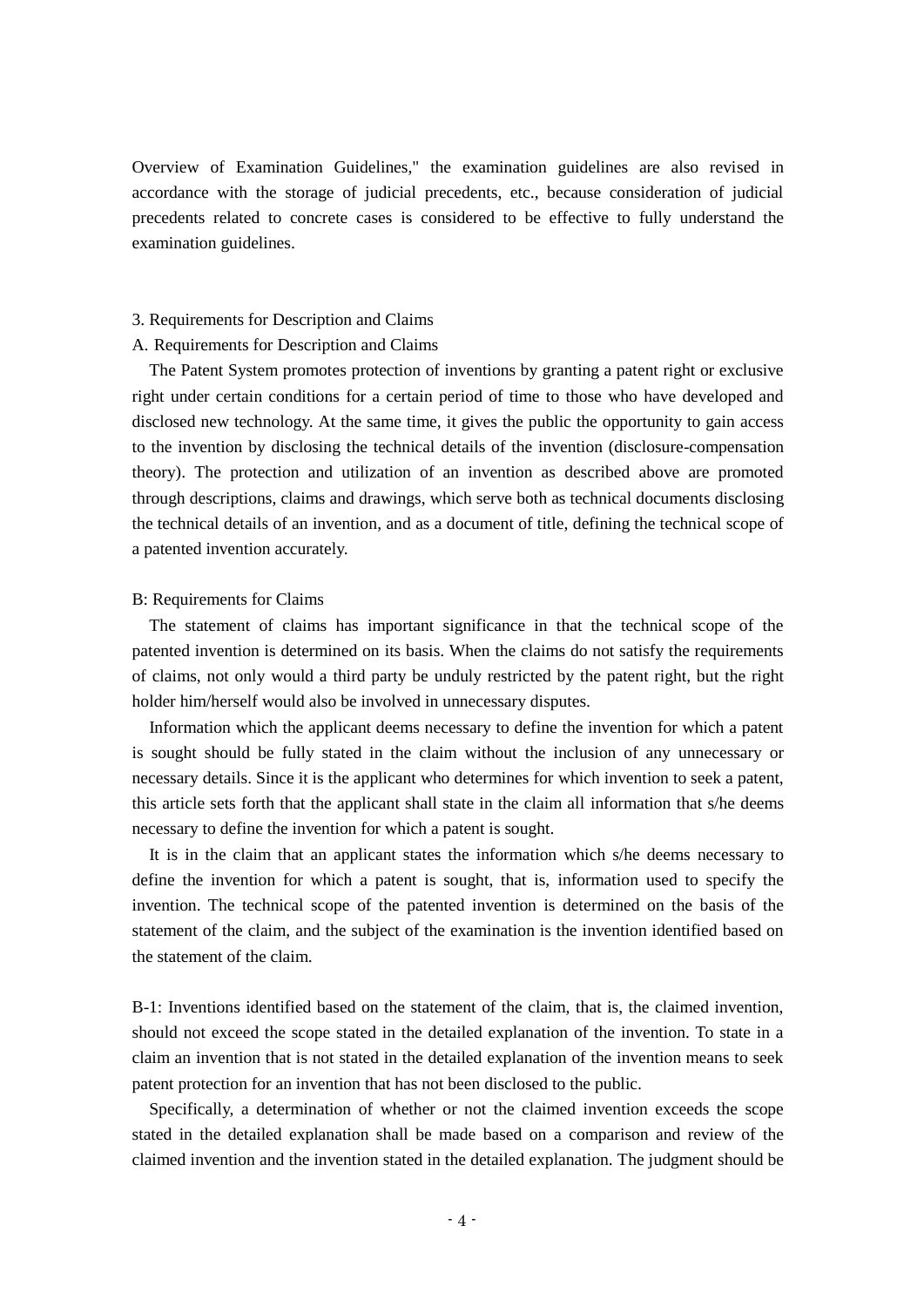made while taking care not to be too restrictive on the scope of claims by the specific examples stated in the detailed explanation of the invention. A substantial correspondence relationship between the claimed invention and the invention stated in the detailed explanation of the invention shall be examined regardless of the consistency of expression.

An examination of a substantial correspondence relationship is performed by looking into whether or not the claimed invention exceeds the "scope stated in the detailed explanation of the invention in such a way that a person skilled in the art could recognize that a problem to be solved by the invention would be actually solved." In a case determining that the claimed invention exceeds this scope, the claimed invention and the invention stated in the detailed explanation of the invention do not correspond with each other.

In addition, the problem to be solved by the invention is in principle identified from the statement of the detailed explanation of the invention. However, in cases where the problem is not clearly indicated in the detailed explanation of the invention, or where the problem is clearly indicated but is unreasonable as a problem to be solved by the claimed invention in light of other parts of the statement of the detailed explanation of the invention or the extent of common general knowledge at the time of the filing, the problem should be identified while taking into account such common general knowledge as of the filing, in addition to all of the statements of the description and drawings.

When identifying the "scope stated in the detailed explanation of the invention in such a way that a person skilled in the art could recognize that a problem to be solved by the invention would be actually solved," the common general knowledge at the time of the filing should be taken into account in addition to all of the statements of description and drawings. "The common general knowledge" refers to technologies generally known to a person skilled in the art (including well-known or commonly used art), or matters clear from empirical rules. Therefore, common general knowledge includes methods of experimentation, analysis, manufacture, and technological theories, etc., as far as they are generally known to a person skilled in the art. Whether or not a certain technical matter is generally known to a person skilled in the art should be determined based on not only how many documents show the technical details, but also how much attention has been given to the technical details by such a person. "Well-known art" refers to technologies generally known in the relevant technical field, e.g., from numerous mentions in prior art documents, those widely known throughout the industry, or those well-known to the extent that present examples are not necessary. "Commonly used art" refers to well-known art that is widely used.

Cases (1) to (4) below are examples of a claimed invention exceeding the scope stated in the detailed explanation of the invention.

(1) Something neither stated nor implied in the detailed explanation of an invention is stated in the claim.

(2) The terms used in the claim and those used in the detailed explanation of the invention are inconsistent, and as a result, the relationship between the claim and the detailed explanation of the invention is unclear.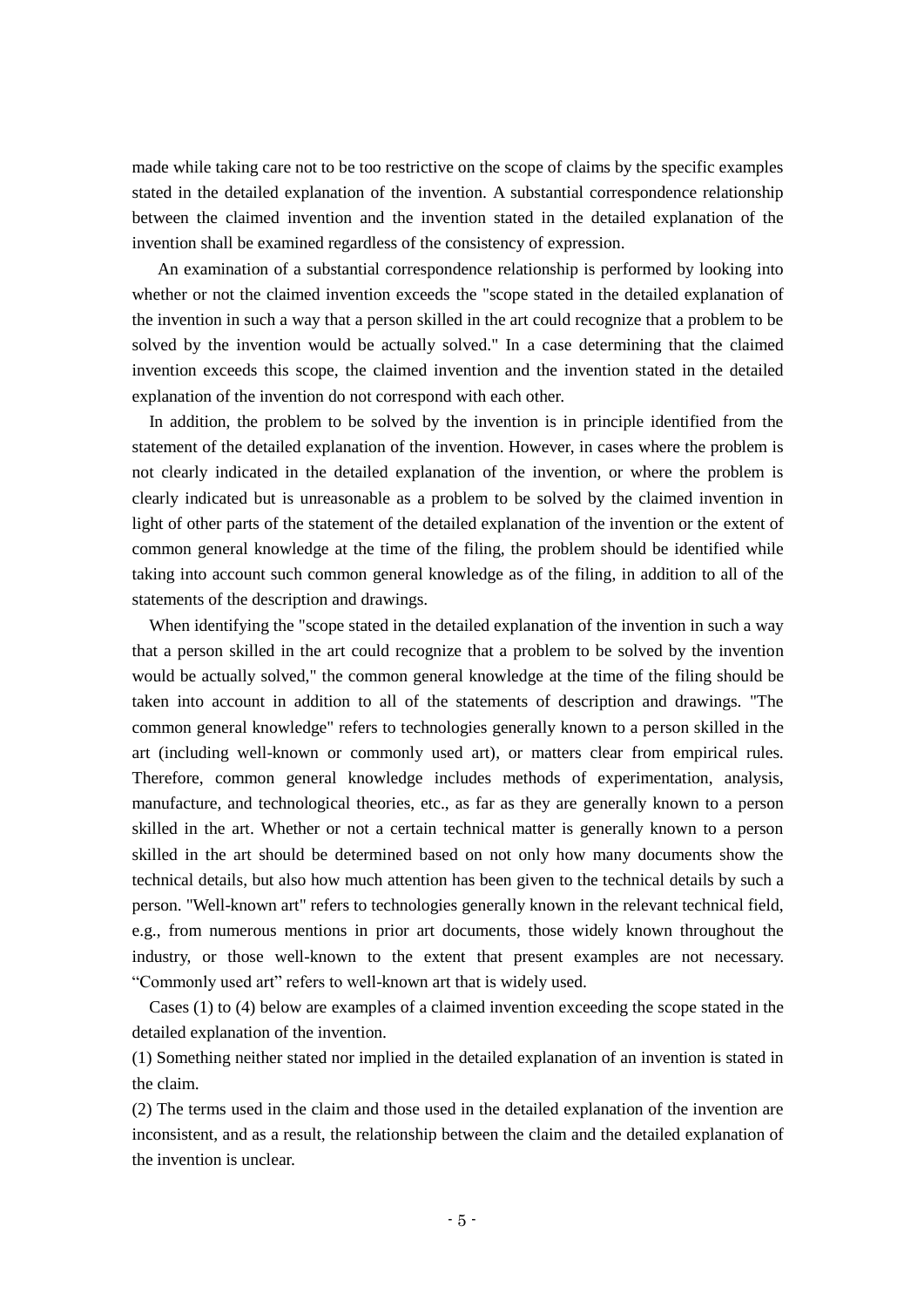(3) The content disclosed in the detailed explanation of the invention can neither be expanded nor generalized to the scope of the claimed invention, even in light of the common general knowledge as of the filing. Points (a) to (d) below should be noted in this case.

(a) Judgment should be carefully made so as not to be too restrictive on the scope of claims as a result of the specific examples stated in the detailed explanation of the invention.

(b) A claim can be stated with expansion or generalization based on one or more specific examples in the detailed explanation of an invention. The maximum expansion or generalization varies with the characteristics of each technical field. In the field of optical instruments, for example, comparing the technical field where it is difficult to understand the relationships between a product's function, characteristics, etc. and its structure, e.g. a technical field where chemical compounds such as photo conductors belonging to G03G, and a technical field where it is relatively easy to understand such relationships (e.g., a field where mechanical and electrical technologies of cameras, etc., belonging to G03B), the maximum range expansion or generalization based on specific examples tends to be wider in the latter technical field. It is first necessary to determine to which technical field the invention to be examined pertains, and what kind of common general knowledge as of the filing exists in the relevant technical field, and then make a judgment for each application as to whether the content disclosed in the detailed explanation of the invention can be expanded or generalized to the scope of the claimed invention.

(c) This case is applied if a claimed invention is found to exceed the scope stated in the detailed explanation of the invention in such a way that a person skilled in the art could recognize that a problem to be solved by the invention would actually be solved. The following cases are examples found in the field of optical instruments.

Example: While an invention relating to a product defined by a numerical formula or value (e.g., a photo conductor, developer, polymer composition of polarizing film, etc.) is claimed, the detailed explanation of the invention states that a numerical formula or range of numerical values is specified for the purpose of solving the problem, but does not include a sufficient example or explanation, even in light of the common general knowledge as of the filing, so that a person skilled in the art could recognize that the problem could be solved by such numerical formula or within such range of numerical values. Therefore, the content disclosed in the detailed explanation of the invention can neither be expanded nor generalized to the scope of the claimed invention.

If, due to a deficiency of the matters stated in the detailed explanation of the invention, the content disclosed therein can neither be expanded nor generalized to the scope of the claimed invention even in light of common general knowledge as of the filing, it should be recognized that the reasons for refusal cannot be overcome even when the applicant submits a certificate of experimental results after the filing to make up for such deficiency, thereby arguing that the disclosed content can be expanded or generalized to the scope of the claimed invention.

(4) Since a solution to the problem to be solved by the invention, which is stated in the detailed explanation of the invention, is not reflected in the claim, a patent is being claimed beyond the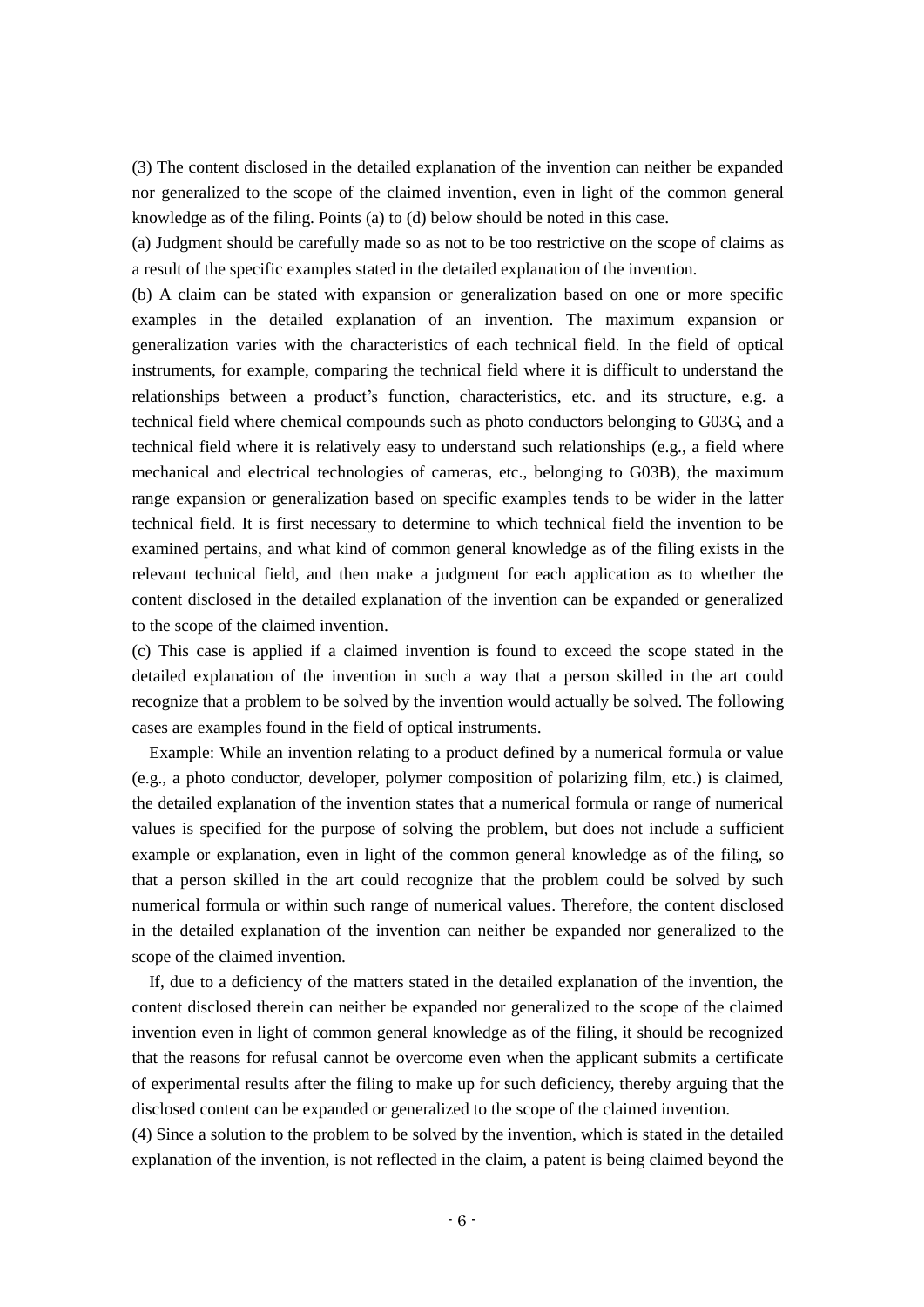scope stated in the detailed explanation of the invention. Points (a) to (d) below should be noted in this case.

(a) The judgment should be carefully made so as not to be too restrictive on the scope of claims by the specific examples stated in the detailed explanation of the invention.

(b) This case is applied if a claimed invention is found to exceed the scope stated in the detailed explanation of the invention in such a way that a person skilled in the art could recognize that a problem to be solved by the invention would actually be solved.

(c) If two or more problems are identified from the statement of the detailed explanation of the invention, it is necessary that a solution to any one of those problems be reflected in the claim.

B-2: (1) The statement of claims is significant, as it is used as the basis for identifying the claimed invention that is being judged for patentability requirements such as novelty and inventive step, etc., and also used to specify the technical scope of a patented invention. Where an invention for which a patent is sought cannot be clearly identified on the basis of the statement of claims, the claimed invention cannot be examined precisely on the patentability requirements such as novelty or inventive step, etc., and the technical scope of a patented invention cannot be understood. For an invention to be clearly identified, it is necessary that the scope of the claimed invention is clear: that is, that the invention is stated in such a way that it is possible to understand whether a specific product or process falls within the scope of the claimed invention. As a premise, then, it is necessary that the details used to specify the invention are clear.

(2) When interpreting the meaning or technical meaning of such details used to specify the invention, not only the statement of the claim but also the statements of the description and drawings, as well as the common general knowledge as of the time of filing, shall be taken into account. In the identification of a claimed invention, details not stated in the claim should not be considered. On the contrary, only the details used to specify the invention as far as they are stated in the claim should be considered.

(3) Where the statement of a claim is unclear by itself, the examiner should examine whether a term in the claim is defined or explained in the description or drawings. Then the examiner should evaluate whether such definition or explanation, if any, makes the statement of the claim clear by considering the common general knowledge as of the time of filing. If the examiner deems that an invention can be clearly identified as a result of this evaluation, the statement of this claim can be said to be clear. The statement of the claim itself should not be made unclear by using ambiguous or unclear terms, or by stating the matter in only the detailed explanation of the invention, not in the claims, even though the matter could be made clear in the claims.

Points (a) to (c) below should be noted.

Various forms of expression can be used in the claim by the applicant to define an invention for which a patent is sought. For example, in the case of "the invention of a product," various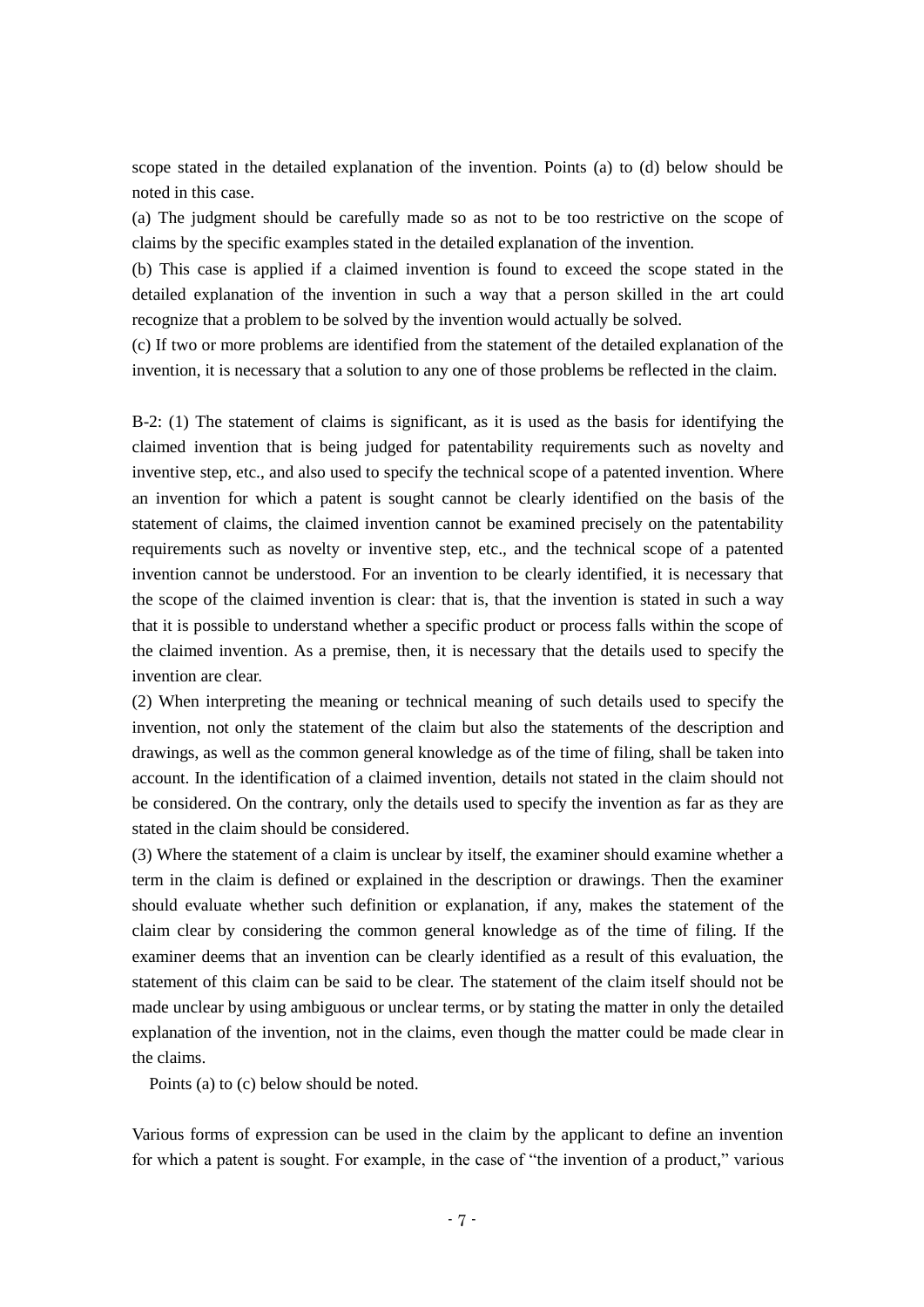forms of expression such as operation, function, property, characteristics, method, use, etc. can be used to specify the invention in addition to the forms of expression such as the combination or structure of products. Similarly, in the case of "the invention of a process," the objects used for these acts or operations and others can be used to specify the invention, in addition to such form of combination of processes (acts or operations).

(b) However, since a claim should be stated in such a manner that an invention can be clearly identified from one claim, it should be noted that such definition of an invention by using various forms of expression is allowed as far as the claimed invention can be clearly identified. (c) In cases where the statement of claims does not express a specific use but a general one, where a claim is directed to an examination of use invention, it should not be deemed unclear merely because the statement expresses a general use unless the expression makes it unclear which invention a patent is being sought for. (For example, not a "pharmaceutical agent for disease X comprising..." but a "pharmaceutical agent comprising...") Where a claim is directed to a composition and does not include any statement to define the use or property of the composition, it shall not be deemed unclear merely because the claim does not include any definition of the use or property of the composition.

#### C: Written Description Requirements (Detailed Explanation of the Invention)

For the detailed explanation of an invention, the statement should be clear and sufficient for any person ordinarily skilled in the art to which the invention pertains to work the invention. According to the regulations under the relevant Patent Act article, the statement of the detailed explanation of the invention shall be made by stating the problem to be solved by the invention and its solution, and other matters necessary for a person ordinarily skilled in the art to which the invention pertains in order to understand the technical significance of the invention.

#### C-1: Enablement Requirement

The enablement requirement means that the detailed explanation of the invention shall be stated in such a manner that a person who has the ability to use ordinary technical means for research and development (including understanding documents, experimentation, analysis and manufacturing) and to exercise ordinary creativity in the art (that is to say, a person skilled in the art) to which the invention pertains, can carry out the claimed invention on the basis of statements of the description and drawings, as well as common general knowledge as of the filing. Therefore, if "a person skilled in the art" cannot understand how to carry out the invention on the basis of explanations of the statements of the description and drawings, as well as the common general knowledge as of the filing, then such a detailed explanation of the invention should be deemed insufficient for enabling such a person to carry out the invention. For example, if a person skilled in the art who intends to work the invention would have to conduct trial and error beyond a reasonably-expected extent, such a detailed explanation of the invention would not be deemed sufficient.

In this article, "to work the invention" means "the claimed invention can be carried out."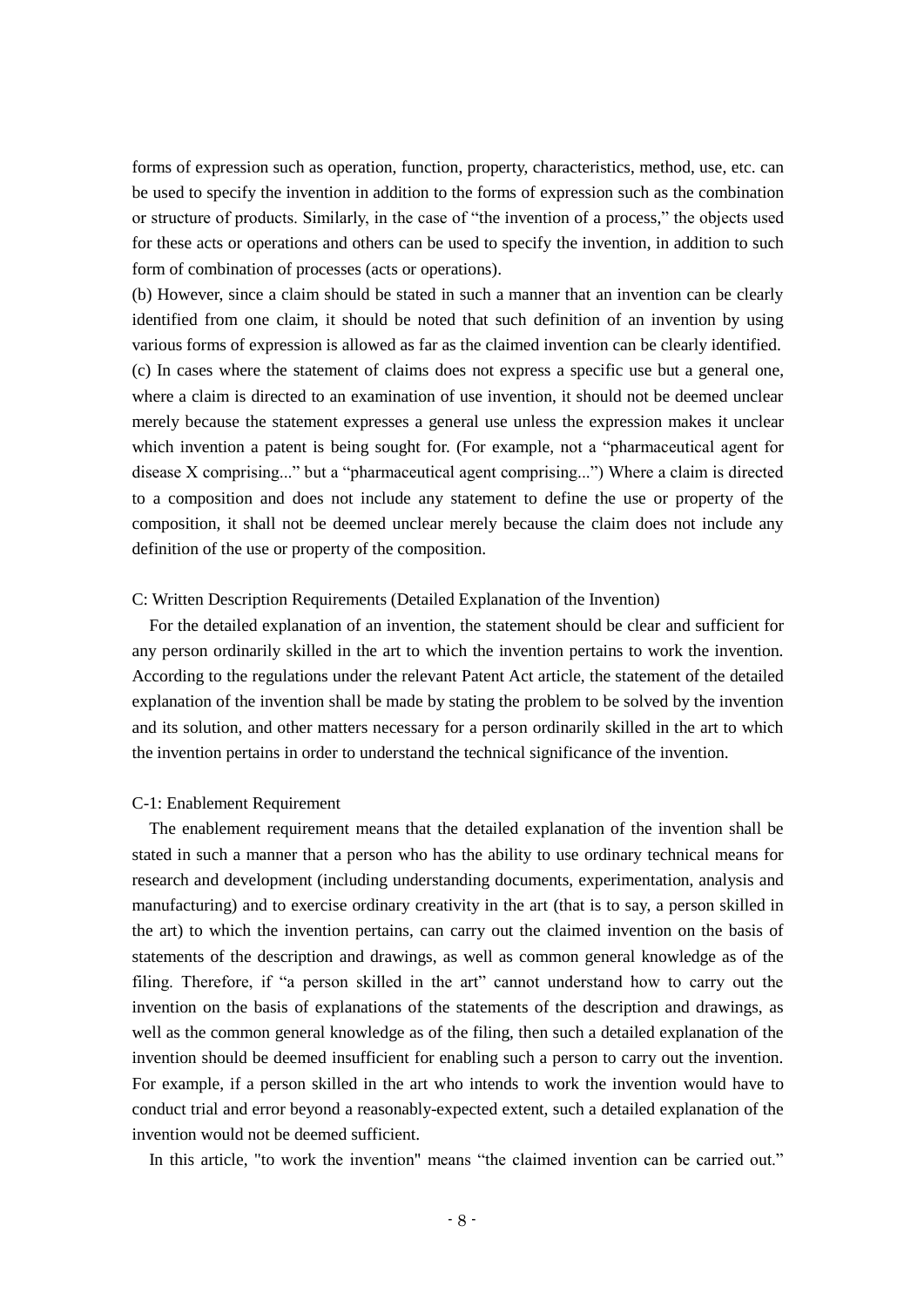Therefore, the detailed explanation of the invention must be stated in a manner sufficiently clear and complete for a person skilled in the art to carry out the claimed invention identified in the statement of claims.

However, it is not a violation of the enablement requirement when inventions that are not claimed are not stated sufficiently to meet the enablement requirement, or extra matters are stated that are unnecessary for carrying out the claimed invention.

"To enable …to work" implies being able to make and use the product in the case of an product invention, being able to use the process in the case of a process invention, and being able to make a product through a process in the case of an invention of a process for creating a product.

It is necessary to state in the detailed explanation of the invention at least one mode that an applicant considers to be the best among the "modes for carrying out the invention" showing how to carry out the claimed invention.

If, for example, an application of an invention of a lens belonging to G02B is filed in the field of optical instruments, the following example is violating the enablement requirement:

In this case, a claim is directed to "a lens system for a single-lens reflex camera consisting of three lenses, wherein the lenses are placed in order of a positive, a negative and a positive lens from the object side to the film side, wherein optical aberration of the lens system is corrected so as to be less than X % in image height H." The detailed explanation of the invention states, as a mode for carrying out the invention, an example of specific combination of refractive indices of three lenses, or a specific additional conditional formula so that the particular optical aberration can be done.

In the field of optical lenses, it is generally accepted as scientifically or technically correct that a specific combination of refractive indices that can embody a particular optical aberration is of an idiosyncratic nature. In addition, a particular statement such as the example of refractive indices or conditional formula does not teach any generalized conditions for manufacturing the corrected lens system. Thus, a person skilled in the art would be unable to understand how to carry out the parts of the claim which are not stated in the mode for carrying out the invention even by taking into account the methods of experimentation, analysis and manufacturing that are generally known to a person skilled in the art as of the time of filing.

In this example, a particular mode for carrying out the invention is stated in the detailed explanation of the invention in a manner which enables a person skilled in the art to carry out the invention. For example, however, the particular mode is idiosyncratic to the claimed invention, which indicates a case where a person skilled in the art would be unable to carry out the parts of the claim that are not stated in the mode for carrying out the invention even by taking into account the statements of the description and drawings, as well as the common general knowledge as of the time of filing.

As in this example, if (due to a deficiency of the description given in the detailed explanation of the invention) the statement of the detailed explanation of the invention cannot be deemed sufficiently clear as to enable a person skilled in the art to work the claimed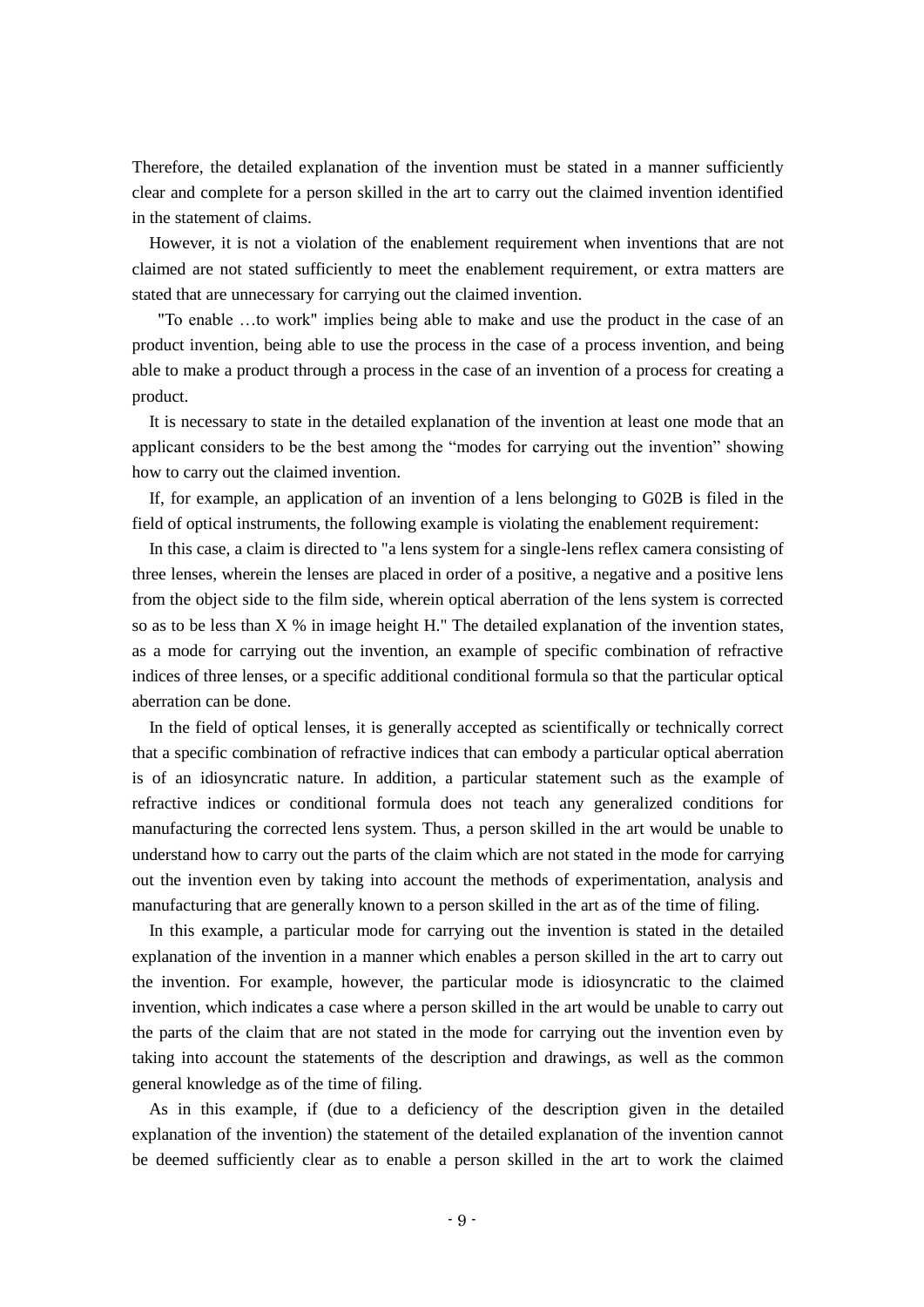invention even in light of the common general knowledge as of the time of filing, it should be noted that the reasons for refusal cannot be overcome even when the applicant submits a certificate of experimental results after the filing to make up for such deficiency, thereby arguing that the statement is clear and sufficient.

(1) "Mode for carrying out the invention" in the case of a product invention

For an invention of a product, the definition of "carrying out the invention" is to make and use the product. Therefore, the "mode for carrying out the invention" also needs to be stated so as to enable a person skilled in the art to make and use the product. In particular, it is necessary that an invention can be identified from one claim, i.e., the claimed invention can be identified, and can be understood from the statement of the detailed explanation of the invention. In the case of an invention of a chemical compound, the invention should be deemed as clearly explained if the chemical compound is expressed either by name or by chemical structure formula. The details defining the invention of a product stated in the claim and the corresponding statement of the detailed explanation of the invention should be consistent with each other in such a manner that the claimed invention can be understood as a whole from the detailed explanation of the invention.

For the invention of a product, the detailed explanation shall be stated so as to enable a person skilled in the art to make the product. For that purpose, the manufacturing method must be concretely stated, except in cases where a person skilled in the art can manufacture the product based on the statement of the description and drawings, as well as common general knowledge as of the time of filing. Where a claim includes statements defining a product by its function or characteristics, for example, neither of which are standard or commonly used by a person skilled in the art, the detailed explanation of the invention shall state the definition of such function or characteristics, or the method for testing or measuring them, in order for the claimed invention to satisfy the enablement requirement for the claimed invention. In the technical field of chemical compounds, where it is difficult to predict the structure of a product from its function or characteristics, the statement of the detailed explanation of the invention is violating the enablement requirement if a person skilled in the art cannot understand how to make another product defined by its function or characteristics, other than products for which the manufacturing method is concretely stated in the detailed explanation of the invention, or those which can be made from these products taking into account the common general knowledge (for example, where a person skilled in the art who intends to work the invention would have to conduct trial and error, beyond a reasonably-expected extent).

A detailed explanation of a product invention shall be stated so as to enable a person skilled in the art to use it. The way of using the product shall be concretely stated, except where the product could be used by a person skilled in the art without such explicit statement based on the description and drawings, as well as common general knowledge as of the time of filing. For example, in the case of the invention of a chemical compound, it is necessary to state more than one specific use with technical significance in order to show that the chemical compound in question can be used. Also, it is required to state how each matter used to define the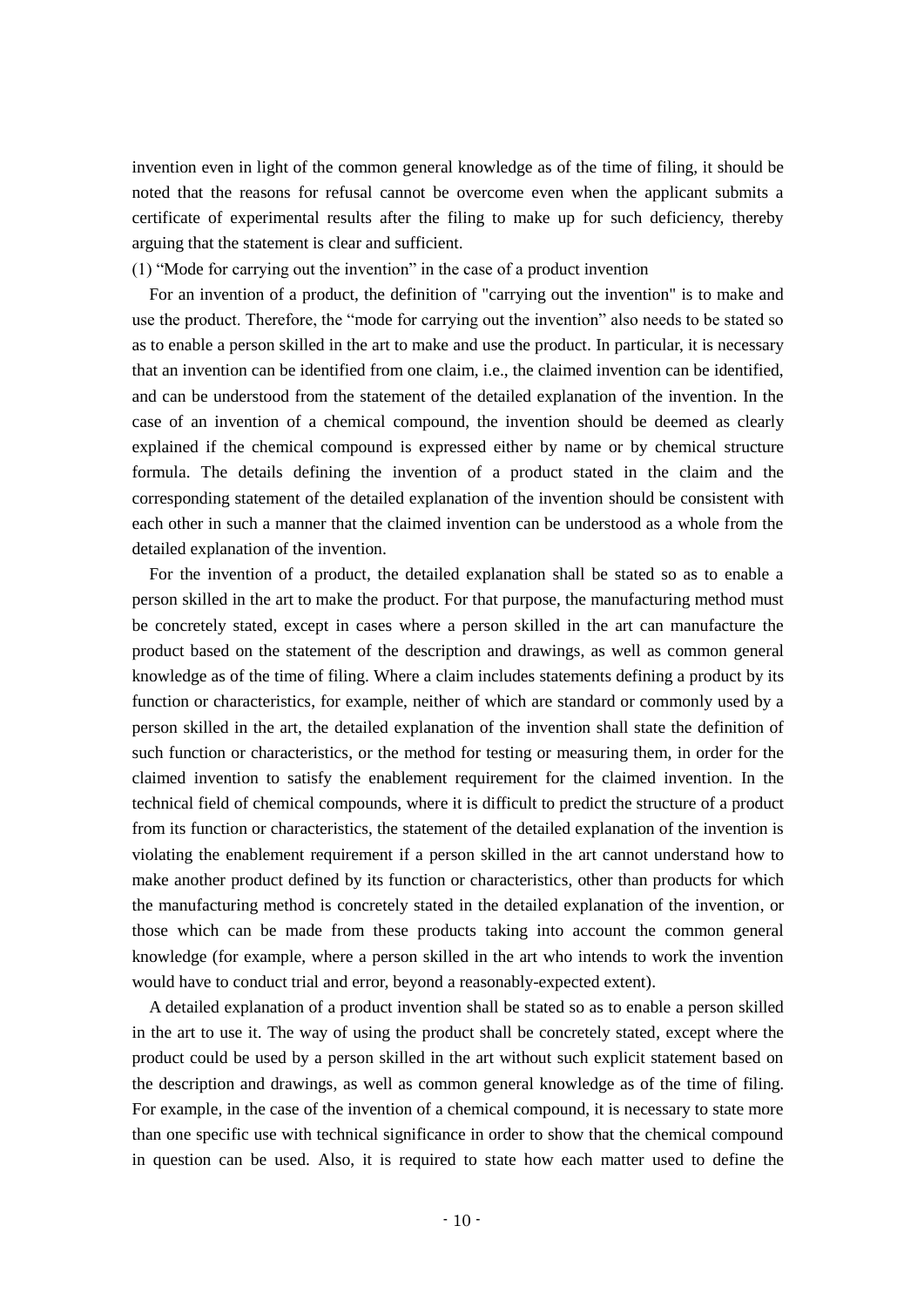invention of the product works if a person skilled in the art needs it for using the product of an invention.

However, the use of the product need not be explicitly stated in the detailed explanation of the invention where a person skilled in the art can use it by taking into account, for example, a statement of the structure of the invention disclosed as a working example or the common general knowledge as of the time of filing.

(2) "Mode for carrying out the invention" in the case of a process invention

For a process invention, the definition of "carrying out the invention" is to use the process as mentioned above. Therefore, a "mode for carrying out the invention" for a process invention must also be stated so as to enable a person skilled in the art to use the process. In particular, it is necessary that an invention be identified from one claim, i.e., the claimed invention can be identified and understood from the statement of its detailed explanation. There are various types of process inventions other than those for manufacturing a product (so-called "pure process"), such as processes for using a product, measuring or process, controlling, etc. For any type of process invention, the detailed explanation of the invention shall be stated so as to enable a person skilled in the art to use the process based on the statements of the description and drawings, as well as common general knowledge as of the time of filing.

(3) "Mode for carrying out the invention" in the case of a process invention for producing a product

In the case of a process invention for producing a product, the definition of "the process can be used" means that the product can be produced by the process. Therefore, a "mode for carrying out the invention" for an invention of a process to create a product also needs to be stated so as to enable a person skilled in the art to create the product. In particular, it is necessary that an invention can be identified from one claim, i.e., the claimed invention can be identified, and can be understood from the statement of the detailed explanation of the invention.

Various types of process inventions exist for creating a product, including processes for producing goods, assembling products, processing materials, etc. All of the above include three factors: raw materials, process steps and final product. For a process invention to create a product, the detailed explanation of the invention shall be stated so as to enable a person skilled in the art to create the product by using the process. Thus, these three factors shall in principle be stated in such a manner that a person skilled in the art can create the product based on the statements of the description and drawings, as well as common general knowledge as of the time of filing. Of these three factors, however, the final products may be understood from a statement of materials and process steps. For instance, in the case of a process for assembling a simple device where the structures of the parts are not subject to any change during the process steps, the statements on the final products may be omitted.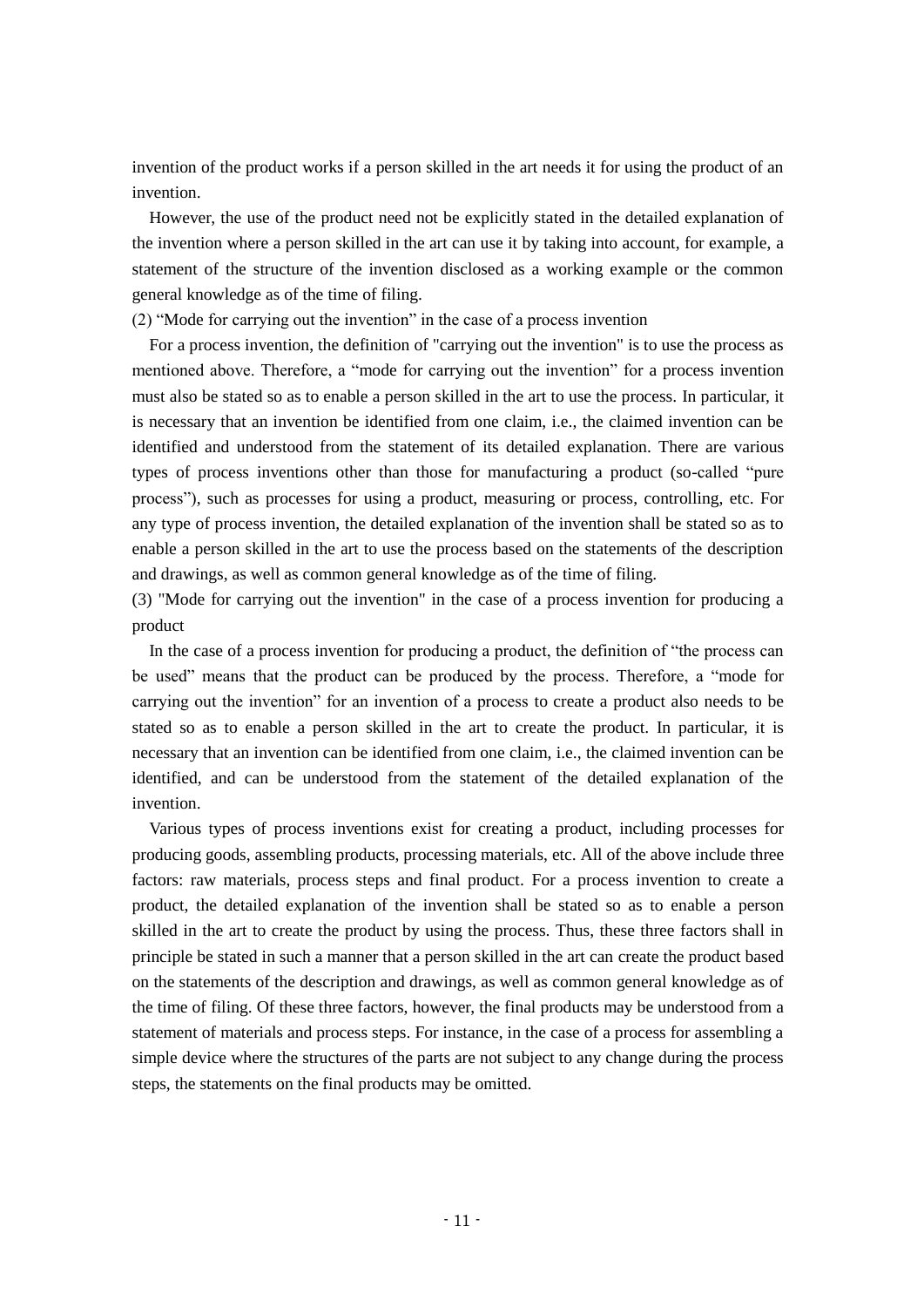#### 4. Industrially applicable invention

It has been long established in theory and practice to consider that the above provision requires an invention to be "statutory" as well as "industrially applicable." These Guidelines, in accordance with this established rule, explain these two requirements, i.e., being "statutory" and "industrially applicable."

#### A: Statutory Inventions

Since it is difficult to explain in an understandable manner that an invention is statutory, these Guidelines indicate non-statutory inventions in place of explaining statutory inventions.

#### A-1: List of Non-statutory Inventions

Since it is not a "creation of a technical idea utilizing a law of nature," none of the following cases (1) to (5) are considered to be statutory inventions.

(1) A law of nature as such: Since statutory inventions shall utilize a law of nature, a law of nature as such, like a law of preservation of energy or a law of universal gravitation, is not considered a statutory invention.

(2) Mere discoveries and not creations: As one of the requirements for a statutory invention is to be a "creation," mere discoveries (such as discoveries of natural things or natural phenomena) for which an inventor does not consciously create any technical idea, are not considered to be a statutory invention. However, if things in nature such as chemical substances or microorganisms have been artificially isolated from their surroundings, these are creations and are considered to be statutory inventions.

(3) Cases contrary to a law of nature: If a matter necessary to define an invention involves any means contrary to a law of nature, e.g. perpetual motion contrary to the second law of thermodynamics, the claimed invention is not considered to be a statutory invention.

(4) Cases wherein a law of nature is not utilized: If claimed inventions are any laws other than a law of nature, e.g., economic laws, arbitrary arrangements (e.g., a rule for playing a game), mathematical methods or mental activities; or utilize only these laws (e.g., methods for doing business), these inventions are not considered to be statutory as they do not utilize a law of nature. However, even if a part of matters defining an invention stated in a claim does not utilize a law of nature, the claimed invention is deemed as utilizing a law of nature when it is judged that this occurs with respect to a claimed invention as a whole. That is, the characteristic of the technology is to be taken into account in judging whether a claimed invention as a whole utilizes a law of nature. This is particularly the case for inventions relating to a method for doing business or playing a game, since there are cases wherein the claimed invention that partially utilizes an article, apparatus, device, system, etc. is judged as not utilizing a law of nature when considered as a whole. Therefore, careful examination shall be required. There is possibility for an invention to be qualified as statutory where the invention is made not from the viewpoint of a method of doing business or playing a game, but from the viewpoint of computer software-related inventions such as software used in doing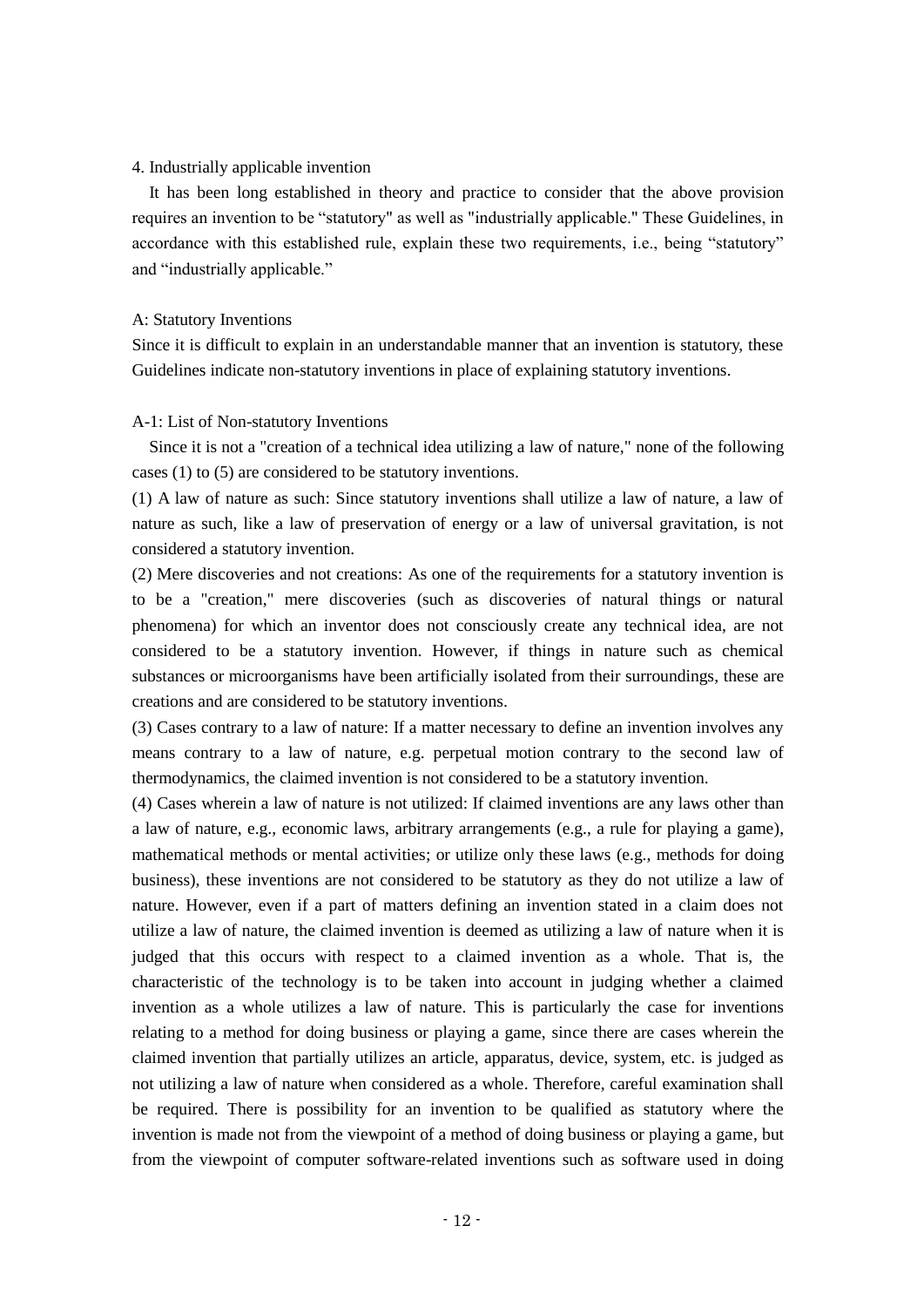business or in playing a game.

(5) Those not regarded as technical ideas: (a) Personal skills (acquired through personal experience and cannot be shared with others as knowledge due to lack of objectivity) Example: A method of throwing a split-fingered fast ball characterized by the way of holding the ball with the fingers and throwing it; (b) a written manual for instructing an operation of a machine or directing a use of a chemical substance, audio compact disc (where the feature resides solely in music recorded therein), image data taken with a digital camera, program of an athletic meeting made on a word processor, or computer program listings (Example: mere representation of program codes by means of printing them on paper, displaying them on a screen, etc.) (c) Aesthetic creations Example: paintings, carvings, etc.

# B: Industrial Applicability

Since it is difficult to explain in an understandable manner that an invention is industrially applicable, these guidelines indicate industrially inapplicable inventions in place of explaining them. Here, the word "industry" includes mining, agriculture, fishery, transportation, telecommunications, etc., as well as manufacturing.

# B-1: List of Industrially Inapplicable Inventions

(1) Methods of surgery, therapy or diagnosis of humans: Such methods have been termed "medical activity," and are normally practiced by medical doctors or those who are directed by medical doctors. Methods for contraception or birth delivery are included in such methods, and even if they are practiced on animal bodies in general, the methods are deemed as being "methods of surgery, therapy or diagnosis of humans" unless it is clear that the methods practiced on a human body are explicitly excluded.

(2) Commercially inapplicable inventions: An invention concerning marketable or tradable subject matter is considered commercially applicable. On the other hand, inventions (including those applied only for personal use), such as a method of smoking, as well as those applied only for academic or experimental purposes, are regarded as commercially, and hence industrially, inapplicable.

(3) Practically inapplicable inventions: An invention that cannot be practically implemented is not considered to be "industrially applicable invention" even if it works in theory.

5. Novelty or Inventive Step

5-1. Novelty

A: Definition under the Patent Act

The provisions of Patent Act Article 29(1) are as follows.

An inventor of an invention that is industrially applicable may be entitled to obtain a patent for the said invention, except for the following cases:

(i) inventions that were publicly known in Japan or a foreign country prior to the filing of the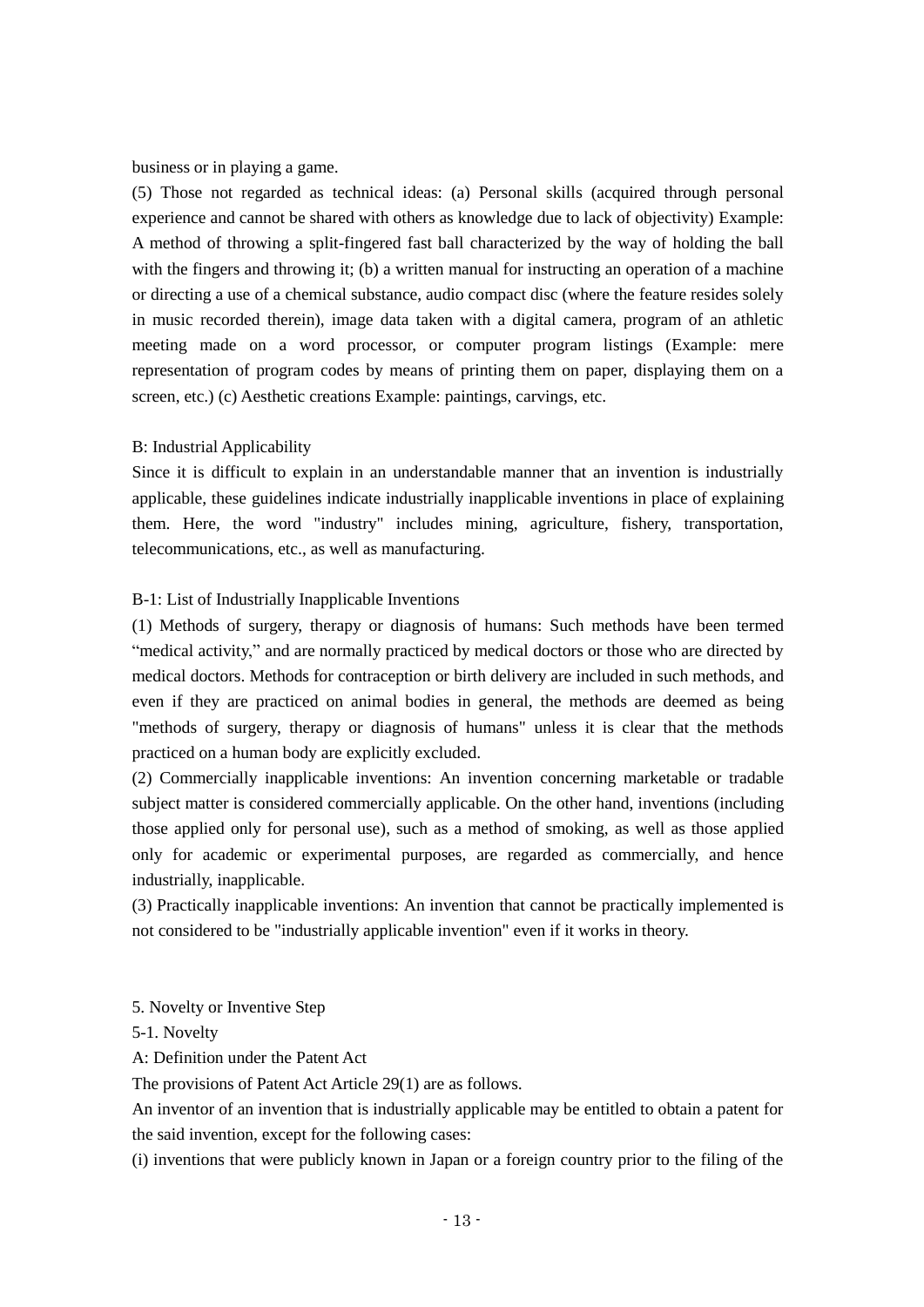patent application:

(ii) inventions that were publicly worked in Japan or a foreign country prior to the filing of the patent application; or

(iii) inventions that were described in a distributed publication, or made publicly available through an electric telecommunication line in Japan or a foreign country prior to the filing of the patent application.

As described in "3. Requirements for Description and Claims," the Patent System is provided to grant an exclusive right to inventors in exchange for their disclosing their inventions. Therefore, an invention that deserves a patent should be novel. Patent Act Article  $29(1)(i)$  to (iii) defines inventions lacking novelty.

A-1: The expression "prior to the filing of the patent application" represents a definite time, even hours, minutes or seconds before the filing, which is different from the expression "prior to the date of filing of a patent application." For example, when an invention that was publicly known in the morning is filed for application in the afternoon of that same day in Japan, the invention is deemed to be the one publicly known in Japan prior to the filing of the patent application. Also, when an invention that has been distributed abroad through publications in the morning is filed in the afternoon of that same in Japan, the invention is deemed to be that described in a distributed publication in a foreign country prior to the filing of the patent application.

A-2: The expression "invention that is publicly known" represents an invention whose content becomes known to unspecific persons as art without an obligation of secrecy. When persons who have confidential information disclose details of an invention to other persons who are not aware of its secrecy, that invention is regarded as an "invention that is publicly known," irrespective of the inventor's or applicant's intent to keep it secret.

A-3: The expression "invention that is publicly worked" represents an invention that has been worked in a situation where the content of the invention is or could be publicly known.

# A-4: Distributed publications

The term "publication" includes documents, drawings or other similar media for the communication of information, which are duplicated to disclose the content to the public through the distribution of the publications. The term "distribution" means a situation where unspecified persons could read such publications, regardless of whether or not someone actually does read them.

# A-5: Distributed point of time

A distributed point of time is estimated as shown in the following cases (1) to (3) when a publication date has been indicated: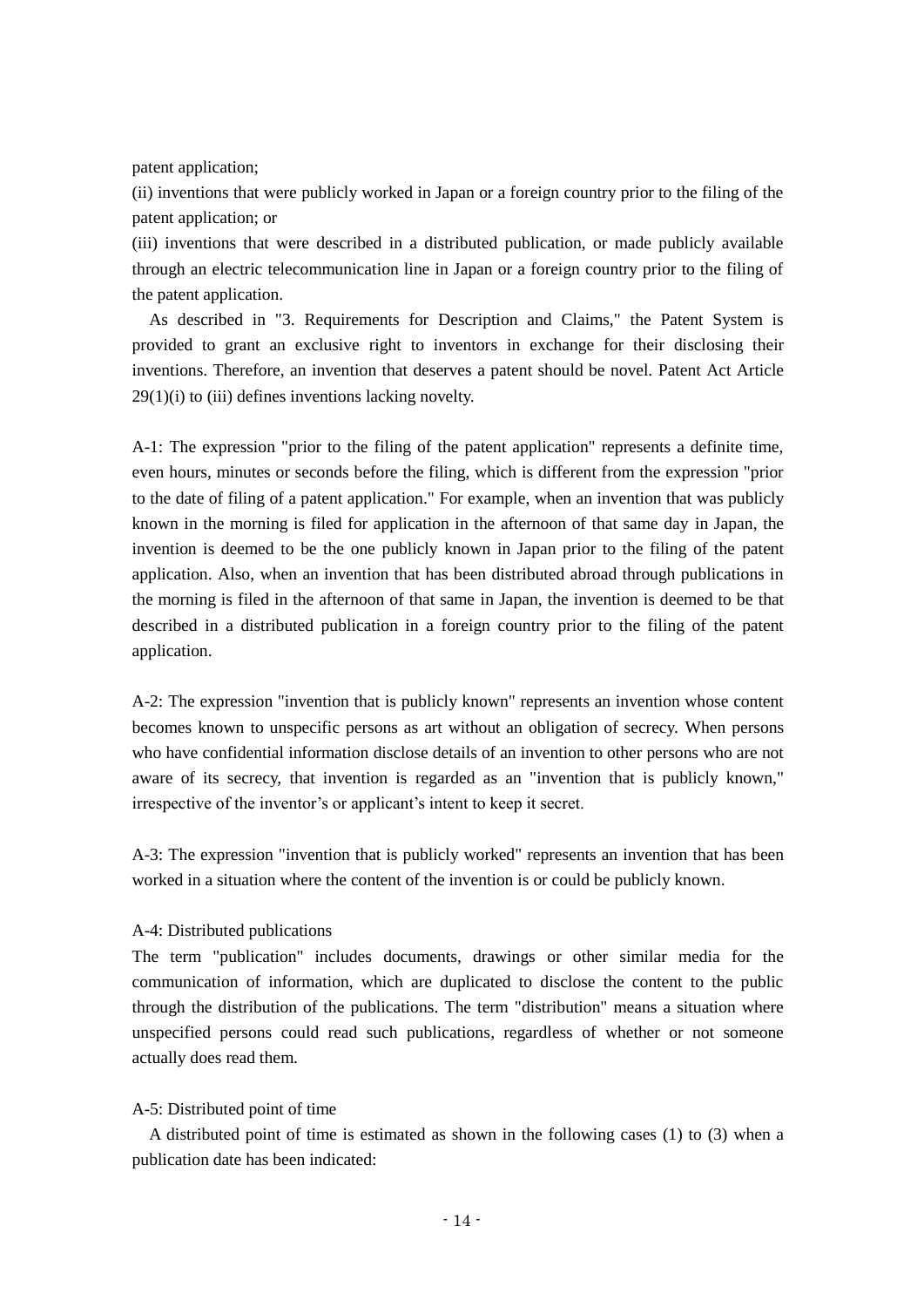(1) The last day of the year (December 31), when only a publication year has been indicated;

(2) The last day of the month of the year when a publication month and year have been indicated; and

(3) The day, month and year when publication day, month and year have been indicated.

A distributed point of time is estimated as shown in the following cases (4) to (6) when a publication date has not been indicated:

(4) For foreign publications with an exact date when they were brought from abroad to Japan, the date retrospectively estimated from the date when the publications were brought from abroad to Japan, considering the period normally taken for shipping the publications from abroad to Japan;

(5) For publications compiled with other materials, such as book reviews, excerpts or catalogs, the publication date of the publication estimated from the publication dates of these materials; (6) For reprinted publications, the initial print date if any; and

In the examination practices, when a filing date and publication date are the same, a distributed point of time is not deemed to be prior to the filing unless the filing is obviously after the publication.

A-6: Inventions that have been described in publications

The expression "inventions described in publications" means inventions recognized from the descriptions in the publications, or the equivalents of such descriptions. The expression "equivalent to such descriptions" means those that persons can derive from the descriptions based on their common general knowledge as of the filing.

#### B: Approaches for Determining Novelty

Inventions subject to analysis of novelty are "claimed inventions." The presence of novelty is determined based on whether or not the claimed inventions are included in the inventions provided in Article  $29(1)$  (i) to (iii). When there are two or more claims in the scope of claims, each claim is analyzed.

#### B-1: Identifying Claimed Inventions

Claimed inventions are identified based on the descriptions of the claims. The descriptions of the specifications and drawings, and the common general knowledge as of the filing, are taken into consideration for the analysis of the meaning of words.

In particular, inventions are identified as shown in the following cases of  $(1)$  to  $(7)$ .

(1) Clear descriptions in the claims are interpreted as they are to identify the claimed inventions. The wording of the claims is interpreted as the meaning in the normal sense.

(2) When the invention is clearly described in the claims and the meaning of the words in the claims are defined or explained in the specification and drawings, the specifications and drawings are taken into consideration to interpret the words.

(3) When the description in the claims is not clear enough to be understood, and the description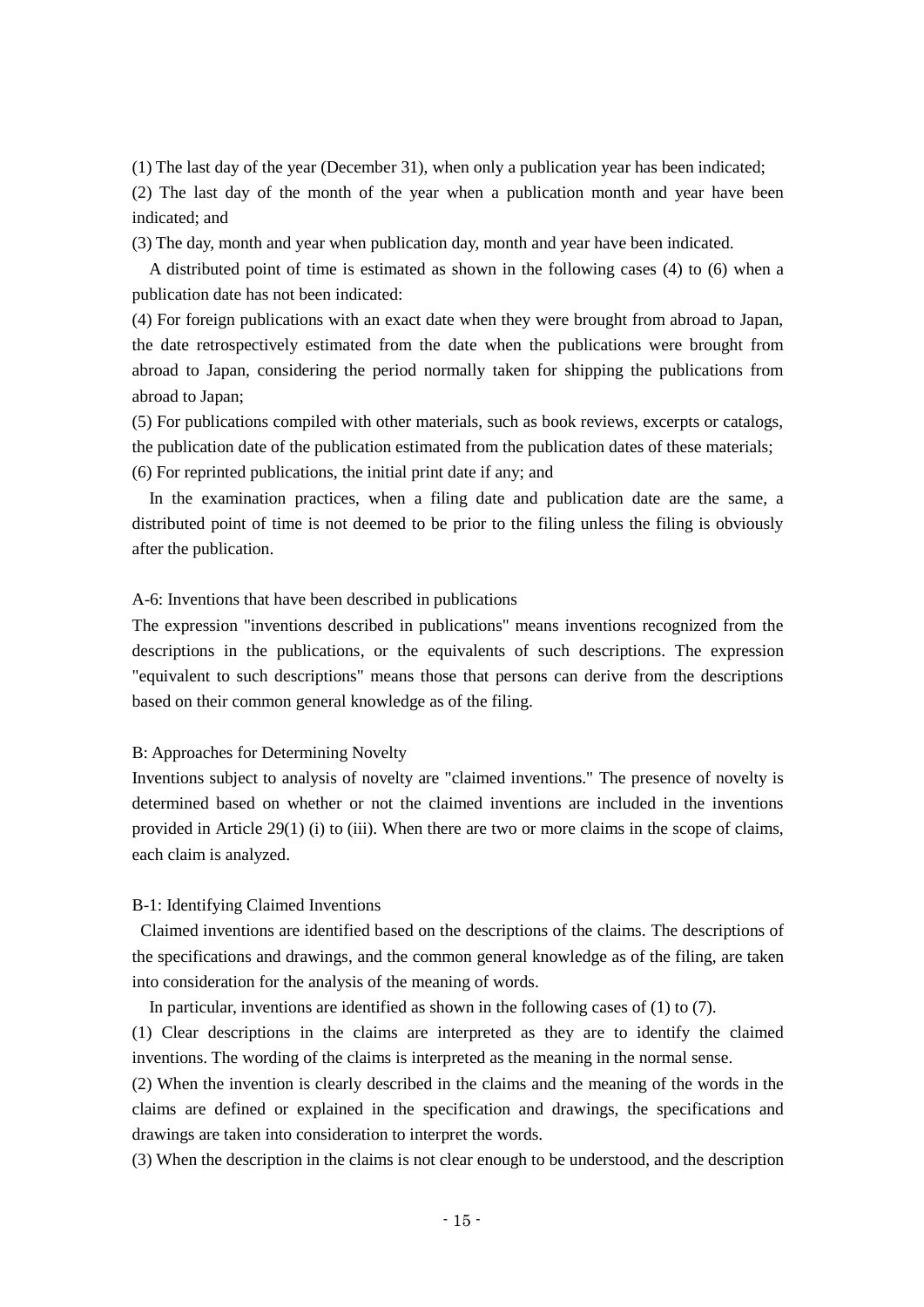could be specified by interpreting the words in the claims based on the specifications, drawings and technical knowledge as of the filing, they are taken into consideration to identify the invention.

(4) Claimed inventions are not identified when the inventions are not specific, even when taking the description in the specifications or drawings and the technical common knowledge as of the filing into consideration.

(5) Even when an invention identified by the claims does not correspond to the invention described in the specification or drawings, the claimed invention is not identified by the specification or drawings alone without analyzing the claims.

(6) Matters not described in a claim must be treated as if they do not exist in the claim, even though they are described in the description or drawings.

(7) When an invention is identified, matters described in a claim must always be treated as if they exist in the claim.

B-2: Identifying the Invention Written in Specific Expressions

(1) Descriptions of claims wherein products are defined by their workings, functions or characteristics, i.e., functions or characteristics. Descriptions are interpreted, in principle, as representing all products that have the functions or characteristics.

(2) When descriptions in claims wherein products are defined by the limitation of use: Descriptions of claims wherein products are defined by the limitation of use in a word like "for use as" are analyzed to understand how the limitation of use works to define the claimed invention, in consideration of the descriptions in the specifications and drawings, and common general knowledge as of the time of filing. However, chemical compounds limited by use described in a phrase like "for use as," such as "a chemical compound  $Z$  for use as  $Y$ ," which represents a limitation of use, generally indicate mere usefulness of the compounds, and are interpreted as simple chemical compounds without limitations of use, such as the compound Z.

Generally, a use invention is interpreted to be an invention based on the discovery of an unknown attribute of a product, and finding of the product's adaptability of novel use. When the claimed invention provides a limitation of use in the claims and is considered to be an invention based on the discovery of an unknown attribute of a product and finding of the product's adaptability for novel use derived from the attribute, it is appropriate to analyze the invention from the additional aspect of the limitation of use since the limitation of use may define the claimed invention. The invention could be novel as a use invention even if the product per se is already known (for example, "compositions comprising a specific quaternary ammonium salt for use in antifouling for ship bottoms"). However, the novelty of the claimed invention is denied when a novel use of the product is not considered to be provided, based on common general knowledge in the area as of the filing, even with a discovered unknown attribute. In addition, when the claimed invention and the cited invention (which are inventions of products different in the expressive aspect of the limitation of use) cannot be distinguished from each other by use based on the analysis of common general knowledge in the area as of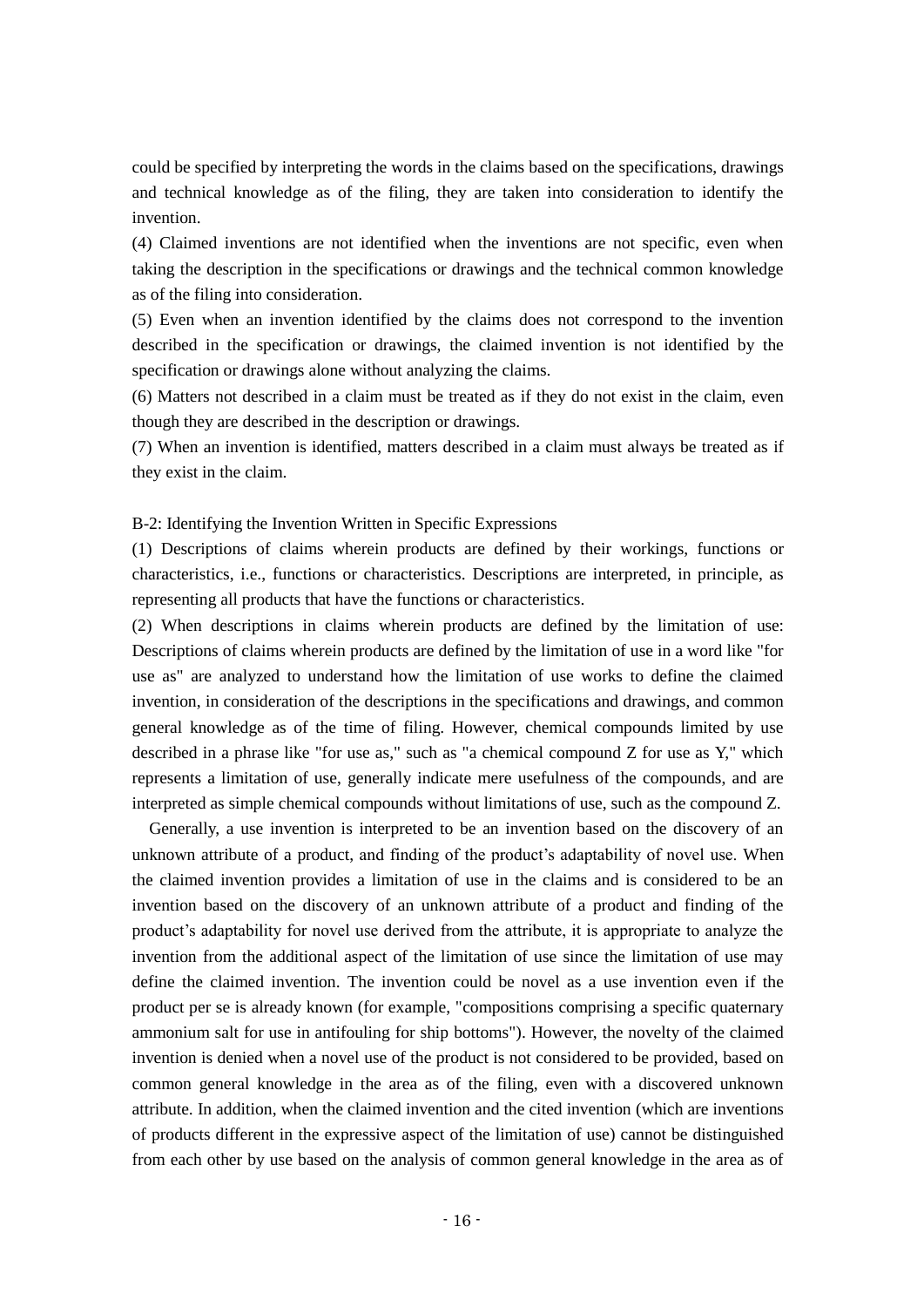the filing, the novelty of the claimed invention is denied.

(3) Claims defining products by the manufacturing processes (product-by-process claims): It is understood that claims defining products by the manufacturing processes refers to definitions that represent products per se that are gained as final products, unless otherwise interpreted. The novelty is denied when other manufacturing processes are able to produce a product identical to that of the claimed manufacturing process, and the product is publicly known.

B-3: Identifying cited inventions (an explanation of inventions that are publicly known and worked is omitted; only inventions described in publications are explained)

(1) Inventions described in publications are identified based on the descriptions in the publications. The descriptions are able to be interpreted based on common general knowledge. Any facts that a person skilled in the art could derive from the description in the publications based on common general knowledge as of the filing date, or equivalents to such descriptions in the publications, could also be a basis for identifying the inventions described in publications. Inventions that a person skilled in the art are not able to understand based on the descriptions in the publications, or equivalents to such descriptions, are not included in either "inventions described in publications" or "cited inventions."

When an invention of a product or process is not sufficiently described for a person skilled in the art to manufacture the product or use the process based on the descriptions of the publications and common general knowledge as of the date of filing, the invention is not included in "cited inventions." For example, when a chemical substance is described in a publication merely by its name or chemical formula, and the description does not sufficiently describe the manufacturing process so that person skilled in the art is able to manufacture the substance on the basis of common general knowledge as of the date of filing, the chemical substance is not included within the "cited inventions."

(2) Inventions described within generic concepts and more specific concepts for identifying cited inventions: Inventions providing generic concepts are identified when the cited inventions provide more specific concepts, which are considered to already show the inventions applying "ideas belonging to the same family or types or having a common nature" to identify them. Inventions providing more specific concepts are not identified when the cited inventions provide generic concepts, since the inventions are not considered to be those providing more specific concepts. However, the inventions are identified when they are derived from common general knowledge.

#### B-4: Determining the Novelty of a Claimed Invention

(1) When no difference between the matters used to specify the invention in the claimed invention and those used to specify the cited inventions is found through comparison, the claimed invention not novel. Any difference between these two matters involves the novelty of the claimed inventions.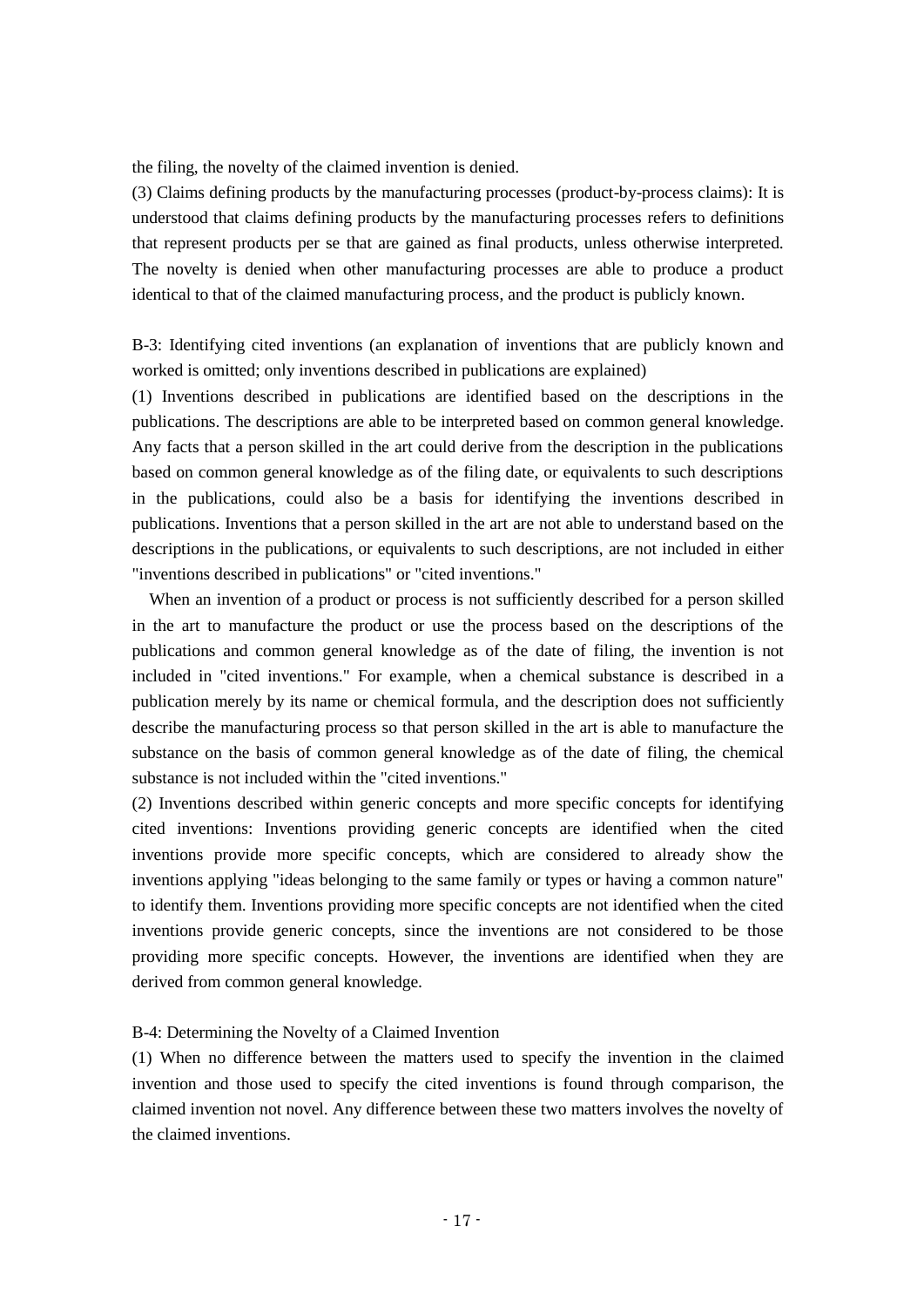(2) A claimed invention with formal or substantial alternatives in the aspect to define the invention is not considered to be novel when no difference is found between the claimed invention, in which one of the alternatives is presumed to be an aspect to define the invention, and the cited inventions.

#### 5-2. Inventive Step

# A: Definition under the Patent Act

The provisions of the Patent Act Article 29(2) are as follows:

"Where, prior to the filing of the patent application, a person ordinarily skilled in the art of the invention would have been able to easily make the invention based on an invention prescribed in any of the items of the preceding paragraph, a patent shall not be granted for such an invention notwithstanding the preceding paragraph."

Granting patent rights to inventions that ordinary engineers are easily able to create does not aid the progress of technology, and also actually prevents progress. The Provision of Patent Act Article 29(2) aims to exclude such inventions from being granted patents.

A-1: The expression "an invention prescribed in any of the items of the preceding paragraph" means any of the inventions publicly known or publicly worked, disclosed in distributed publications, or made available to the public through electric telecommunication lines in Japan or abroad prior to the filing of the patent application.

A-2: The expression "a person ordinarily skilled in the art of the invention," generally called "a person skilled in the art," means a person who has common general knowledge of the field of the invention as of the time of filing, is able to use ordinary technical means for research and development, is able to exercise ordinary creativity in selecting materials and changing designs, and is able to comprehend all technical matters for state of the art technology in the field of the claimed invention. In addition, a person skilled in the art is able to comprehend all technical matters in the field relevant to the problems to be solved by the invention. Further, for some inventions, it is appropriate to consider these persons skilled in the arts to be a "team of experts" in several fields, rather than one individual person.

A-3: The expression "have been able to easily make the invention" means that a person skilled in the art could easily arrive at the claimed invention by exercising their ordinary creativity on the basis of the cited inventions existing prior to the filing of the application.

#### B: Approaches for Determining Inventive Step

Inventions subject to analysis of inventive step are novel "claimed inventions." The presence of an inventive step is determined based on whether or not it could be reasoned that a person skilled in the art would be able to easily arrive at the claimed invention based on the cited inventions, by constantly considering the process a person skilled in the art may take based on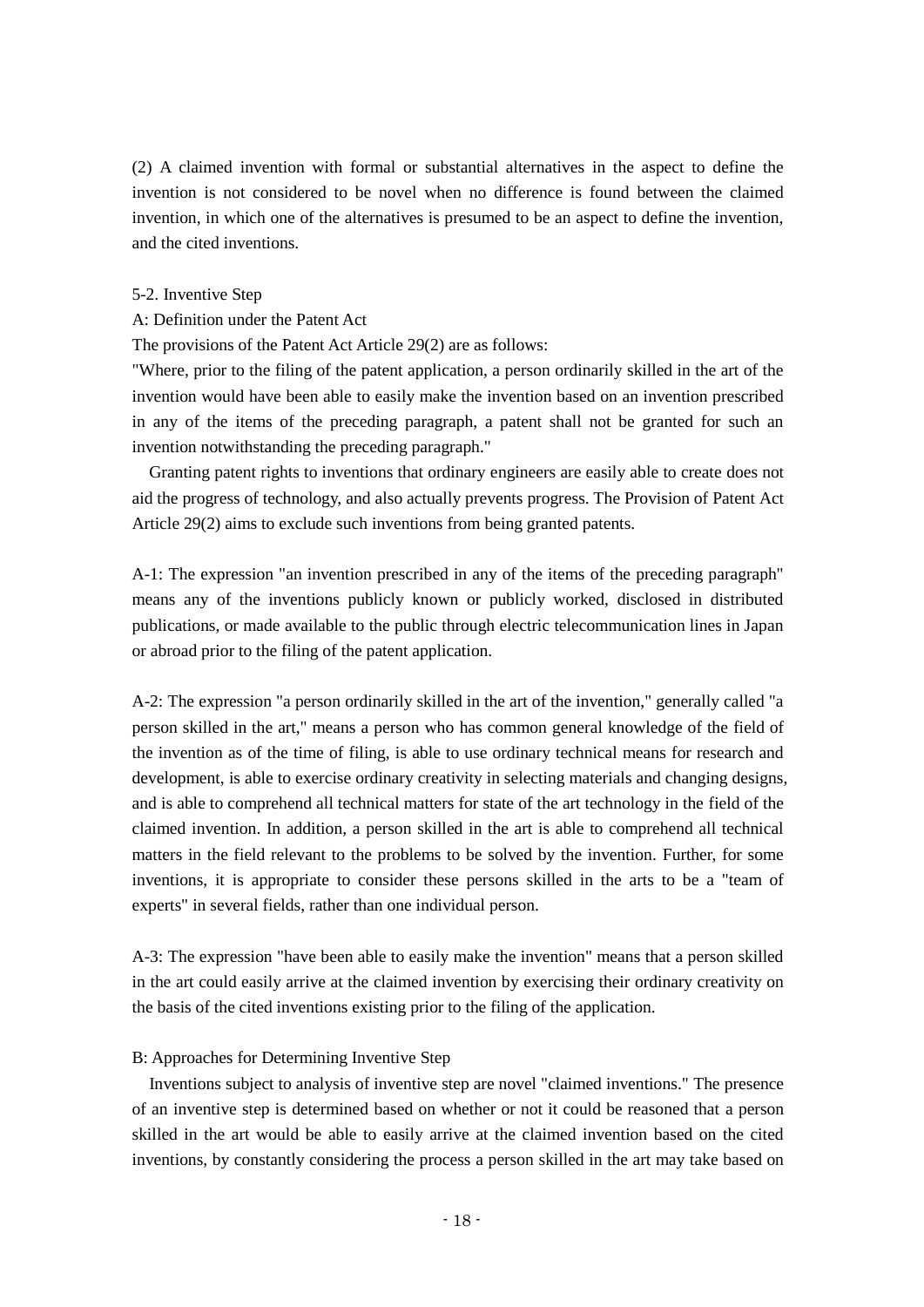an exact understanding of the technical field of the claimed invention as of the time of filing. For details, one of the cited inventions most suitable for the reasoning is selected, and the claimed invention and cited inventions are compared to find the correspondences and differences between the matters used to specify the claimed and the cited inventions. Reasons for denying the presence of an inventive step in the claimed invention are then sought, based on details of this or other cited invention(s) and existing common general knowledge. This reasoning may be conducted from various and broad viewpoints. As a result of this approach, the inventive step of the claimed invention is denied when the reasoning is valid and admitted when the reasoning is invalid.

#### B-1: Reasoning

1) Selection from optimum material, workshop modification etc.; Claimed inventions that are composed of optimum materials from publicly known materials, optimally or preferably modified numerical ranges, materials replaced by equivalents, or designs modified along specific application of techniques to solve certain problems are regarded to be arts derived from the ordinary creativity of a person skilled in the art. When the difference from the cited invention lies in only one of these modifications, the claimed invention is usually regarded as obvious to a person skilled in the art, unless other grounds for presuming the presence of the inventive step in the claimed invention is provided.

(2) Mere aggregation: Claimed inventions are included in those that would be obvious to a person skilled in the art of ordinary creativity, when the components of the claimed inventions whose functions and working are not correlated, and the claimed invention has merely aggregated components or is merely a combination of the components, unless other grounds for presuming the presence of the inventive step in the claimed inventions are provided.

(3) Probable cause or motivation

(3-1) Relation of technical fields: Inventions to which any technical means of related technical fields is attempted to be applied to solve the problems in the inventions are inventions created by exercising the ordinary creativity of a person skilled in the art. For example, a technical means that could be replaced by or added to the art described in related technical fields could be a strong ground for showing that a person skilled in the art could easily arrive at the claimed invention based on the means. A judicial precedent was judged as shown below in the field of optical instruments.

Example: A camera and an automatic strobe light are typically used together, and are closely related. Therefore, applying the incidence control element of a photometric circuit for the camera to a photometric circuit for the automatic strobe light would be an idea that a person skilled in the art could easily arrive at unless any outstanding structure is adopted for applying the element.

(3-2) Close similarity of problems to be solved: A close similarity is found between problems to be solved in the inventions, providing that strong grounds exist for the reasoning that the claimed invention is an idea to which a person skilled in the art could arrive by applying or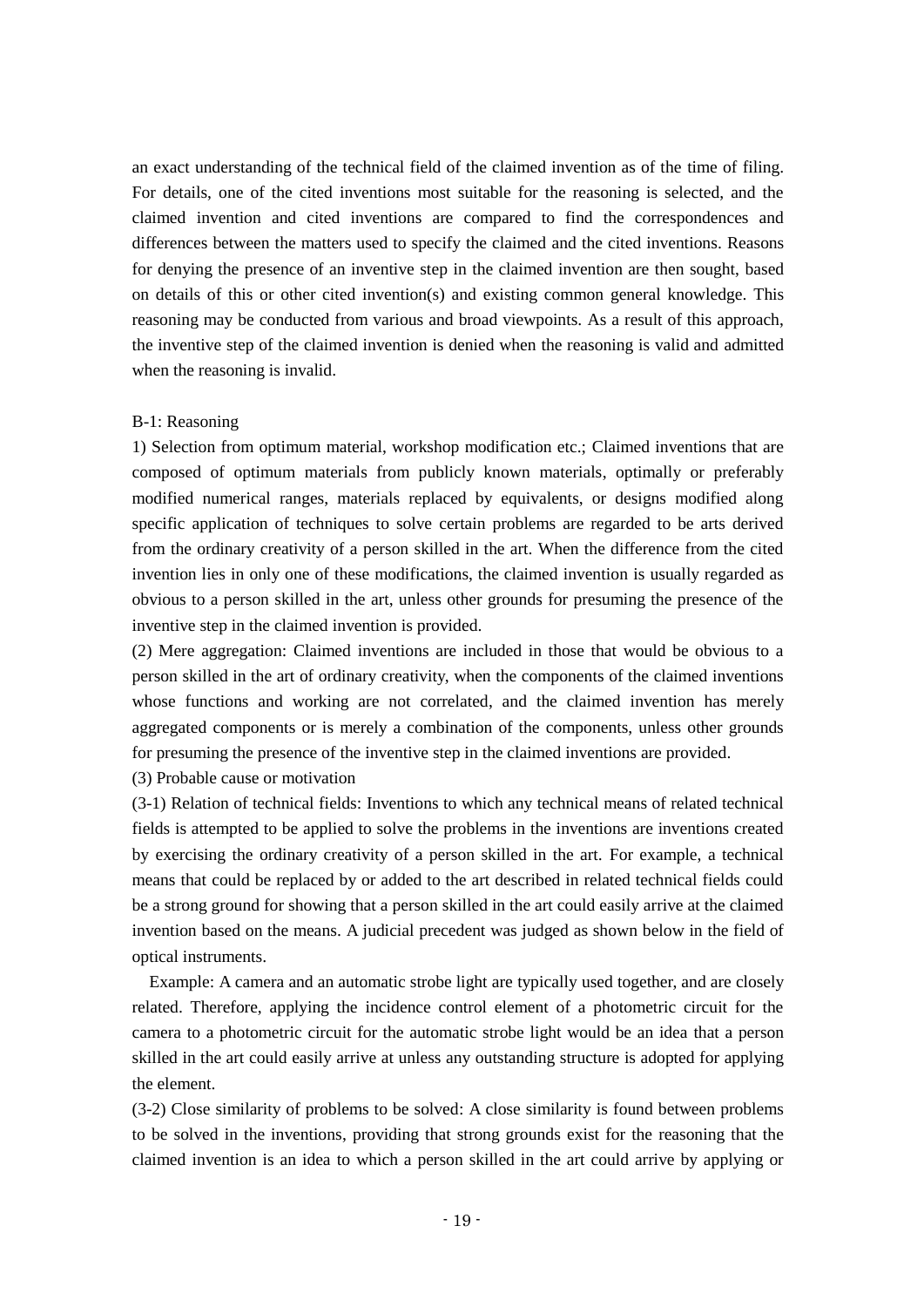combining the cited inventions. When the cited documents are not considered to be involved in the problem to be solved that is intended to be similar to the claimed invention, analysis of the inventions based on the state of the art is necessary to see the obviousness of the problem or see if the problem is an idea that a person skilled in the art could easily conceive. The novelty of the claimed inventions, which are based on the cited inventions providing other problems to be solved, may be denied when it is reasoned that a person skilled in the art could easily conceive the matter used to specify the claimed inventions through other approaches, regardless of the difference between the problems to be solved by these inventions. This approach is also applied to inventions whose problems are not found, such as those resulting from discoveries found through trial and error.

(3-3) Commonality of working or functions: Commonality of working or functions between matters used to specify the claimed invention and those used to specify the cited inventions is a strong base for showing that a person skilled in the art could derive the claimed invention by applying or combining the cited inventions.

(3-4) Implications of cited inventions: Implications shown in the cited inventions relevant to the claimed invention are strong grounds for reasoning that a person skilled in the art could easily arrive at the claimed invention from the cited inventions.

#### (4) Advantageous effects

Advantageous effects of the claimed invention explicitly described in the specifications etc., are taken into consideration as facts used for confirming the presence of inventive step. "Advantageous effects" refers to effects that are more advantageous to the claimed invention than the cited inventions, and that are selected from effects derived from the matters used to specify the claimed invention.

(4-1) Analyzing more advantageous effects: The effects more advantageous to the claimed invention than the cited inventions are attempted to be analyzed for reasoning that a person skilled in the art could have easily arrived at the claimed inventions. The inventive step of the claimed inventions is denied when the fact that a person skilled in the art could have easily arrived at the claimed inventions is sufficiently reasoned, regardless of the presence of the advantageous effects. However, some inventive step may not be denied when the advantageous effect is distinctively beyond the expectation on the basis of the state of the art.

For example, it is presumed that the inventive step is present in the claimed inventions even if the matters used to specify the cited and the claimed inventions are similar; if a combination of several cited inventions appears to be something that a person skilled in the art could easily conceive, if the effect advantageous to the claimed inventions has a different nature from those of the cited inventions; or if the effect has the same quality as but superior to that of the cited inventions, and a person skilled in the art is not able to anticipate such an effect from the state of the art. Particularly for claimed inventions that belong to a technical field where it is difficult to anticipate effects based on the structures of the products, effects that are more advantageous to the claimed inventions than the cited ones is important in order to confirm the presence of the inventive step. A judicial precedent is judged in the field of optical instruments,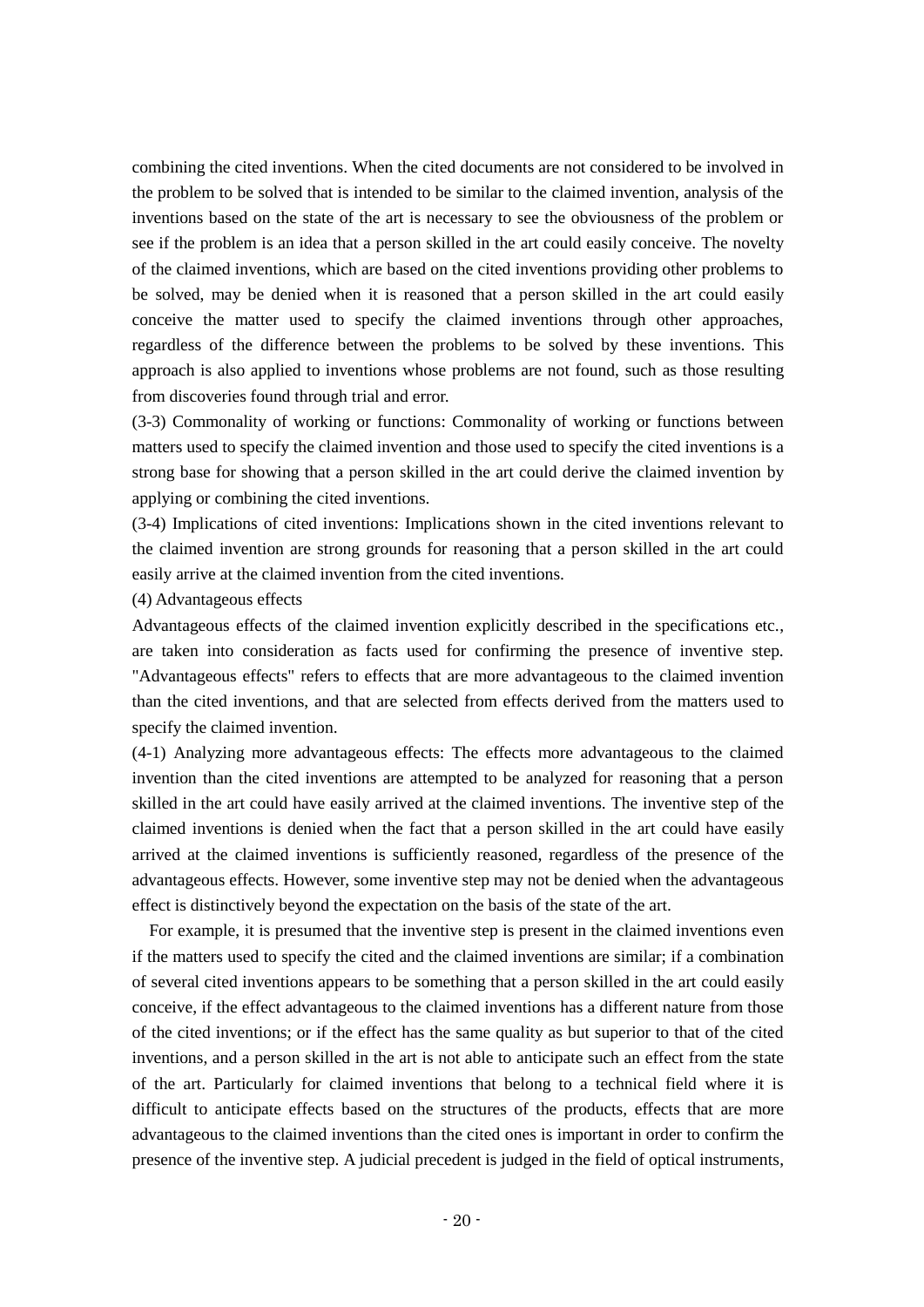as shown below.

Example: The semiconductor layer of the photoelectric conversion semiconductor device, in which a silicon carbide is adopted as a material of the semiconductor region on the light-irradiated side, is easily conceived from the viewpoint of reducing light absorption in the region. Even with the effect of the region that prevents the i-type property of the second semiconductor region from deteriorating, this effect does not affect the determination that adopting a silicon carbide is an idea easily conceived.

(4-2) Analyzing the effects claimed in written opinions, etc.: The effects claimed or proven in written opinions are analyzed when the specifications provide effects that are more advantageous to the claimed inventions than the cited inventions, and when person skilled in the art is able to presume effects more advantageous to the claimed invention than the cited inventions from the descriptions of the specifications or drawings, although the advantageous effects are not explicitly described. However, the effects claimed or proven in the written opinions, which a person skilled in the art is not able to presume from specifications, etc., should not be analyzed.

(4-3) Effect of selection inventions: Selection inventions are inventions belonging to technical fields where it is difficult to anticipate the effects of inventions based on the structures of the products, and out of the cited inventions providing generic concepts disclosed in publications or providing substantial or formal options, the inventions providing more specific concepts subdivided under the generic concepts or inventions in which some of the options are presumed to specify the claimed inventions, whose novelty is not denied by the cited inventions, are selected. Inventions that are not regarded to be disclosed in publications are potential selection inventions. The claimed invention involves an inventive step when it provides advantageous effects that are not disclosed in publications, and that are different from those included in the inventions providing the generic concepts in publications or prominent even with the same type of effect, which a person skilled in the art could not expect on the basis of the state of the art.

(4-4) Claimed invention providing numerical limitations: Numerical limitation inventions are inventions that provide descriptions limiting the inventions numerically by numerical ranges. Such inventions are considered to be as follows: Claimed inventions providing the optimized or idealized numerical ranges in a trial way usually do not involve an inventive step, since they provide the arts achieved by the ordinary creativity of a person skilled in the art. However, the claimed invention involves an inventive step when it provides advantageous effects within a range of the limited numerical values, which are not disclosed in publications and provide different characteristics from those of the cited inventions disclosed in the publications, or which are distinctive effects having the same characteristics as, but distinctively superior to, those in the publications, from which a person skilled in the art could not anticipate the claimed inventions, even considering the state of the art. In addition, the prominence of advantageous effects shall be provided within a complete range of the numerical values.

(5) Notes for Determining the Inventive Step of Claimed Inventions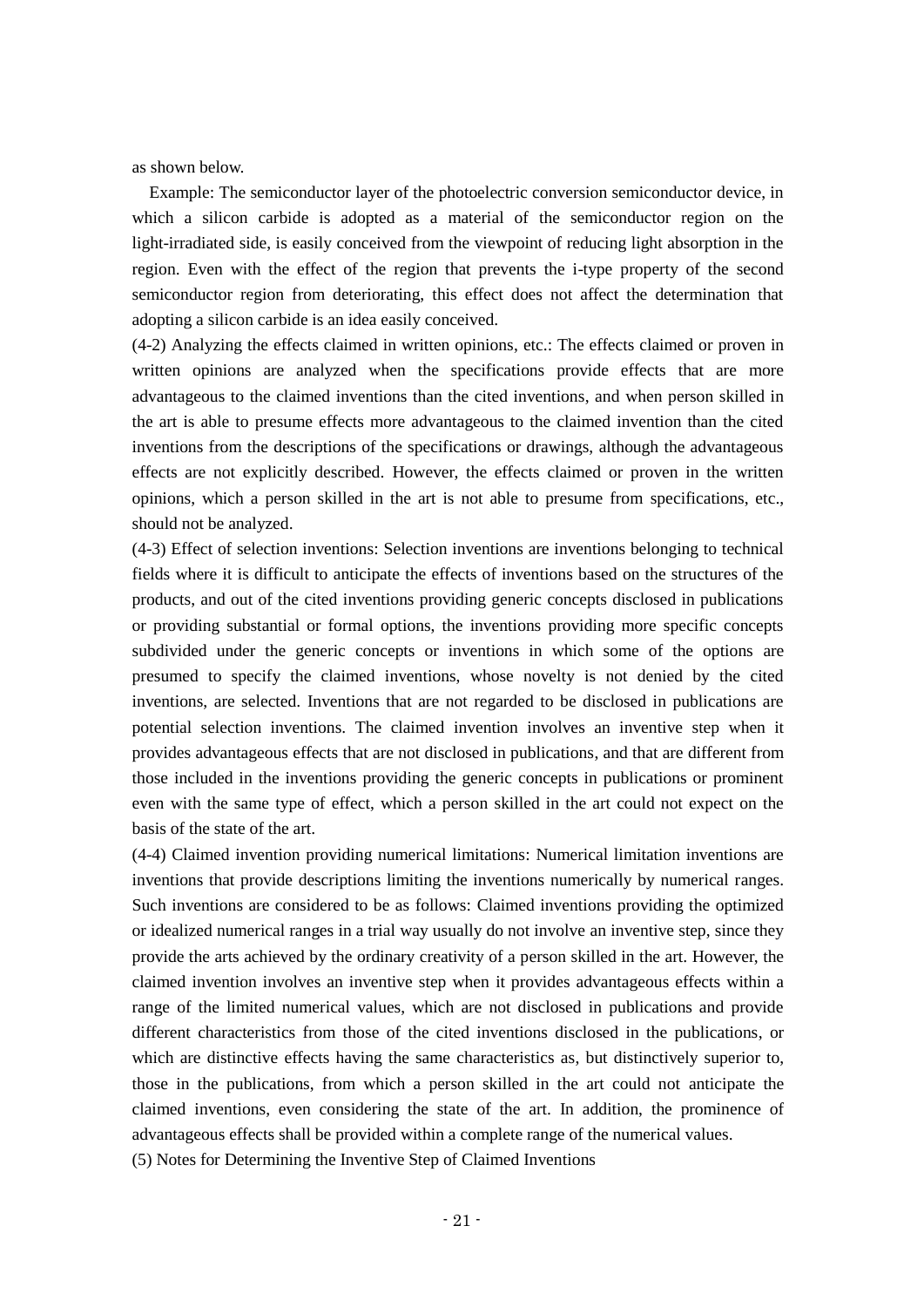(5-1) Obstructive factor: Publications can be said to be inappropriate materials as cited inventions when they provide descriptions that hinder a person skilled in the art from easily arriving at the claimed invention. However, the publications can be said to be appropriate materials as cited documents when the reasoning for arriving at the claimed invention could be conducted based on other viewpoints, such as related technical fields or common working or functions, even if the publications provide the descriptions that hinder a person skilled in the art from easily arriving at the claimed invention at first glance (for example, if the problems to be solved are different).

(5-2) Well-known or commonly used arts, should be submitted as references for the claimed invention since they are important materials constituting the state of the art, which can be grounds for a notice of reasons for refusal to a maximum extent, unless they are so well-known that submission seems unnecessary.

(5-3) Prior arts described in the specifications of the claimed inventions could be cited as components of the state of the arts as of the time of filing when the applications admit that the prior arts are publicly known.

(5-4) Inventions filed for processes involving manufacturing products and use of the products involve inventive step when the products per se involve inventive step in principle.

# 6. Expanded Novelty

Even if the invention stated in the description or drawings is stated in documents other than the scope of claims, the contents thereof are disclosed to the public through issuance of the gazette containing the patent or publication of application. Therefore, even if a later application is filed before issuance of the gazette or publication of application of an earlier application, an invention identical to the invention stated in the description or drawings of an earlier application does not disclose any new technology even through the gazette or publication of application. Granting a patent to such an invention is not appropriate in view of the purpose of the patent system to protect inventions in compensation for the disclosure of new inventions.

Therefore, the Patent Act in Japan rejects the later application in accordance with the provisions of Article 29(2).

 "This article refers to an invention claimed in a patent application that is identical to an invention or device (excluding an invention or device made by the inventor of the invention claimed in the said patent application) disclosed in the description, scope of claims, or drawings (in the case of a foreign-language application under Article 36bis(2), foreign language documents as provided in Article 36bis(1)) originally attached to another patent application or registration application of a utility model filed prior to the date that the said patent application was filed and published after the said patent application was filed in the patent gazette under Article 66(3) of the Patent Act (hereinafter referred to as "gazette containing the patent") or in the utility model bulletin under Article 14(3) of the utility Model Act (Act No. 123 of 1959) (hereinafter referred to as "utility model bulletin") describing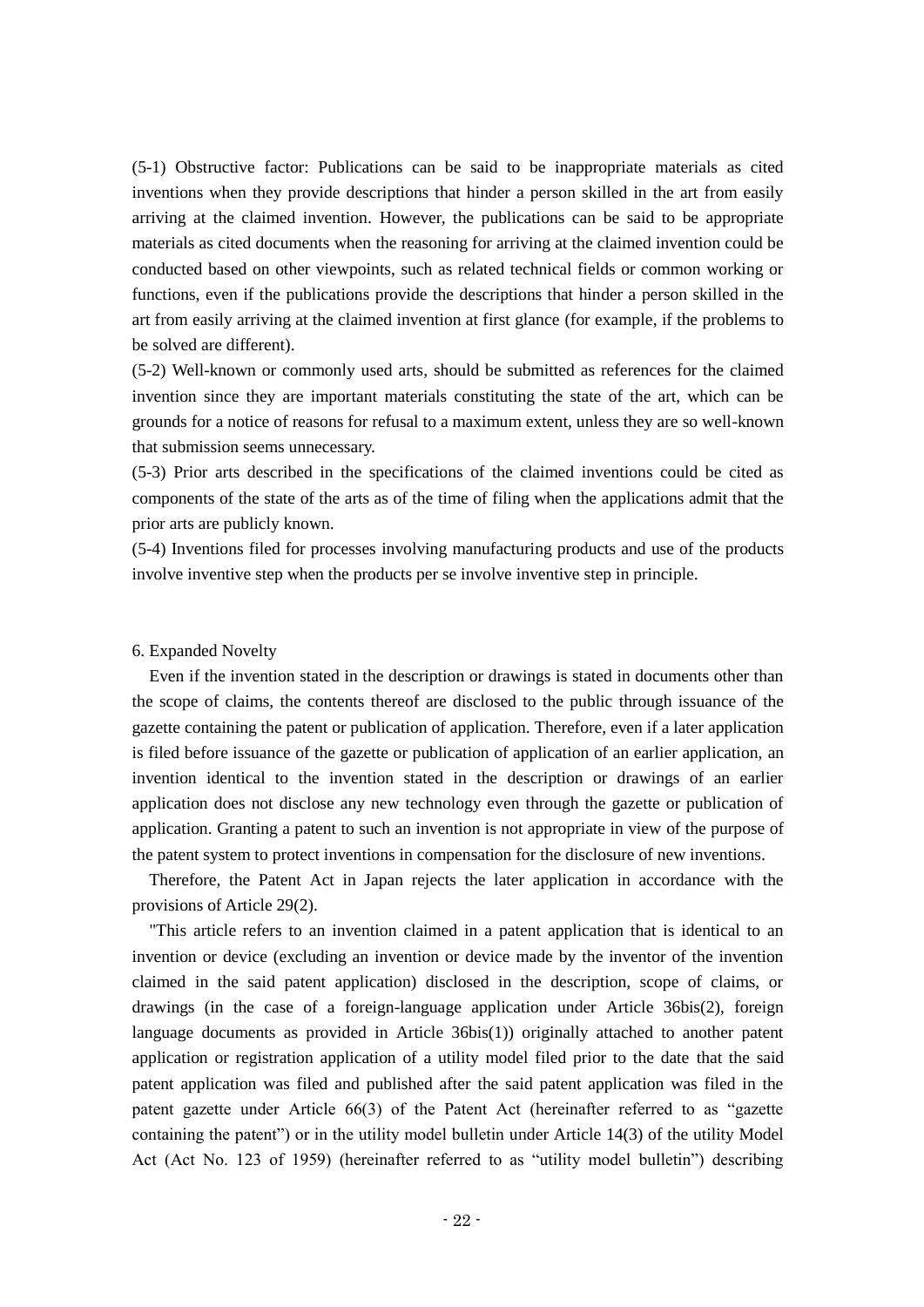matters provided for in each of the paragraphs of the respective Article or the publication of the patent application. In this case, a patent shall not be granted for the invention notwithstanding Article 29(1). Provided, however, that this shall not apply where the applicant of the said patent application and the applicant of the other application for a patent or for registration of a utility model are the same person, at the time of the filing of the said patent application."

(1) Another application: In Article 29(2) of the Patent Act, an earlier application is referred to as "another patent application or registration application of a utility model filed prior to the date that the said patent application was filed," that is, "another application." Another application for a patent is a later application, that is, it is filed prior to the day before the date that the said patent application was filed (a priority date in case of an application, claiming a priority), and published after the said patent application was filed in the gazette containing the patent, the publication of the application or the utility model bulletin.

In cases where another application is a divisional application, a converted application or a patent application based on a utility model registration, its filing date shall be an actual filing date without retroacting. In cases where another application claims priority, the inventions stated in the description of an application filed, which could be a basis for claiming priority, as well as the description, the scope of claims, or drawings attached to an application filed, shall be deemed to have been filed on the priority date.

(2) Identical to an invention or a device disclosed in the originally attached description, etc., of another application: The phrase "The claimed invention is identical to an invention or a device stated in the originally attached description, etc., of another application" means that the matters used to specify the claimed invention are not different from those used to specify an invention or device stated in the originally attached description of another application, or that there is a difference between them, but that it is a minor difference in embodying the means for solving the problem. Explanations for identifying a claimed or cited invention, and determining whether a claimed invention is identical, are omitted here since they are the same as those for determining the novelty.

(3) The expression "The person who created the invention or device is identical to the inventor of an invention claimed in another application (the person who created the device when another application is an application for a registration of a utility model) means that indications of all inventors stated on the application form are exactly the same as those listed on another application.

(4) The expression "The person who filed the patent application is identical to the person who filed another patent application" means that as of the filing date, all persons who filed the patent application are exactly the same as all the persons who filed another patent application.

#### 7. Amendment Requirements

#### A: Significance of Amendment

Ideally, all necessary documents, including application forms, descriptions, etc., should be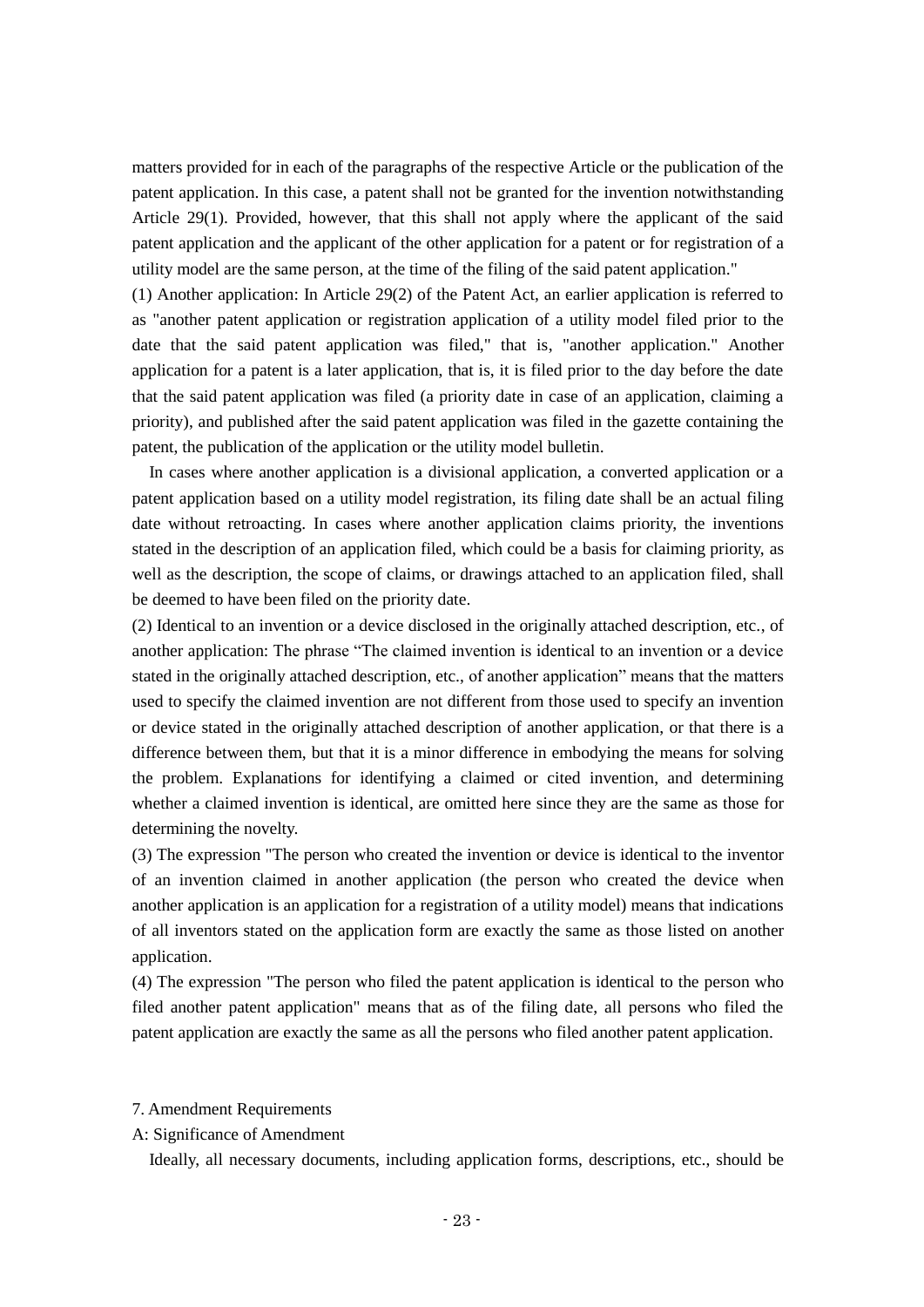fully prepared at the time of filing. From the viewpoint of the first-to-file principle, however, it is not realistic to desire applicants (who are in a hurry to file their applications) to do so. If a patent is not granted to a useful invention on the ground of minor flaws in written description requirements, it would be unfair to the applicant and unprofitable for society. Therefore, an applicant is permitted to amend statements of various types of documents voluntarily or upon invitation of the Patent Office. Amendment is generally classified into a so-called format amendment for amending stated matters, etc., of an application form and a so-called substantial amendment for amending the content of claims. Only a substantial amendment carried out by the examiners is explained here.

#### B: Restriction on amendment

Amended matters become effective retroactively as of the filing. That is, amended matters are treated as if they were stated at the beginning of the filing. Therefore, unlimited permission of amendment may be inconsistent with the first-to-file principle. In addition, since amendment changes the claims and the content of the description, etc., unlimited permission of amendment may cause a delay in the examination process in the Patent Office. Therefore period restrictions and content restrictions are imposed on amendments.

## B-1: Period restriction

The applicant is able to amend the certificated copy of the examiner's decision anytime before it is served.

However, after a notification of reasons for refusal is received, amendment is only permitted (a) during the period of submitting opinions in writing specified by a notification of reasons for refusal (or for 60 days). For an overseas resident, however, the period is three months (and can further be extended by up to three months), or (b) when appeal against examiner's decision of rejection is requested.

#### B-2: Content restriction

(1) General principle: Any amendment that includes content beyond the scope of matters stated in the originally attached description (the amendment including new matter) is not permitted. Here, the originally attached description refers to a description, claims and drawings, where "the matters stated in the originally attached description" refer to technical matters introduced to a person skilled in the art by totalizing the whole statement in the originally attached description. If the amendment does not introduce new technical matters in connection with the technical matters introduced in this way, it can be said that the amendment shall be made within a scope of matters stated in the originally attached description.

Making an amendment not only to matters explicitly stated in the originally attached description, but also matters obvious from the statement in the originally attached description that are not explicitly stated, does not introduce new technical matters and is therefore permitted. In order to find that amended matters are obvious from the statement in the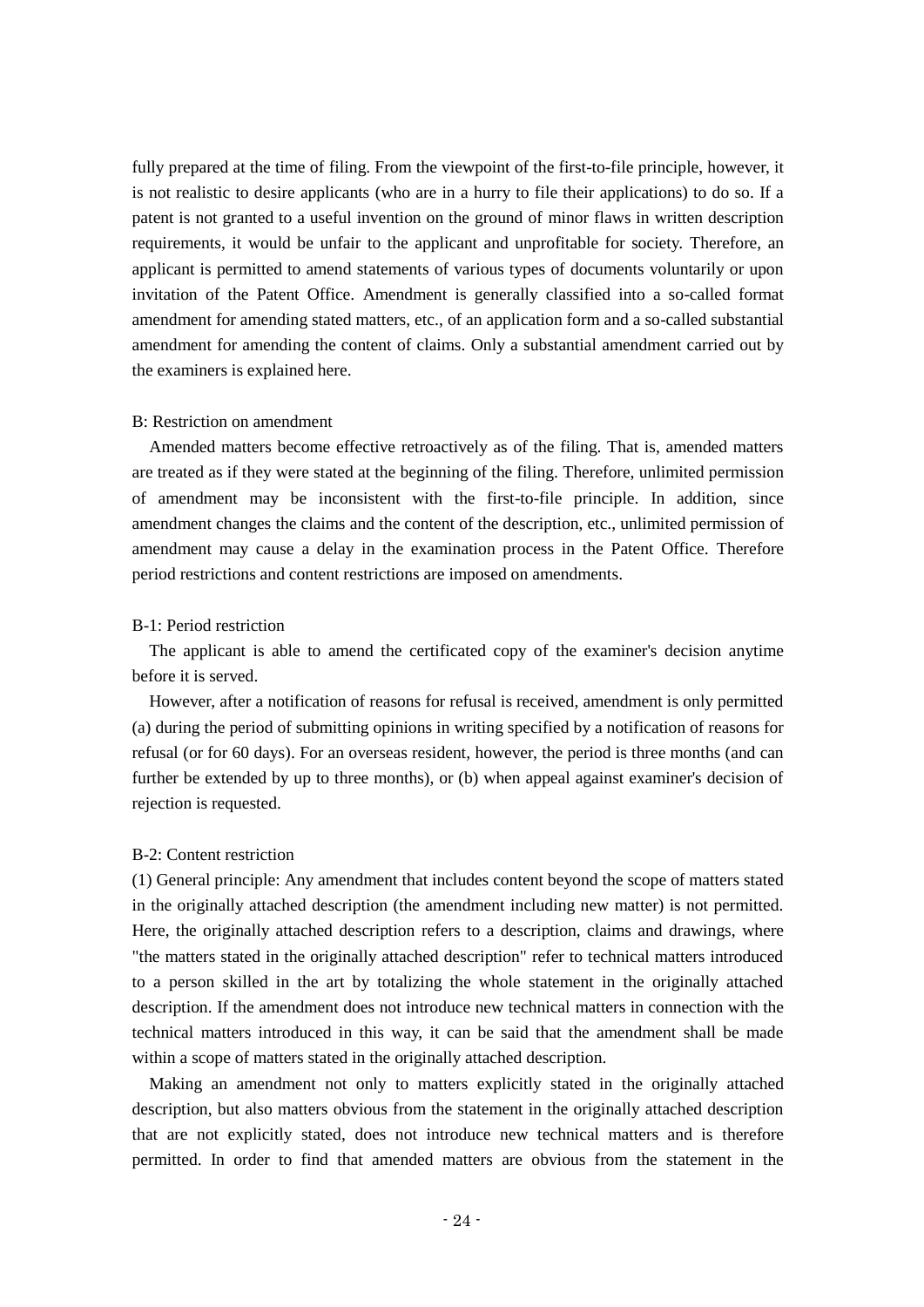originally attached description, it is required that a person skilled in the art who contacts them evidently understands the meaning thereof and understands them as if they were stated therein. (2) Amendment to respond to a final notice of reasons for refusal and amendment with appeal against examiner's decision of rejection requested: Amendments are limited to those stated in the general principle, and those for the purposes in the following cases: (a) removal of claims, (b) restriction of the scope of claims, (c) correction of errors, and (d) clarification of an ambiguous statement.

#### C: Restriction of the scope of claims

If the matters used to specify the invention stated in the scope of claims after an amendment include contents beyond the scope of matters stated in the originally attached description, the amendment is not permitted.

(1) Making a generic concept more specific

If amending a matter that specifies the invention of claims to a generic concept (including removing matters used to specify the invention) and matters other than those stated in the originally attached description are added, or if amending it to a more specific concept (including adding matters used to specify the invention), and if matters other than those stated in the original description are individuated, the amendment is not made within the scope of matters stated in the original description, and is not permitted. If changing the matters used to specify the invention in claims adds matters other than those stated in the original description, the amendment is not made within the scope of matters stated in the original description, and is not permitted.

If removing part of the matters used to specify the invention in claims and amending them to make a generic concept, or if limiting part of the matters used to specify the invention in claims so that the limited matters fall under a generic concept of the matter stated in the original description, the amendment does not introduce new technical matters when the amendment does not clearly add any new technical significance. This is even the case when the amended matter does not fall under either "matters explicitly stated in originally attached description." or "matters obvious from the statement in the originally attached description," and this amendment is therefore permitted.

(2) Numerical limitation

An amendment for adding numerical limitation is permitted if the numerical limitation is within the scope of matters stated in the originally attached description. For example, if the numerical limitation "preferably 24 to 25 degrees" is explicitly stated in the detailed description of the invention, the numerical limitation can be introduced in the claims.

If examples of 24 degrees and 25 degrees are stated, this cannot be a direct basis for permitting an amendment of the numerical limitation of "24 to 25 degrees." However, it may be found that a specific scope of 24 to 25 degrees was referred to in light of the whole statement of the originally attached description. (In cases where, for example, 24 degrees and 25 degrees are found to be stated as border values of upper and lower limits of a certain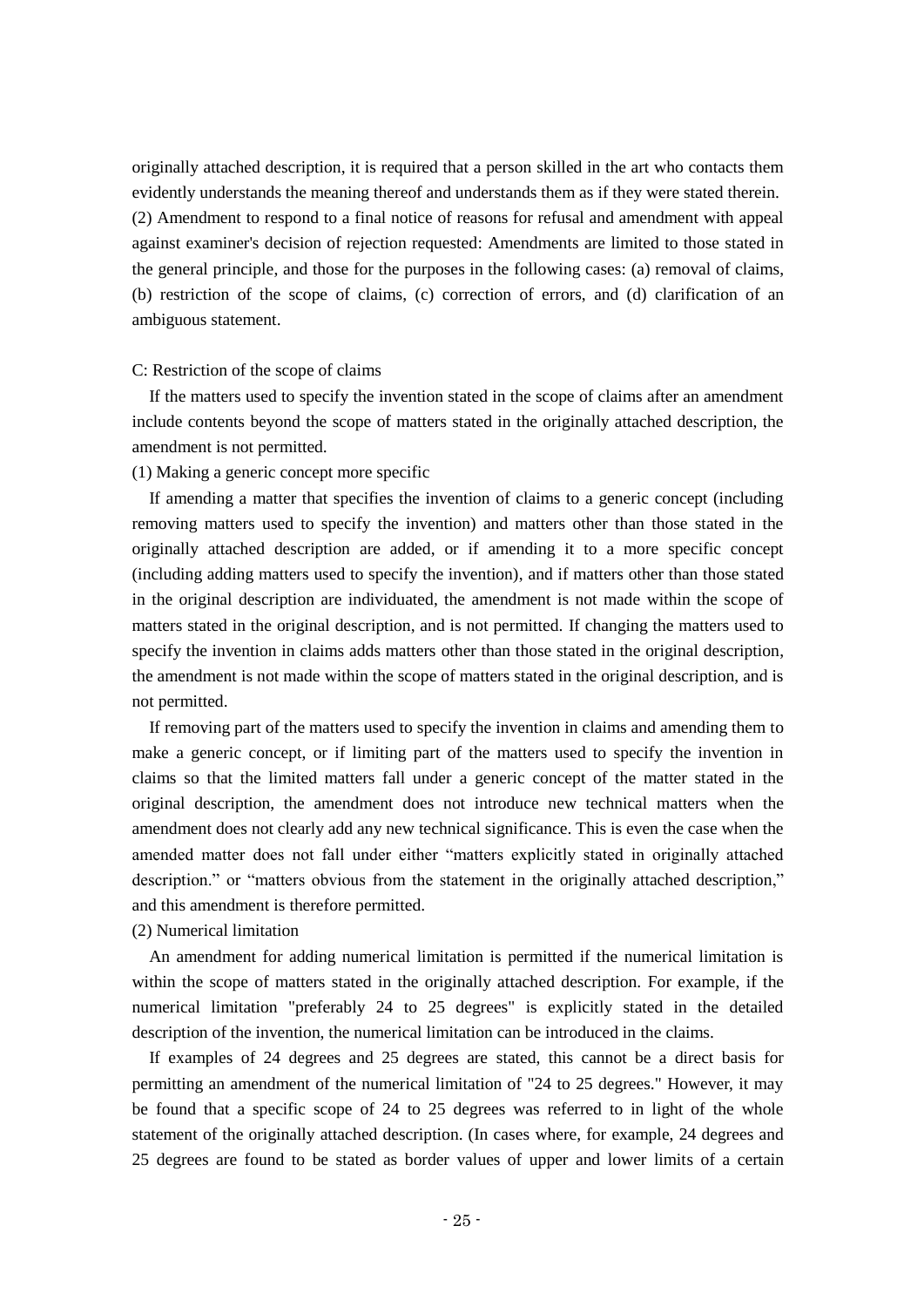consecutive numerical scope in light of the statement of the problem, effect, etc.). In this case, unlike those of absence of an example, it can be evaluated that the numerical limitation was originally stated, and new technical matter is not being introduced. The amendment is, therefore, permitted. Moreover, if, for example, amendment changes a minimum value of a numerical range stated in claims to provide a new numerical range, and the minimum value of the new numerical range was stated in the originally attached description, while the numerical range after amendment is included in the numerical range stated in the originally attached description, the said amendment is permitted.

#### (3) Disclaimer

The disclaimer refers to claims explicitly stating exclusion of only part of the matters included in the claimed invention from matters stated in said claims, while leaving the expression of the statement of matters stated in the claims. A disclaimer, which excludes matters stated in the originally attached description through amendment while leaving the expression of the statement of matters stated in the claims before amendment, is permitted if the disclaimer after exclusion is included within a scope of matters stated in the originally attached description. Amendment is permitted in the following examples: (a) If the claimed invention overlaps with the prior art and is thus likely to lose novelty, etc., making an amendment to exclude only the overlap while leaving the expression of the statement of matters stated in claims before amendment; or (b) if the claimed invention includes the term 'human being' and thus does not satisfy the requirement for "industrially applicable invention," and the said reason for refusal is therefore eliminated by exclusion of the term "human being," making an amendment to exclude only the term "human being" while leaving an expression of the statement of matters stated in claims before amendment.

#### D: Amendment of the detailed description of the invention

If matters stated in the detailed description of the invention after amendment include content beyond the scope of matters stated in the originally attached description, amendment is not permitted.

#### (1) Addition of contents of the prior art document

An amendment to add the prior art document information in the detailed description of the invention and add contents stated in the document does not introduce new technical matter, and is permitted. However, an amendment to add information on evaluation of the invention, such as a comparison with the invention in the application or information on implementation of the invention, or an amendment to add contents stated in the prior art document to eliminate defects of statements, introduces new technical matter and is not permitted.

#### (2) Addition of examples

Generally, adding an example of the invention or adding materials falls under amendment beyond the scope of matters stated in the originally attached description. For example, in a patent application for a rubber composition consisting of several ingredients, an amendment to add the information that "a specific ingredient may be added" is not permitted.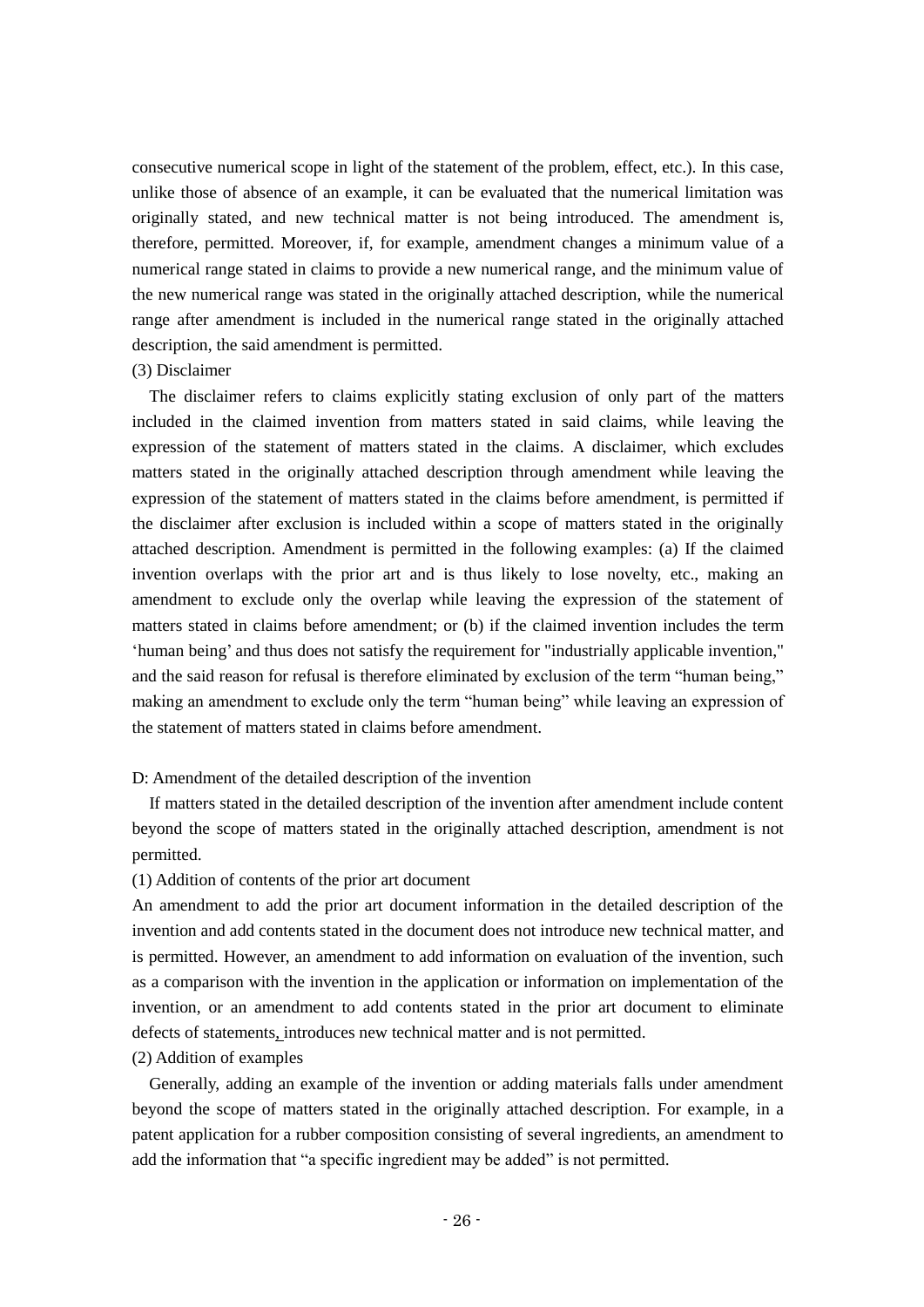#### (3) Addition of effect of the invention

Generally, an amendment to add effects of the invention falls under an amendment beyond the scope of matters stated in the originally attached description. However, if the originally attached description explicitly states the structure, operation, or function of the invention and the said effect is an obvious matter from this statement, an amendment is permitted. (4) Elimination of mismatched statement and amendment of unclear statement

If two or more kinds of inconsistent statements are present in the description, and it is evident to a person skilled in the art from the statement of the originally attached description which of them is correct, an amendment to correct the statement is permitted. Moreover, even if the statement is not in itself unclear, an amendment to make it clear is permitted if its inherent meaning is evident to a person skilled in the art from the statement of the originally attached description.

#### E: Amendment of drawings

Even an amendment of drawings is permitted if the amendment is within the scope of matters stated in the originally attached description.

# 8. Priority

#### 8-1. Priority under the Paris Convention

#### A: Purport

Where patent applications are filed in multiple countries for the same invention, simultaneous filing of patent applications places a great burden on an applicant because of the preparation of translations, requirements of different procedures for each country, etc. To reduce the burden on an applicant, the Paris Convention prescribes the priority as the right of a person who has filed a patent application in one of the member countries of the Paris Convention (the first country) to receive the same treatment as received when the patent application is filed in the first country in determination of novelty, inventive step, etc., for patent applications in another member country of the Paris Convention (the second country) regarding the content described in the filing documents of the first patent application, provided that the date of filing the first patent application in the first country to the date of filing the patent application in the second country is within 12 months.

# B: Requirements

B-1 Person who can claim priority: A person who can claim priority shall be a national of one of the member countries of the Paris Convention, and who has regularly filed a patent application in one of the member countries of the Paris Convention or his/her successor.

B-2: Period when priority can be claimed (the period of priority): The period of priority shall be 12 months from the date of filing the first application in the first country. The period of priority shall start from the date of filing the first application, and the day of filing shall not be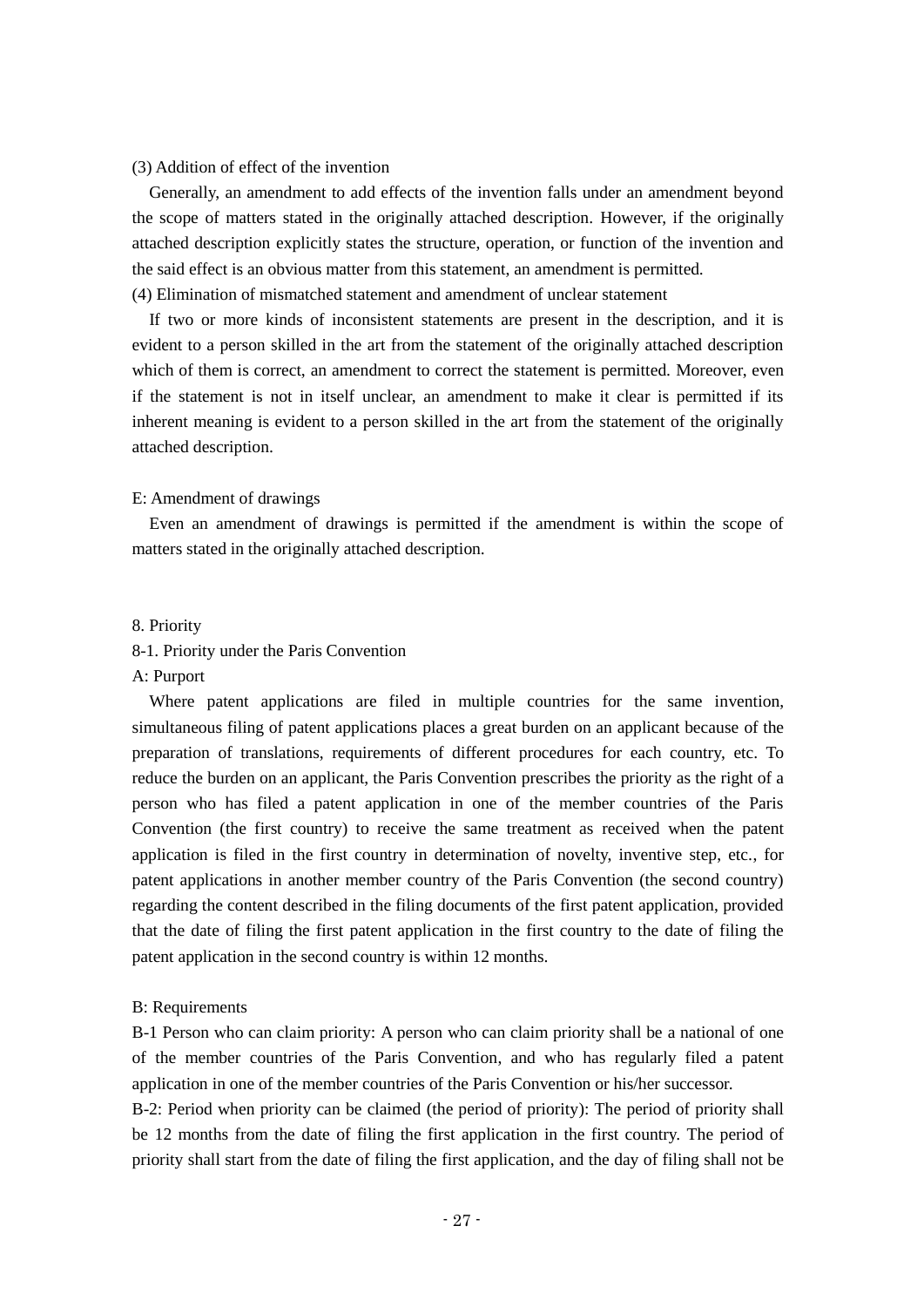included in the period.

B-3: Application that can serve as a basis of priority claim: An application claiming priority shall be an application that is equivalent to a national application under the domestic legislation of any country of the Union, or a regular national application under bilateral or multilateral treaties concluded between countries of the Union and that is adequate to establish the date on which the application was filed, whatever may be the subsequent fate of the application. Only the first application in one of the member countries of the Paris Convention can serve as the basis of a priority claim.

#### C. Effects of priority claim

No subsequent filing shall be invalidated by reason of any acts committed in the period from the date of filing the first application in one of the member countries to the date of filing a subsequent application claiming priority in another member country, in particular, another filing, or the publication/exploitation of the invention. Such acts also cannot give rise to any third–party right. Since the priority has such effects among inventions relating to a patent application in Japan claiming priority under the Paris Convention for the invention disclosed in the filing documents (description, scope of claims and drawings) of the patent application in the first country which served as a basis of priority claim concerned, the patent application concerned shall be treated as if it has been filed on the date of filing of the first application, in applying the provisions of the Patent Act in connection with substantive examination. The date of filing of the first application in these cases is referred to as the priority date.

The effects of priority claim shall be determined, in principle on a claim-by-claim basis. Also, where the matters for defining the invention in one claim are expressed by formal or actual alternatives, the effects of priority claim shall be determined by each alternative. Furthermore, where modes for carrying out the claimed invention are newly added, the effects of priority claim shall be determined for each newly added part.

#### D: Partial priority or multiple priorities

An application in Japan sometimes includes one or more elements that were not included in the first application (partial priority). In this case, the Paris Convention recognizes the claim of priority. In addition, the priority under the Paris Convention can be claimed and filed based on the multiple first applications (including the applications filed in two or more countries), respectively (multiple priorities).

D-1: Partial priority: Where the application in Japan claims priority based on the first application, and the invention relating to a part of claims or alternatives of the application in Japan is disclosed in the first application, the presence/absence of the effects of priority claim based on the first application corresponding to the parts concerned shall be determined.

D-2: Multiple priorities: Where the application in Japan claims priority based on two or more first applications, the invention relating to a part of claims or alternatives of applications in Japan is disclosed in the first application and the invention relating to another part of claims or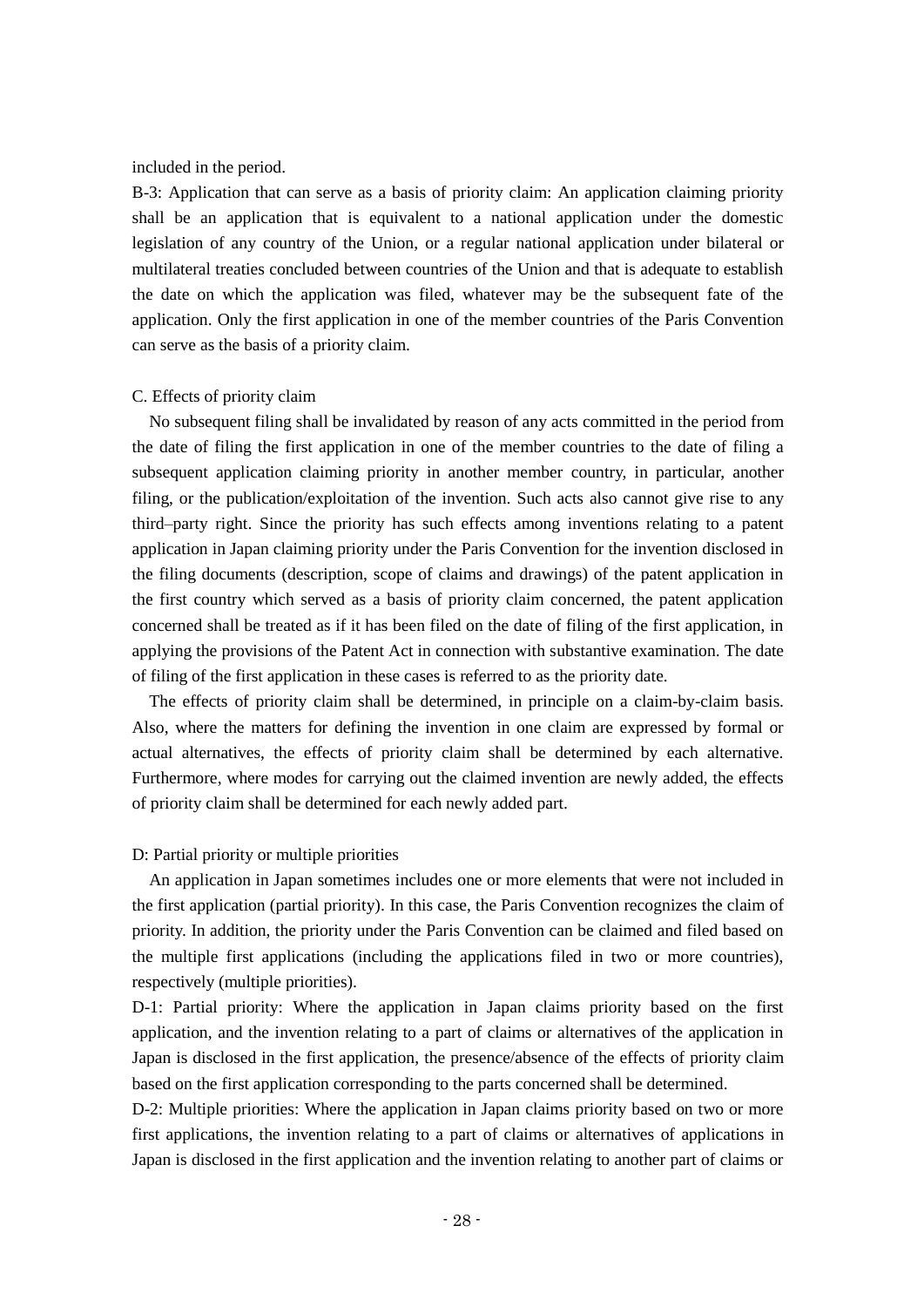alternatives is disclosed in the first application. The presence/ absence of the effects of priority claim based on the first application corresponding to each part shall be determined.

Where the application in Japan claims priority based on two or more first applications, and invention-defining matters of the application in Japan are commonly disclosed in the first applications, the examination should be made considering the date of filing of the earliest application that discloses the matters of the invention as the priority date.

Where the claimed invention of the application claiming priority based on two or more first applications is a combination of the matters disclosed within the entire filing documents of the first applications, and the combination is not disclosed in either of the entire filing documents of the first applications, the effects of priority claim based on either of the applications are not recognized.

E: Cases where an application that serves as the basis of priority claim claims priority

Where the earlier application that served as the basis of priority (the second application) claims priority based on the application filed prior to the above application (the first application), for the parts disclosed in any of the filing documents of the first application in the second application, the second application cannot be "the first application." Therefore the effects of a priority claim are not recognized for those parts that have been already disclosed in the first application, and the effects of priority claim are recognized only for the parts that have not been disclosed in any of the filing documents of the first application.

# F: Treatment of priority claim in the examination

In an application claiming priority, the effects of priority claims are determined only when a prior art document that can be the ground of reasons for refusal is found during the period from the date of priority claim to the date of filing of the application in Japan. Where a reason for refusal arises because the effects of a priority claim are not recognized for the invention relating to the patent application concerned, the notification of reasons for refusal shall specify the claims, and describe that the effects of priority claim are not recognized, along with the reasons. When a written opinion is submitted or a correction of description, etc., is made, the effects of the priority claim shall be newly determined.

# 8-2. Internal priority

## A: Purport

In the internal priority system, in cases where the patent application claiming priority is filed as a comprehensive invention (later application) containing the invention of its own patent application or application for utility model registration that has been already filed (earlier application), for inventions stated in the description etc., of the earlier application among the later application, treatment is recognized to deem the later application to have been filed at the time when the earlier application was filed, in the case of the application of Article 29, etc. The system brought about the following results: a patent application can be filed as a comprehensive invention collecting the content of the invention concerned, and the later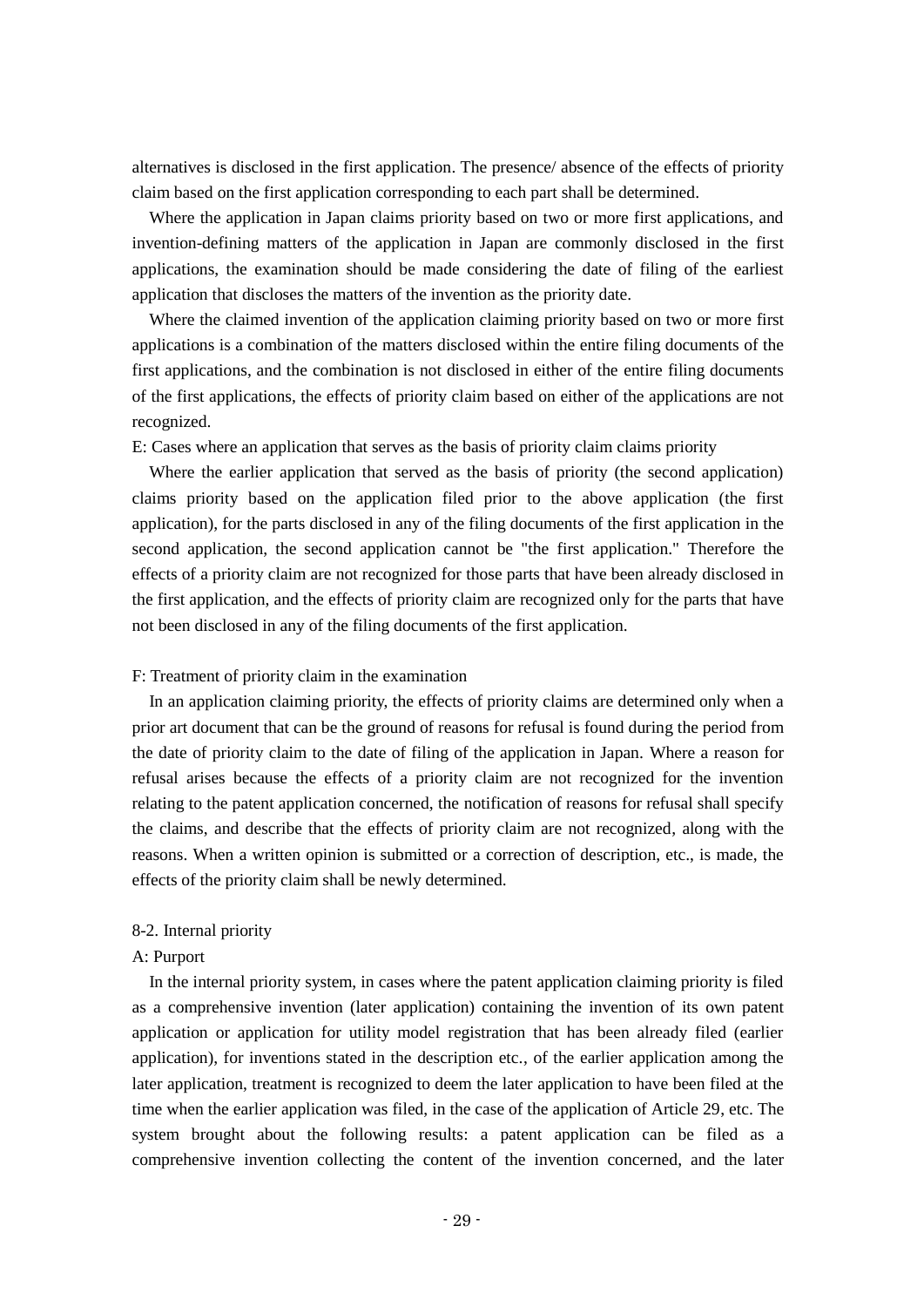improved invention so that the results of technical development can be easily and smoothly protected as a patent right in a complete form. The effects of designation are recognized also in Japan, even where Japan is designated in the PCT international application (self designation) claiming a priority based on the earlier application.

#### B: Requirements

B-1: Persons who can claim priority: Persons who can claim priority are applicants of earlier applications (including their successors) who desire a patent. Therefore, the applicants of the earlier and the later application shall be the same at the time when the later application is filed. Moreover, in case of application by multiple applicants, all applicants of the earlier and later applications shall be completely the same.

B-2: Period when priority can be claimed (period of priority): The period shall be one year from the filing date of the earlier application.

B-3: Application that can serve as a basis of priority claim: The earlier patent application, patent application, or application for utility model registration, except in the following cases of (1) to (4), can serve as the basis of internal priority claim (an application for design registration cannot serve in this capacity). (1) Where the earlier application is a new patent application divided out from or converted from a patent application, or a new patent application based on a utility model registration; (2) Where the earlier application has been abandoned, withdrawn or dismissed at the time when the patent application concerned is filed; (3) Where the examiner's decision or the trial decision on the earlier application has become final and binding at the time when the later patent application concerned is filed; (4) Where the registration of establishment of the utility model right has been effected at the time when the later patent application concerned is filed.

#### C: Effects of priority claim

For inventions claimed in a patent application containing a priority claim, those that are stated in the descriptions originally attached to the request of an earlier application on which the priority claim is based shall be deemed to have been filed when the earlier application was filed, in determination of novelty and inventive step, etc. It cannot be said that the claimed invention of the later application claiming priority is disclosed in the description originally attached to the request of the earlier application unless the claimed invention of the later application is within the scope of matters disclosed in the description, that was originally attached to the request of the earlier application. It is determined whether or not the claimed invention of the later application is within the scope of matters disclosed in the description originally attached to the request of the earlier application, depending on the examples of new matters explained in "7. Amendment Requirements, B: Restriction on Amendment, and B-2: Content Restriction."

The effects of priority claim shall, in principle, be determined on a claim-by-claim basis. Also, where the matters for defining the invention in one claim are expressed by formal or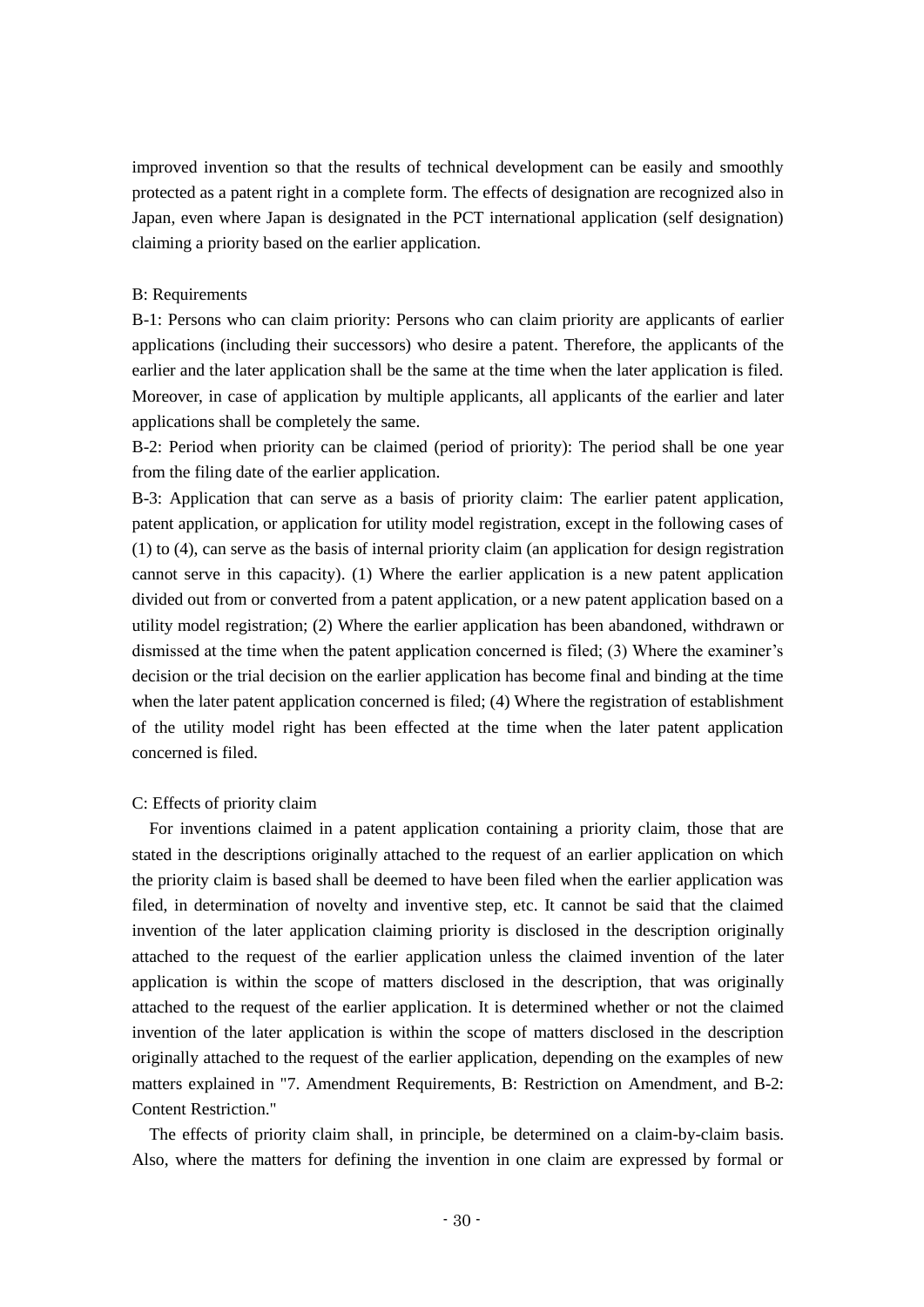actual alternatives, the effects of the priority claim shall be determined by each alternative. Furthermore, where modes are newly added for carrying out the claimed invention, the effects of priority claim shall be determined by each newly added part.

D: Withdrawal of an application that serves as the basis of priority claim

The earlier application that served as the basis of the priority claim shall be deemed to have been withdrawn when one year and three months has lapsed from the filing date of the earlier application. However, this shall not apply in cases where the earlier application has been waived, withdrawn or dismissed; where the examiner's decision or trial decision on the earlier application has become final and binding; where the registration establishing a utility model right with respect to the earlier application has been effected; or where all priority claims based on the earlier application have been withdrawn. The applicant of a patent application containing a priority claim may not withdraw the priority claim after the period of one year and three months has passed from the filing date of the earlier application. In addition, where the patent application containing a priority claim is withdrawn within one year and three months from the filing date of the earlier application, the said priority claim shall be deemed to have been simultaneously withdrawn.

# E: Others

Since cases where an application that serves as the basis for partial priority or multiple priorities, or for priority claim are treated as cases of treatment of claim of priority in examination under the Paris Convention, the explanation is omitted.

# 9. Examples Belonging to the Field of Optical Instruments

As explained in "2. Field of Optical Instruments," several precedents belonging to the field of optical instruments are introduced here to understand the examination standards in the field of optical instruments based on review of the concrete precedents.

Precedent 1: Precedent related to "3. Requirements for Description and Claims, B. Requirement for Claims": In the example indicated, where a parameter invention uses a product specified by using a numerical formula containing a parameter as a constituent element, in order to comply with the support requirement, the scope indicated by the numerical formula and meaning of the technical relation with the effects (performance) obtained shall be stated in the detailed explanation of the invention in such a manner that a person skilled in the art can understand it even without disclosure of specific examples, or in such a manner that the desired effects (performance) can be obtained within the scope indicated by the numeric formula.

Judgment: Hei 17 (Gyo-Ke), No. 10042, Grand Panel case on the action to seek rescission of the JPO decision to revoke the patent

Item in the Patent Office: Opposition 2003-70728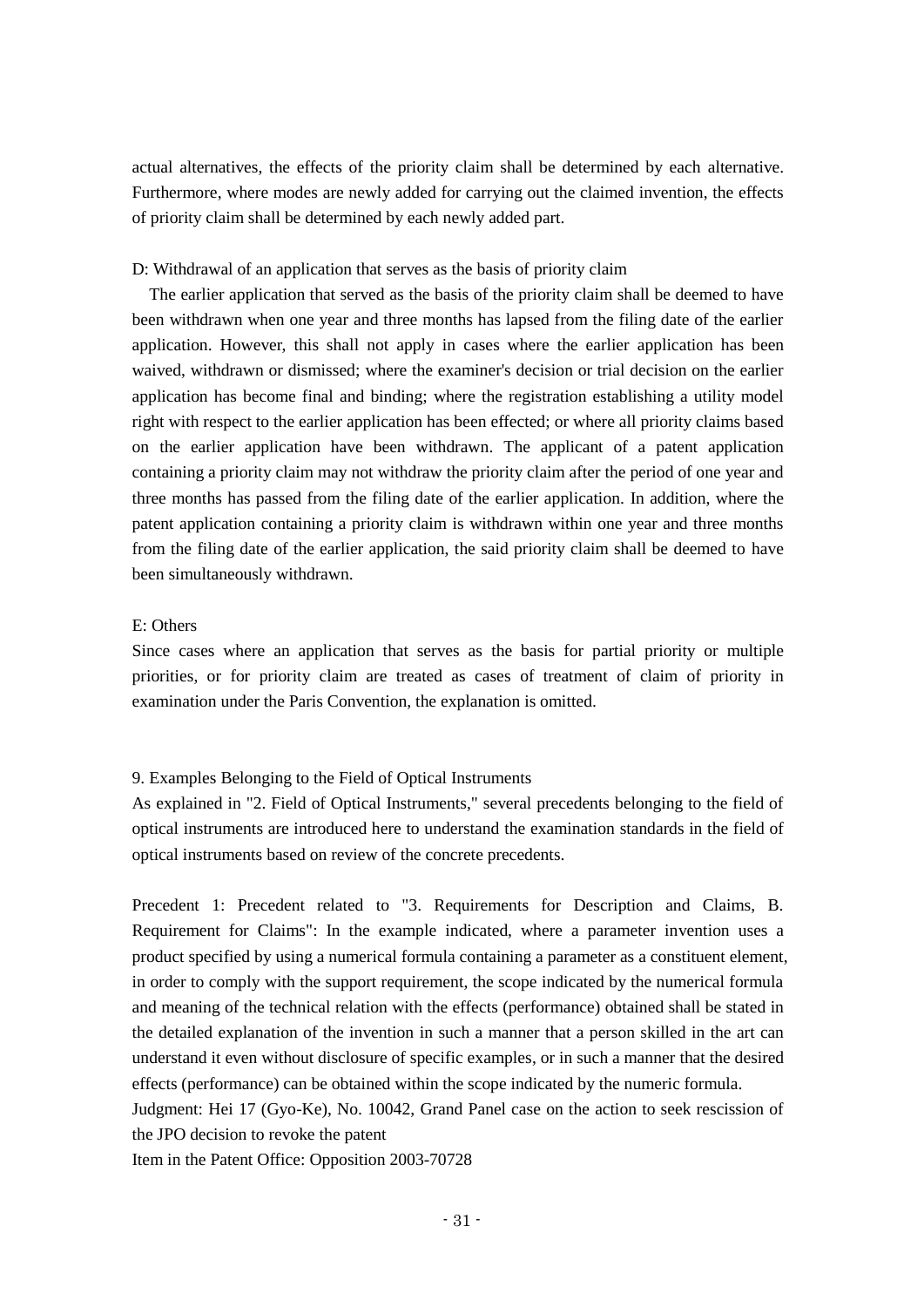Patent No. 3327423 (TOKUGANHEI 5-287608)

IPC: G02B 5/30

[Claims]

[Claim 1] A method of manufacturing a polarizing film by uniaxially stretching a polyvinylacohol-based raw material film, wherein the polyvinylacohol-based raw material film has a thickness in the range of 30 to 100 μm and the relationship between the complete dissolution temperature  $(X)$  in hot water and equilibrium swelling degree  $(Y)$  thereof, is defined by the following expressions:

 $Y > -0.0667X + 6.73$  (I)

 $X \geq 65$  (II)

wherein X is the complete dissolution temperature  $({}^{\circ}C)$  in hot water of a film piece with dimensions of 2 cm X 2 cm;

and Y is the equilibrium swelling degree (weight fraction) when a film piece with dimensions of 10 cm x 10 cm is dipped in a constant-temperature water-bath of  $20^{\circ}$ C for 15 minutes for swelling and then is dried at 105°C for 2 hours, and is calculated from the expression of (film weight after dipping)/(film weight after drying); and the polyvinylalcohol-based raw material film is uniaxially stretched to 1.2 to 2 times the original size thereof in a dyeing treatment process and further to 2 to 6 times the original size thereof in a boron-compound treatment process.

[Claim 2] The manufacturing method according to claim 1, wherein the polyvinylalcohol-based raw material film has a complete dissolution temperature in the range of  $65$  to  $90^{\circ}$ C.

[Claim 3] The manufacturing method according to claim 1, wherein the polyvinylalcohol-based raw material film has an average degree of polymerization of 2600 or more.

"Court Case Summary"

The present case is a case wherein, regarding a patent opposition filed prior to the enforcement of the law against a patent for a "polarizing film manufacturing method" held by the Plaintiff, the Japan Patent Office issued a decision to revoke the patent for the reason that the specification (referring to a "specification" as an application document containing the "Claims") attached to the patent application contained inappropriate decisions. In response, the Plaintiff argued that the decision was erroneous, and requested the cancellation thereof.

The said patent includes the claimed elements of objects specified by ranges indicated by specific formulas using two technical variables (parameters) representing characteristics. In other words, the patent concerns a so-called parameter invention. Thereby, an effect is said to be produced wherein a polarizing film may be manufactured with excellent durability and polarizing performance, featuring excellent stability properties at the time of manufacture. In the present case, however, the legality of the descriptions in the specification, that is, concerning whether or not an invention that deserves the sole and exclusive protection of a patent is disclosed in conformance to Article 36 of the Japanese Patent Law in the specification,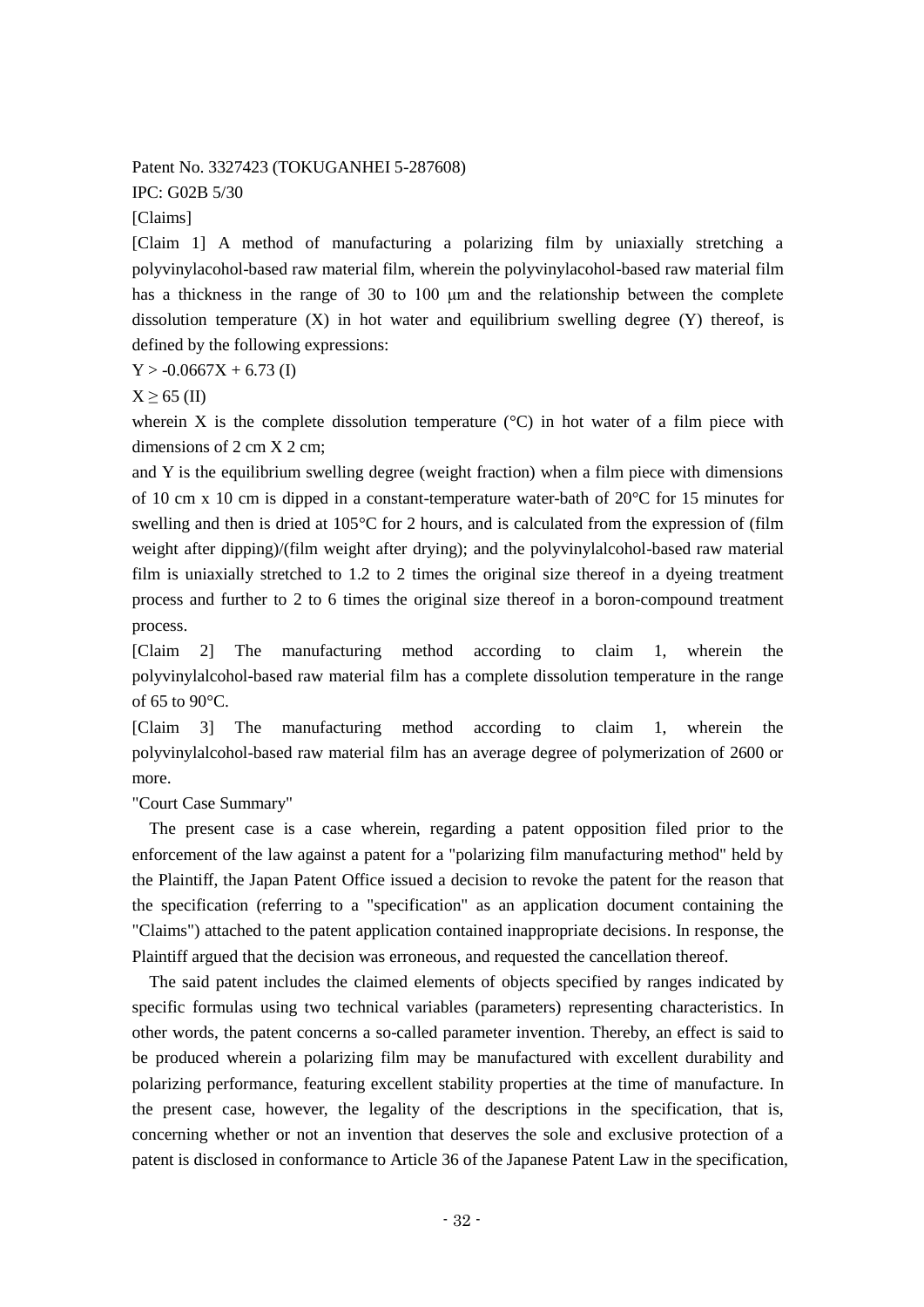the main points in contention are compliance with the so-called support requirement and/or enablement requirement of the specification, and permissibility of supplementation of descriptions of the specification outside of the descriptions themselves by submitting experimental data after the fact.

"Summary of decision by the Japan Patent Office"

(1) Violation of the Requirements for Description and Claims (Support Requirements)

The invention of Claim 1 uses a polyvinyl alcohol-based film where the relationship between the complete dissolving temperature  $(X)$  and the degree of equilibrium swelling  $(Y)$  is represented by Y > -0.0667X + 6.73 (formula (I) and  $X \ge 65$  (formula (II)).

On the other hand, Paragraph [0008] of the present specification states the following: "[Means for Solving the Problem] Whereupon a result of having conducted extensive research in order to solve said problem, the present inventors found that when manufacturing a polarizing film by uniaxially stretching a polyvinylalcohol-based raw film, if a polyvinylalcohol-based film with a thickness of 30 to 100  $\mu$ m, for which the relationship between the complete dissolution temperature in hot water (X) and the equilibrium swelling degree (Y) is within a range indicated by the following formulas, is used as the raw film; and particularly if a polyvinylalcohol-based film with an average degree of polymerization of 2600 or greater is used; the above-mentioned purpose can be achieved. Thereby, the present invention was completed:

 $Y > -0.0667X + 6.73$  (I)

 $X \ge 65$  (II)."

According to the detailed explanation of the invention described in the present specification, it is admitted that since an objective polarizing film in embodiment 1 was produced with the complete dissolution temperature rated at 71.6°C, and the equilibrium swelling degree rated at 1.95 when the drying temperature is 30°C and drying time is 24 hours, with an objective polarizing film in embodiment 2 produced where the complete dissolution temperature was rated at 72°C and the equilibrium swelling degree rated at 2.2 when the drying temperature is 40°C and drying time is 24 hours, both the embodiments satisfy the above two formulas, and the films have excellent polarizing performance and durability.

However, the scope prescribed by Y > -0.0667X + 6.73 (formula (I)) and  $X \ge 65$  (formula (II)) covers a wide range, and the number of embodiments is insufficient to obtain the conviction that all things that satisfy these formulas will have the effects of excellent polarizing performance and durability. Additionally, it cannot be confirmed in light of the recitations in the present specification and technical common knowledge in the said field whether or not something that satisfies the two above-mentioned formulas will have the above-mentioned excellent effects.

As described in the notification of reasons for cancellation, since the method whereby the above two formulas were derived and the grounds and reasons thereof are unknown, the inventions for which patents are being sought cannot ultimately be deemed to have been described in the detailed description of the invention.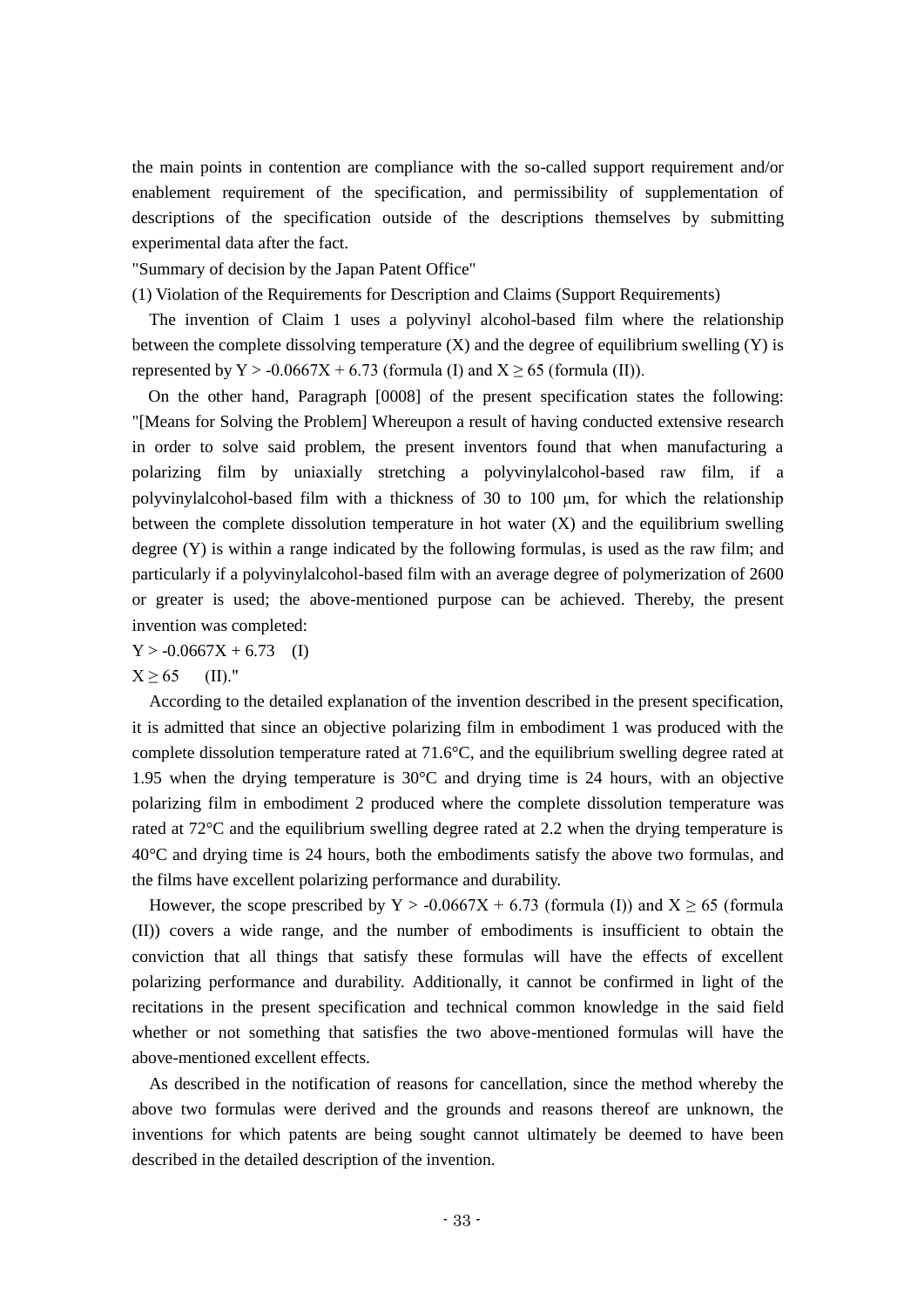#### (2) Violation of the requirements for description

Whereas the two formulas provided above in claim 1 satisfy a scope that covers a wide range, it is unclear, even after taking into consideration the detailed description of the invention of the present specification, under what manufacturing conditions (degree of polymerization of PVA, drying substrate, drying temperature, drying time, and the like) the abovementioned two formulas are satisfied, and a film with excellent polarizing performance and durability can be obtained. Therefore, the detailed description of the invention of the present specification is not deemed to describe the purpose, constitution, and effects of the invention in such a manner that those skilled in the art can readily carry it out.

#### (3) Submission of experimental data after filing

According to the Certificate of Experimental Results, experiments 1 through 8 and comparative experiments 1 and 2 described in certificates were added, and the experimental conditions of the embodiments described in the present specification differ greatly in terms of drying time, temperature and substrate from those of experiments 4 through 8 described in embodiments 1 and 2 of the present specification. Therefore, the addition of experiments with experimental conditions that differ greatly from those described of the embodiments does not supplement the embodiments described in the present specification, and this experimental data cannot be considered during the judgment of this case.

## "Summary of court judgment"

Under the presupposition that inventions are made public, the main purport of the patent system is the granting of patents to said inventions, and the guaranteeing of the sole and exclusive carrying out of said invention over a specific period, thereby encouraging inventions and contributing to the development of industry. The specification that one who wants to receive a patent for a particular invention ought to attach to an application is, essentially, something that has the role of disclosing to the general public the technical contents of the said invention, and to elucidate the scope of the effects thereof after the patent rights are established (technical scope of patented invention), so that in order to receive a patent by describing an invention in the claims, the detailed description of the invention in the specification must contain descriptions such that those skilled in the art can recognize that the problem of said invention can be solved. The reason that the support requirements for specifications provided in former Article 36, paragraph 5, number 1 of the Japanese patent law restricts the descriptions of the claims as provided above is that if an invention that is not described in the detailed description of the invention is described in the claims, sole and exclusive rights would arise for an invention that has not been made public, so the general public would be deprived of the benefit of the free use thereof. Consequently, the threat of inhibiting the development of industry may arise, thereby being contrary to the above-mentioned main purport of the patent system. Also, whether or not the descriptions in the claims comply with the support requirement for specifications ought to be judged by considering whether, upon comparison of the descriptions of the claims and the descriptions in the detailed description of the invention, the invention described in the claims is the invention described therein, and is within such a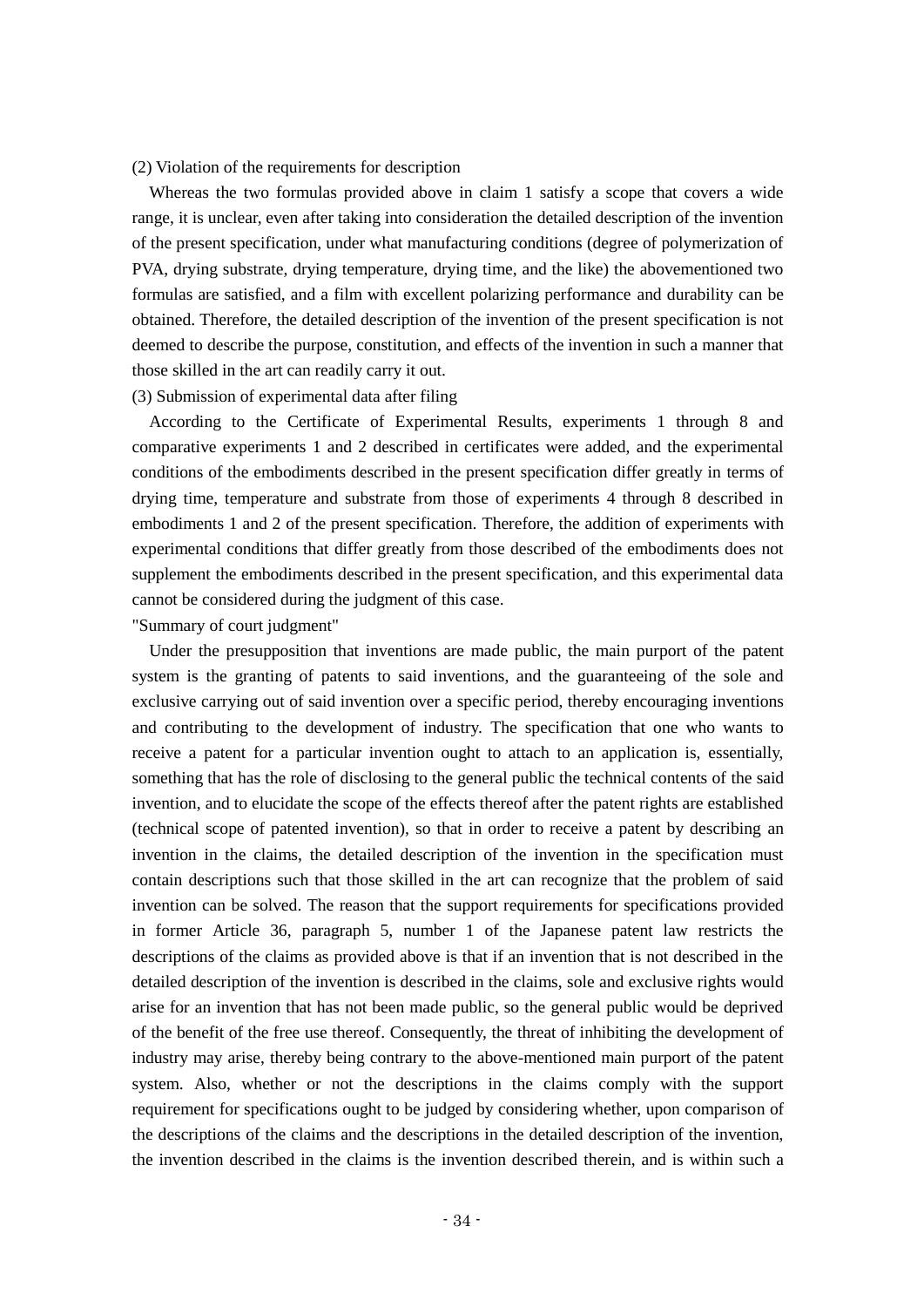scope that those skilled in the art can recognize that the problem of the said invention can be solved from the descriptions in the detailed description thereof, or, if such descriptions or suggestions are lacking, whether the invention is within such a scope that those skilled in the art can recognize that the problem of said invention can be solved in the light of the technical common knowledge at the time of filing, and the proper interpretation is that the patent applicant or the patentee bears the obligation for proving the existence of the support requirement of the specification. --- The present invention is one whose claimed elements that are specified by a range indicated by specific formulas using two technical variables (parameters) represent the values of characteristics, so it concerns a so-called parameter invention, but it is proper to interpret such an invention as one where the detailed description of the invention must be described by disclosing concrete examples so that the descriptions in the claims comply with the support requirement for specifications, in such a manner that those skilled in the art can understand the technical meaning of the relationship between the range indicated by those formulas and the obtainable effects (performance), even if there is no concrete disclosure thereof at the time of filing of the patent, or in such a manner that those skilled in the art can understand that the desired effects (performance) can be obtained within the range indicated by said formulas, by taking into consideration the technical common knowledge at the time of filing of the patent. --- If so, then it ought to be said that it would be impossible for any person skilled in the art who comes into contact with the present specification to recognize that the above-mentioned four concrete examples are evidence that when the complete dissolving temperature  $(X)$  and the degree of equilibrium swelling  $(Y)$  of a PVA film is in a relationship within the range of the x-y plane demarcated by the abovementioned diagonal solid line representing the baseline equation of formula (I) and the abovementioned dotted line representing the baseline equation of formula (II), the problems of conventional PVA based polarizing films would be solved, and a polarizing film having the abovementioned desired performance could be manufactured, even if the technical common knowledge at the time of filing of the present application is taken into consideration. With only such a description in the detailed description of the invention of the present specification, it cannot be said that concrete examples are disclosed and described in a manner sufficient for those skilled in the art to be able to recognize that within the range indicated by said equations, the desired effects (performance) can be obtained. Therefore, the description of claim 1 of the present specification cannot be said to be in compliance with the support requirement for specifications.

Precedent 2: Precedent relating to "7. Amendment Requirements, B: Restriction on Amendment": In the example, it is indicated that the range of numerical limitation described in a claim after amendment can be derived based on multiple descriptions in the specification, even when it is not stated in the specification.

Judgment: Hei 13 (Gyo-Ke), No. 89, Grand Panel case on the action to seek rescission of the JPO decision to revoke the patent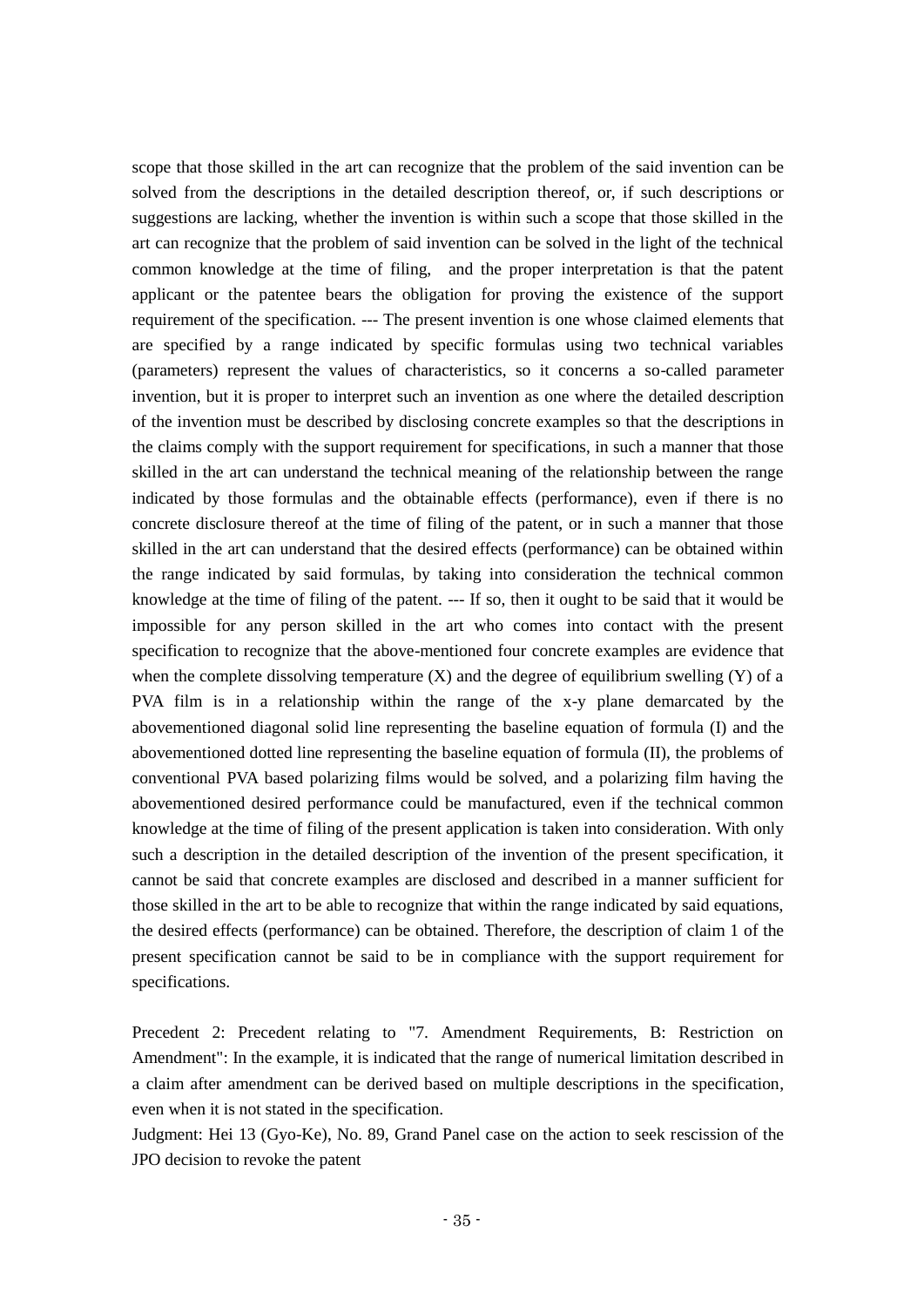Item in the Patent Office; Opposition 75824 in 1998

Patent No. 2762740 (TOKUGANSHO 60-502662)

IPC: H01L 21/30, G03F 7/20

[Scope of claim] (Claims 9 through 23 corrected by correction request)

[Claim 9] A method of manufacturing an integrated circuit comprised of semiconductor material, including a step where excimer laser irradiation narrowed to a bandwidth of 0.1 angstrom or less is generated, a step where part of said narrow bandwidth radiation, at least, is directed to the semiconductor material via only a lens assembly of fused silica glass arranged within the route of said radiation, and a step where said semiconductor material is furthermore processed to completely manufacture said integrated circuit comprised of said semiconductor material.

[Claim 10] The method of claim 9, wherein the method narrows ultraviolet excimer laser irradiation bandwidth to 0.05 angstroms or less.

[Claim 11] The method of claim 9, wherein the method generates ultraviolet excimer laser irradiation of 0.1 angstrom in bandwidth and includes the narrowing of the laser irradiation bandwidth to 0.1 angstrom.

[Claim 12] The method of claim 10, wherein the method generates ultraviolet excimer laser irradiation of more than more than 0.05 angstroms in bandwidth, and includes the narrowing of the laser irradiation bandwidth to 0.1 angstrom or less.

[Claim 13] The method of claim 9, wherein the method narrows the ultraviolet laser irradiation by making it pass through a filter.

[Claim 14] The method of Claim 13, wherein the method employs a filter made of etalon.

[Claim 15] The method of claim 9, wherein the method employs an excimer laser with a bandwidth, causing such a large chromatic aberration that a lens made only of fused silica glass cannot be permitted without narrowing the bandwidth in manufacturing the integrated circuit.

[Claim 16] The method of claim 9, wherein the method projects a patterned reticle image on a semiconductor workpiece via a lens made only of fused silica glass.

[Claim 17] The method of claim 9, wherein the method projects a patterned reticle image on a fine pattern of 0.5 micrometer or less on a semiconductor workpiece via a lens made only of fused silica glass.

[Claim 18] The method of Claim 9, wherein ultraviolet laser radiated by the method has a wavelength of approximately 2,484 angstroms.

[Claim 19] The method of claim 9, wherein said workpiece employed in the method is a resist-coated wafer.

[Claim 20] The method of claim 9, wherein said excimer laser employed in the method is a pulse excimer laser.

[Claim 21] The method of Claim 9, wherein an ultraviolet laser irradiated by the method has a wavelength of approximately 4,000 angstromsor less.

[Claim 22] The method of claim 9, wherein the method includes a step where space is detected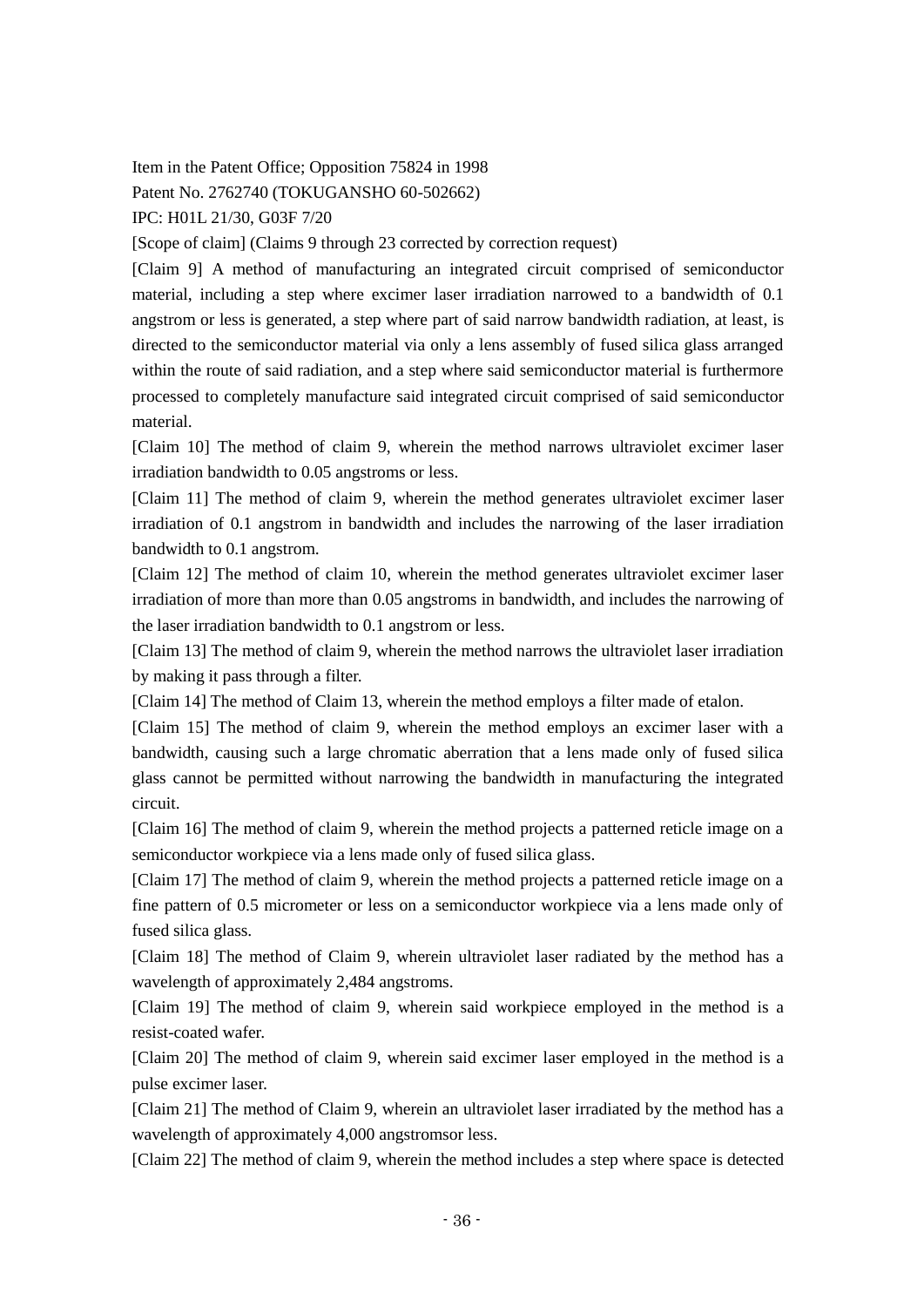between the focal plane of irradiation passing through the lens assembly and the surface of said workpiece, and a step where the center wavelength of said laser is changed to eliminate said space by moving said focal plane of said light beam in response to the detected space.

[Claim 23] The method of claim 9, whose method includes a step where a 2D scanning assembly scans irradiation from said laser to form an enlarged virtual source whose area of the irradiation pulse from said laser is averaged.

"Court Case Summary"

In the present case, regarding a patent opposition filed prior to the enforcement of the law against a patent for a "deep ultraviolet ray lithography" held by the Plaintiff, after a notification of reasons for cancellation was received and a correction request was made within a period specified by the said notification, the Plaintiff received a notification of reasons for refusal of correction, and submitted a written amendment of proceedings for such notification. In this case, the Japan Patent Office decided that "The patents described in Claims 5 and 12, Patent Number 2760740 are revoked. The patent described in Claim 11, Patent Number 2760740, is not revoked." In response, the Plaintiff argued that the decision was erroneous, and requested the cancellation thereof.

"Summary of decision by the Japan Patent Office"

(1)Decision on whether correction is appropriate

(1)-1; In the amendment of correction matters based on the amendment of proceedings dated August 4, 2000, the amendment contents that were intended, in the invention stated in Claim 12 prior to the correction, to correct the matter "[Claim 9] A method of manufacturing an integrated circuit comprised of semiconductor material, including a step where excimer laser irradiation narrowed to a bandwidth of 0.1 angstromor less is generated, a step where the part of the said narrow bandwidth radiation, at least, is directed to the semiconductor material via only a lens assembly of fused silica glass arranged within the route of said radiation, and a step where said semiconductor material is furthermore processed to completely manufacture the said integrated circuit comprised of said semiconductor material," amends the contents to read, "A method of manufacturing an integrated circuit device from a workpiece comprised of semiconductor material, including a step for generating KrF excimer laser pulse irradiation having a relatively wide bandwidth, a step where part of said bandwidth irradiation, at least, is directed to a workpiece with a resist layer via a lens assembly of only fused silica glass arranged within the route of said radiation, wherein said assembly indicates such a large chromatic aberration that cannot be permitted in response to said irradiation of a relatively wide bandwidth, a step where said irradiation bandwidth is fully narrowed to the bandwidth of 0.1 angstrom or less at the half power point so that the said assembly can permit low chromatic aberration although power of each pulse of radiation with the bandwidth narrowed is 5 mJ at least, and a step where the said workpiece is furthermore processed to completely produce the said device from the said workpiece. However, since the technical matter of "power of each pulse of radiation with the bandwidth narrowed is 5 mJ at least" included in the matters after correction means that the power of each pulse of radiation with the bandwidth narrowed is 5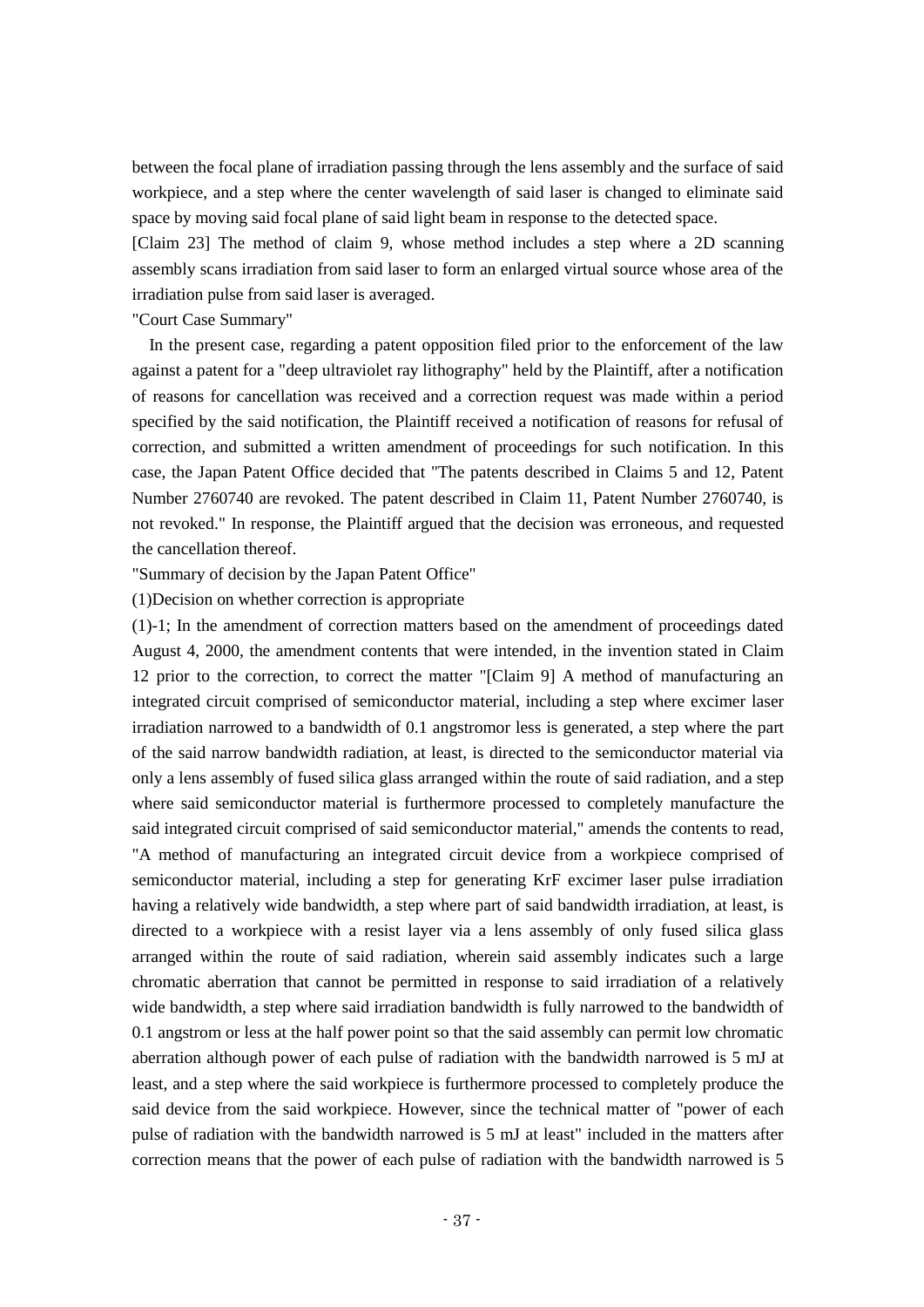mJ or more," this matter is not described in the specification prior to the correction in this case, where only the "power of each pulse is approximately 5 mJ" (paragraph [0018]) is defined. The above-mentioned amendment to correct a matter so as to include a technical issue not described in the specification prior to the correction is to change the gist of the written correction request.

(1)-2; The correction request dated December 15, 1999 includes the contents to correct claim 12, prior to the correction, describing "a method of manufacturing a device, including a step where laser radiation of a relatively wide bandwidth is generated, a step where part of said radiation, at least, is directed to the workpiece via a lens assembly arranged within the route of said radiation, wherein the said assembly responds to the said radiation of relatively wide bandwidth and indicates such a large chromatic aberration that cannot be permitted, a step where said assembly narrows the bandwidth of said radiation so fully that the said assembly can indicate a low chromatic aberration that can be permitted, and a step where the said workpiece is furthermore processed to completely produce the said device from the said workpiece," to the contents of matters described in claim 9, an essential requirement, and claims 10 through 23 for mode of operation of invention, and the corrected claims are as mentioned above.

In claim 9, an essential requirement after the correction, the structure described in claim 12 prior to the correction, including "a method of manufacturing a device, including a step where laser radiation of a relatively wide bandwidth is generated," "said assembly responds to said radiation of relatively wide bandwidth and indicates such a large chromatic aberration that cannot be permitted," and "a step where said workpiece is furthermore processed to completely produce said device from said workpiece" was deleted, with this deletion expanding the technical scope of pthe atented invention specified by the matters stated in claim 12 prior to the correction. The matters described in claims 10 through 23 for the mode of operation of invention also expand the technical scope of a patented invention specified by the matters stated in claim 12 prior to the correction substantially.

(1)-3: The above-mentioned correction includes one not made for any of the purposes of restriction of the scope of claims, correction of errors, and clarification of an ambiguous statement. Therefore, the relevant correction is not admitted.

"Summary of judgment of the court"

--- According to the decision, it is judged that since "the technical matter 'power of each pulse of radiation with the bandwidth narrowed is 5 mJ at least' included in the correction matters, the power of each pulse of radiation with the bandwidth narrowed is 5 mJ or more is a matter not described in the specification prior to the correction in this case, where the 'power of each pulse is approximately 5 mJ' (paragraph [0018]) is only defined. The above-mentioned amendment so as to include a technical matter not described in the specification prior to the correction is to change the gist of the written correction request," and the amendment in this case was judged to be illegal.--- However, --- is described in the specification prior to the correction. According to this description, the use of "appropriate short wavelength laser source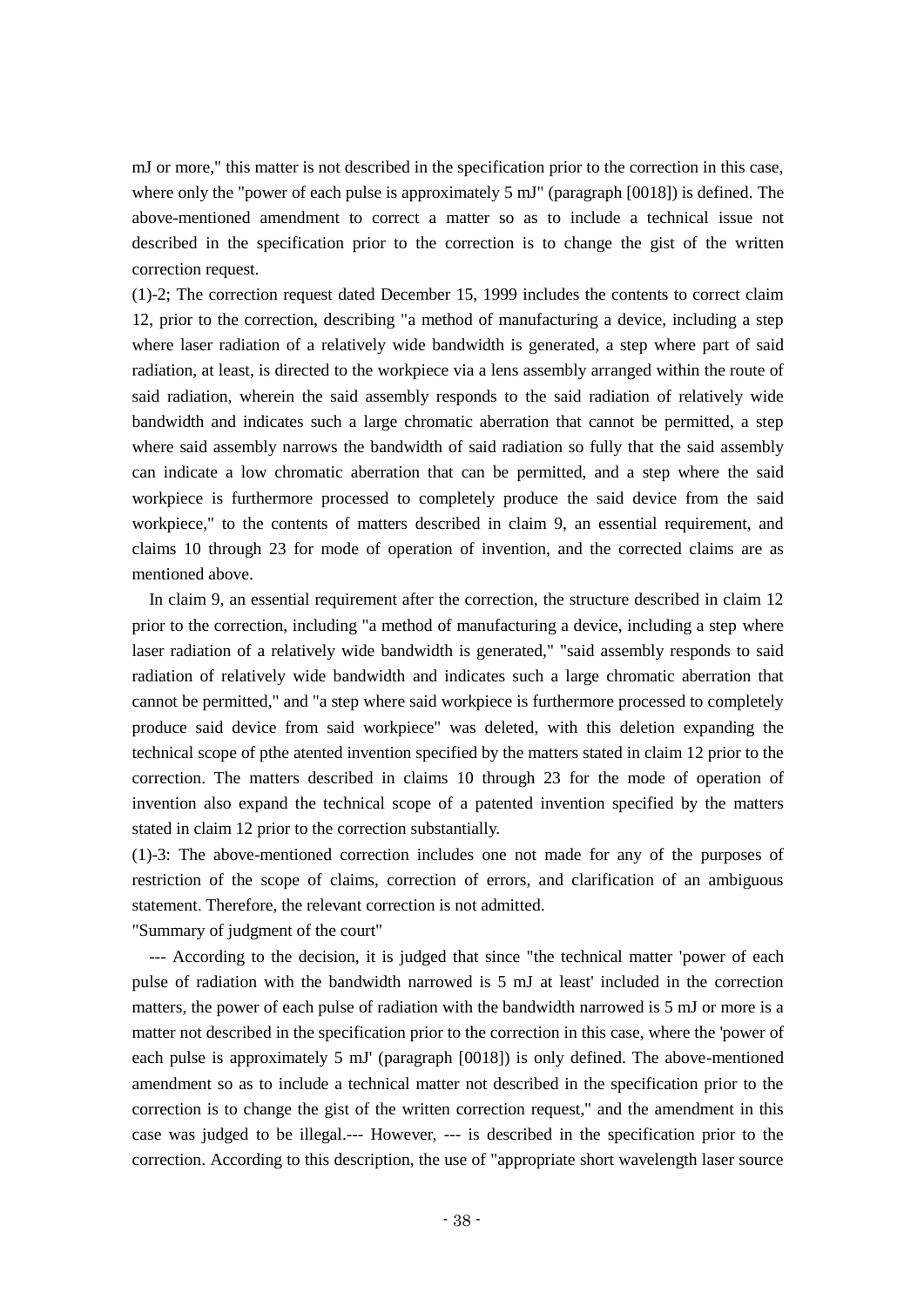with sufficient power," with bandwidth not narrowed, for high resolution lithography is recognized to have been described. Since it is likely that narrowing the bandwidth decreases the power of the short wave laser source, but it seems unlikely that narrowing the bandwidth increases it, the power of each pulse of the laser source in paragraphs [0016] or [0017] can be admitted to be larger than the power of each pulse in paragraph [0018], that is, approximately 5 mJ. That is, it should be said to be described actually in the specification prior to the correction that a short wavelength laser source, whose power of each pulse is larger than approximately 5 mJ, is used for high resolution lithography.

When the statement of paragraph [0018] is further considered taking this into account, the statement "---" means that the high resolution can be achieved by obtaining short wavelength and narrow bandwidth output, and it is rational to interpret that the statement "---" following the said statement means that narrowing the bandwidth may prevent harnessing of the power necessary to attain a high throughput while, as a result of experiment, the power of each pulse was confirmed to be approximately 5 mJ, to retain high resolution, and not to hinder the attainment of high throughput. According to this interpretation, it is clear that the statement in paragraph [0018] "approximately 5 mJ, but --- sufficient" means that power of approximately 5 mJ or more is acceptable, in other words, "the power is 5 mJ at least." The statement of claim 9 after the amendment, in this case, the "power of each pulse of radiation with the bandwidth narrowed is 5 mJ at least," is a description not about the power of light irradiated to "a workpiece comprising of semiconductor material" (irradiation power), but about radiation power. Although it is realizable that the irradiation power is made smaller than the radiation power by installation of a filter, etc., it is clearly difficult to make the irradiation power larger than the radiation power. If it be so, narrowing the bandwidth may reduce the output power, preventing the achievement of high throughput, but it should be said that if the output power (radiation power) is too large, this is not immediately connected to the fact that high resolution cannot be maintained. Therefore, it is furthermore backed up that the statement of paragraph [0018] "approximately 5 mJ, but --- sufficient" must be interpreted as mentioned above. ---Thus, since the statement of claim 9 after amendment in this case "power of each pulse of radiation with the bandwidth narrowed is 5 mJ at least" should be said to be a matter described in the specification before the correction, the identification of deciding this item as "this matter is a matter not described in the specification prior to the correction in this case" is wrong.

Precedent 3: Example related to "5. Novelty or Inventive Step, 5-2. Inventive Step"; In the example, it was indicated that the identification of the present invention described in a distributed publication by recognizing a layer of a high refractive index and a layer of a low refractive index adjacent to each other, as a pair or one unit of optical layers, was mistaken because the content of the claimed invention was unreasonably sought to be found in the description of publication with the claimed invention in mind in the trial decision which identified that document.

Judgment: Hei 18 (Gyo-Ke), No. 10211, Grand Panel case on the action to seek rescission of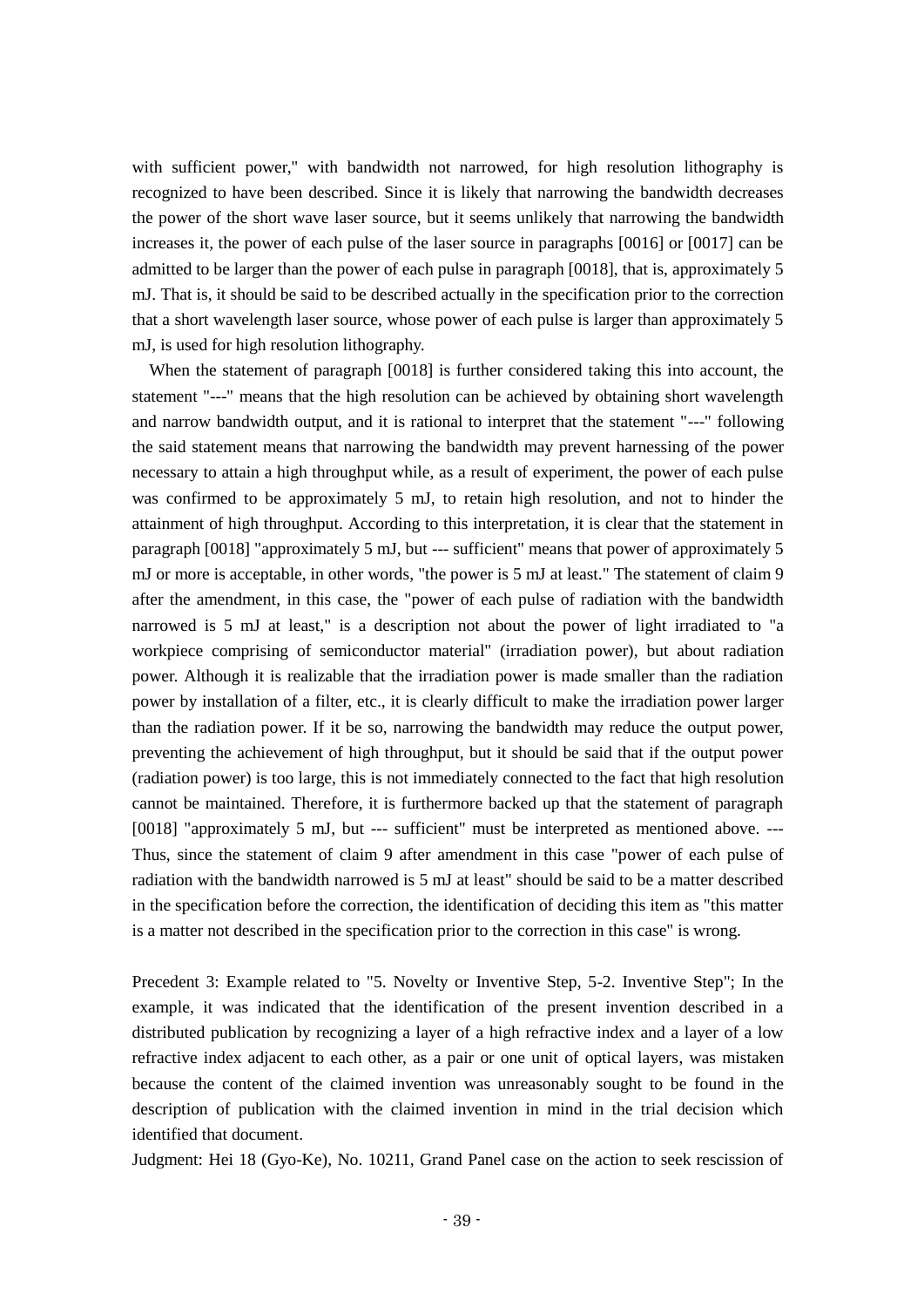the JPO decision Item in the Patent Office; Objection 2003-13402 TOKUGANHEI 6-511080 IPC: G02B 5/08, 5/26, 5/28 [Claims] (Amended claim 2)

[Claim 2] A formable high polymer reflection multilayer object, which has a substantially homogeneous reflective appearance over substantially the entire range of visible spectrum, contains first and second heterogeneous high-molecular materials at least, and contains a sufficient number of alternating layers comprised of the said first and second heterogeneous high-molecular materials that reflect at least 40 percent of visible light incident upon the object, wherein for an object having the in-range optical thickness of more than approximately 190 nm, in total, in the optical thickness of the repeating unit of said high-modular material, most of the individual layers of the said object substantially have first high-molecular material and second high molecular material between which the difference in refractive index is approximately 0.03 at least, and the layers provide the thickness with gradient in repeating units of optical layers to double the difference at least in wavelength between the reflection from the thinnest repeating unit and the thickest repeating unit in the said optical layer.

"Court Case Summary"

Since the plaintiff received a notification of reasons for refusal as a result of an amendment of proceedings related to the claimed invention made by the said plaintiff, the plaintiff submitted another amendment of proceedings (hereinafter referred to as "amendment in this case," and the specification and drawings related to the claimed invention after this amendment is referred to as "specification of the claimed invention"). However, since the plaintiff's patent was refused, the plaintiff requested an appeal against the examiner's decision of rejection. Since the Japan Patent Office reviewed this request as Objection 2003-13402 and then finally decided "the request for a trial is not established," the plaintiff argued that the decision was erroneous, and requested cancellation thereof.

"Trial Decision Summary"

The claimed invention (the invention stated in claim 2) was judged not to be patented based on the provision of the Patent Act, Article 29, Paragraph 2, because a person skilled in the art could easily arrive at the claimed invention based on the invention described in document 1 distributed before the date of priority claim of the claimed invention (invention described in document 1) and the invention described in document 2.

The contents of the invention described in document 1, which were identified to make the above-mentioned judgment, and the points of identity and different points between the claimed invention and the invention described in document 1, are as follows.

(Invention described in document 1) "Two-component multilayer reflection polymer object comprised of a first polymer (A) with a refractive index of n1 and a second polymer (B) with a refractive index of n2, wherein a difference in refractive index between the first polymer and the second polymer is 0.03 at least, sufficient number of layers are formed in the first polymer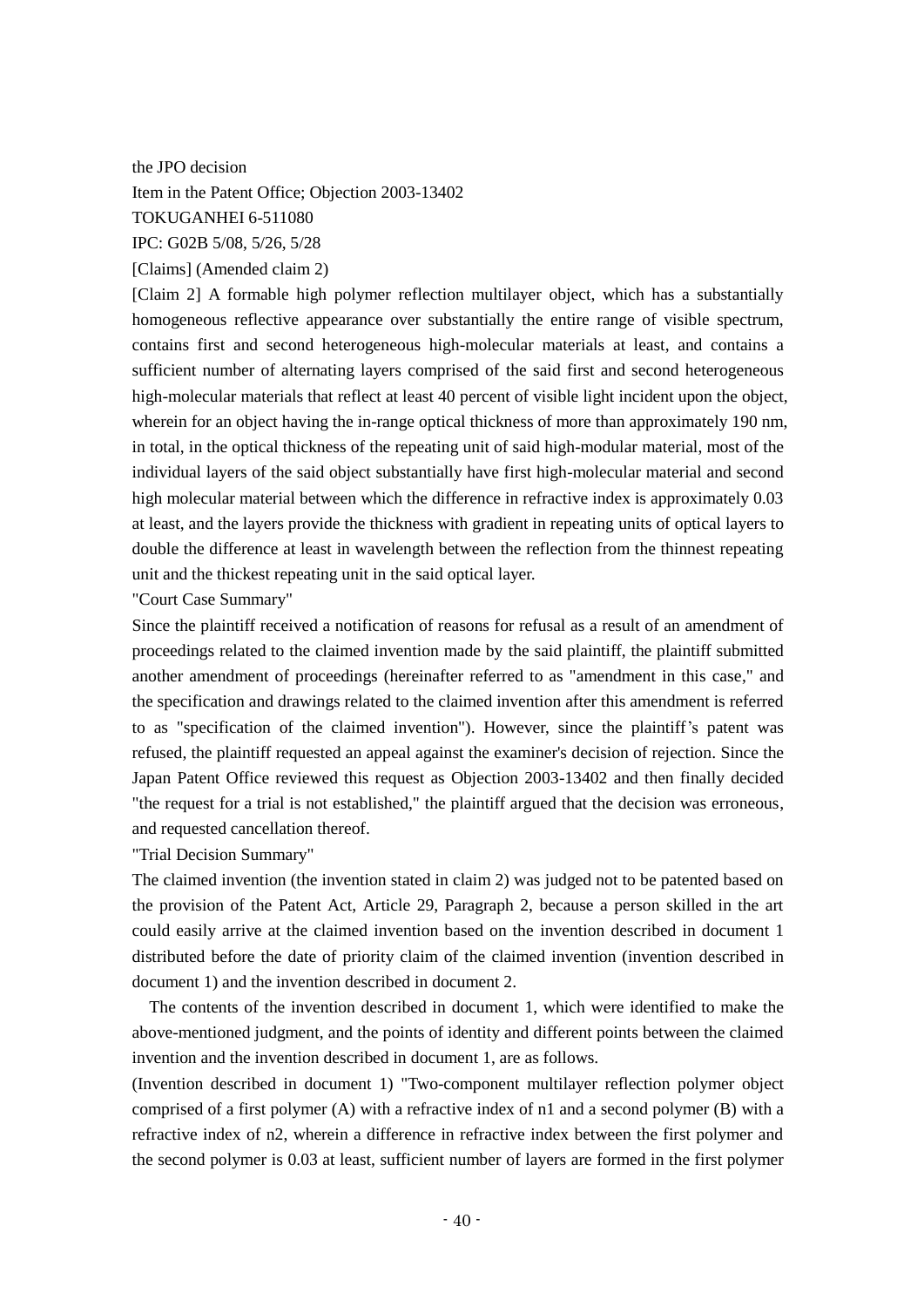and second polymer, and at least 30 percent of light incident upon the object is reflected."

(Point of identity) As a point of identity, it is "a formable high polymer reflection multilayer object which contains sufficient number of alternating layers comprised of the said first high-molecular material and second high-molecular material that reflect light incident upon the object, with the difference in refractive index between the first high-molecular material and the second high molecular approximately 0.03 at least."

(Difference point 1) As a difference point, the high polymer reflection multilayer object stated that the claimed invention has a substantially homogeneous reflective appearance over substantially the entire range of visible spectrum, while it is not described explicitly with respect to the invention described in document 1.

(Difference point 2) As another difference point, the high polymer reflection multilayer object of the claimed invention reflects at least 40 percent of visible light, while that of the invention described in document 1 reflects at least 30 percent of incident light.

In the claimed invention, most individual layers of the object have an in-range optical thickness of repeating units of high-modular material. that is more than approximately 190 nm in total, in optical thickness of repeating unit of high-modular material, and layers of the object provides the thickness with gradient in repeating unit of optical layers to double the difference at least in wavelength between the primary reflection from the thinnest repeating unit and the thickest repeating unit. On the other hand, the invention described in document 1 does not provide the abovementioned description.

"Summary of judgment of the court"

--- It is certain that Examples 3, 4 and 7 of document 2 indicate that the optical thickness of each unit (total of thickness of two layers) sequentially increases from the air side to the substrate side when a pair of two adjacent layers is treated as one unit. However, document 2 does not describe treating a pair of layers with a high refractive index and layers with a low refractive index in proximity to each other as one optical layer unit at all. In addition, it is clear that the layers with a high refractive index and a low refractive index in proximity to each other are not treated as an optical layer unit in document 2 based on the fact that the number of laminated layers is an odd number in Examples 1, 2, 5 and 6. In document 2, the optical film thickness of each dielectric layer in each example is not explained, and the optical film thickness is shown using a design wavelength  $\lambda$ . As this design wavelength is described as 550nm, it cannot be understood either that the film thickness of each dielectric layer of semitransparent mirror described in document 2 was set based on a wavelength that was designed to reflect. In addition, in document 2, as there exist examples where the number of layers is an odd number as mentioned above, it is not possible for a person skilled in the art to recognize the film thickness of a pair of two neighboring dielectrics having a different refractive index as one-unit optical layer with regard only to Examples 3, 4 and 7 whose number of layers described in document 2 is an even number.

The defendant asserts that in case of examples where the number of layers is an odd number among the examples in document 2, the substrate is also regarded as a one-unit dielectric layer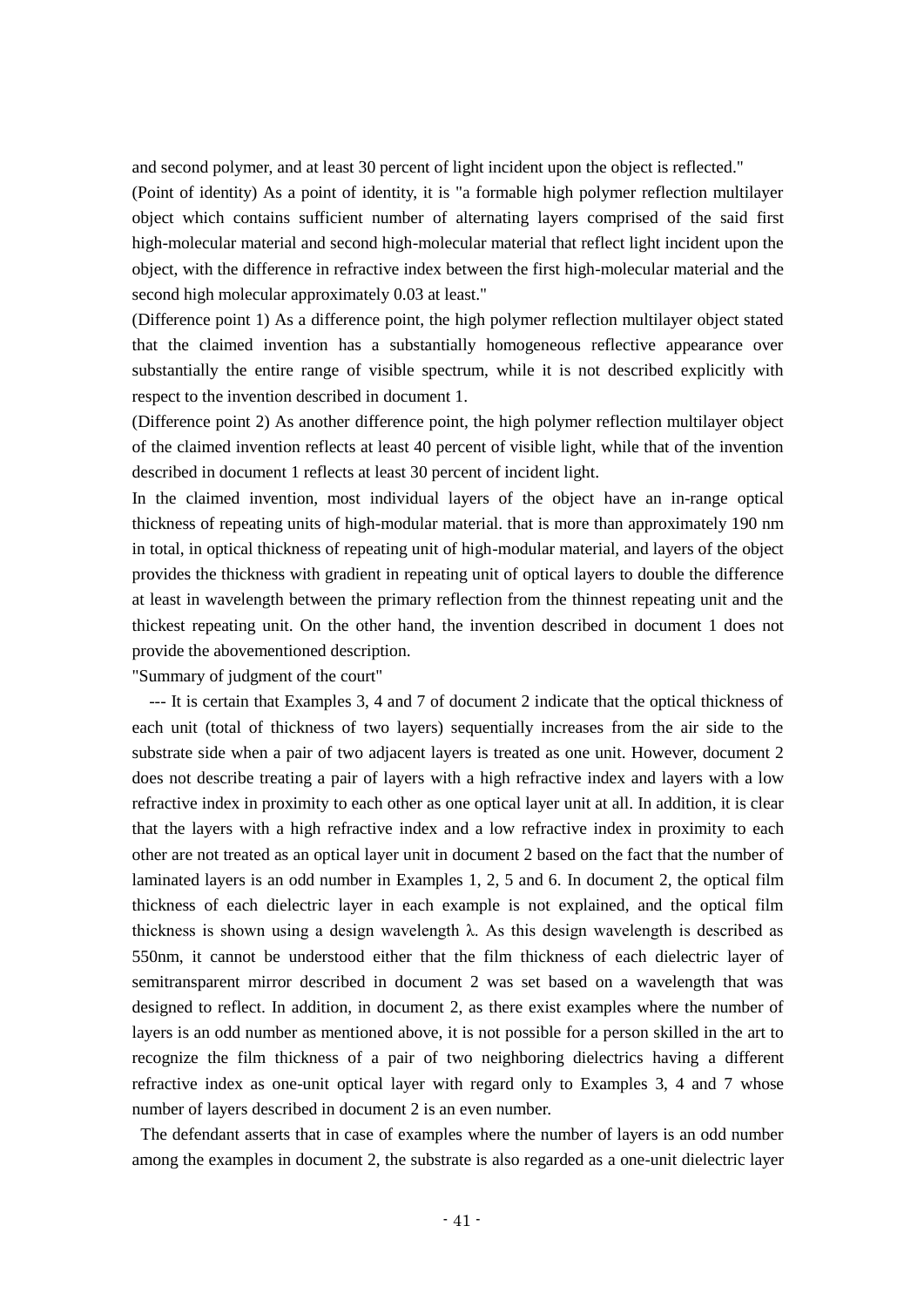because the combination of the substrate and the adjacent dielectric layer forms one unit of two dielectric with a different refractive index. Accordingly, the fact that an example including odd numbered layers is disclosed in document 2 is not an obstacle to the concept that two adjacent layers of dielectric with a different refractive index is regarded as a pair, that is to say, one unit. However, document 2 does not describe that the substrate is recognized as one dielectric layer, or Table 1 to 8 where the thickness of dielectric layers is shown do not describe the optical film thickness of the substrate. In addition, in Table 2 to 8, "H", which stands for half-silvered flat mirror part, excludes air and the substrate. Based on these reasons, there is no choice but to judge that it is unreasonable to recognize the substrate as one dielectric layer regarding the examples including odd-numbered layers among the examples in document 2. At the same time, when regarding the substrate as one dielectric layer, the examples in which the number of layers is an even number means a lack of an adjacent dielectric layer to form a set with the substrate. Therefore, the said claim by the defendant cannot be adopted.

In conclusion, it cannot but be decided that the finding was mistakenly made because the content of the claimed invention was unreasonably sought within the description of document 2 with the claimed invention in mind in the trial decision, which identified that document 2 "discloses laminated multilayer films that are laminated alternately with high refractive dielectric and low refractive dielectric whose optical thickness was provided with gradient in order to allow the entire visible light a high reflection characteristic", and that "laminating two layers having different refractive index and allowing an optical layer thickness gradient in order to provide the entire visible light with a high reflection characteristic" are publicly known based on document 2.

Precedent 4: Example related to "5. Novelty or Inventive Step, 5-2. Inventive Step"; In this example, the judgment was that where it is expected that with state of the art as of filing, replacement of the constituent of the main cited invention with the constituent of the sub cited invention could not achieve the original objective of the constituent of the main cited invention, even if they fall under the same technical field, a person skilled in the art could not easily arrive at such replacement.

Judgment: Hei 17 (Gyo-Ke), No. 10717, Grand Panel case on the action to seek rescission of the JPO decision

Item in the Patent Office: Objection 2002-13257

TOKUGANHEI 10-504964

IPC: H05B 33/44, G02B 3/00, 5/00, etc.

[Claims] (Amended claim 1)

[Claim 1] [Claim 1] An organic light-emitting diode that has two contact electrodes, including one electrode which works as an anode and one electrode which works as a cathode, an organic field where light is generated by electroluminescence when a voltage is applied between said two electrodes, and an optical component whose light-emitting part is covered with siloxane that is arranged in a route via which said light passes, wherein the said optical element is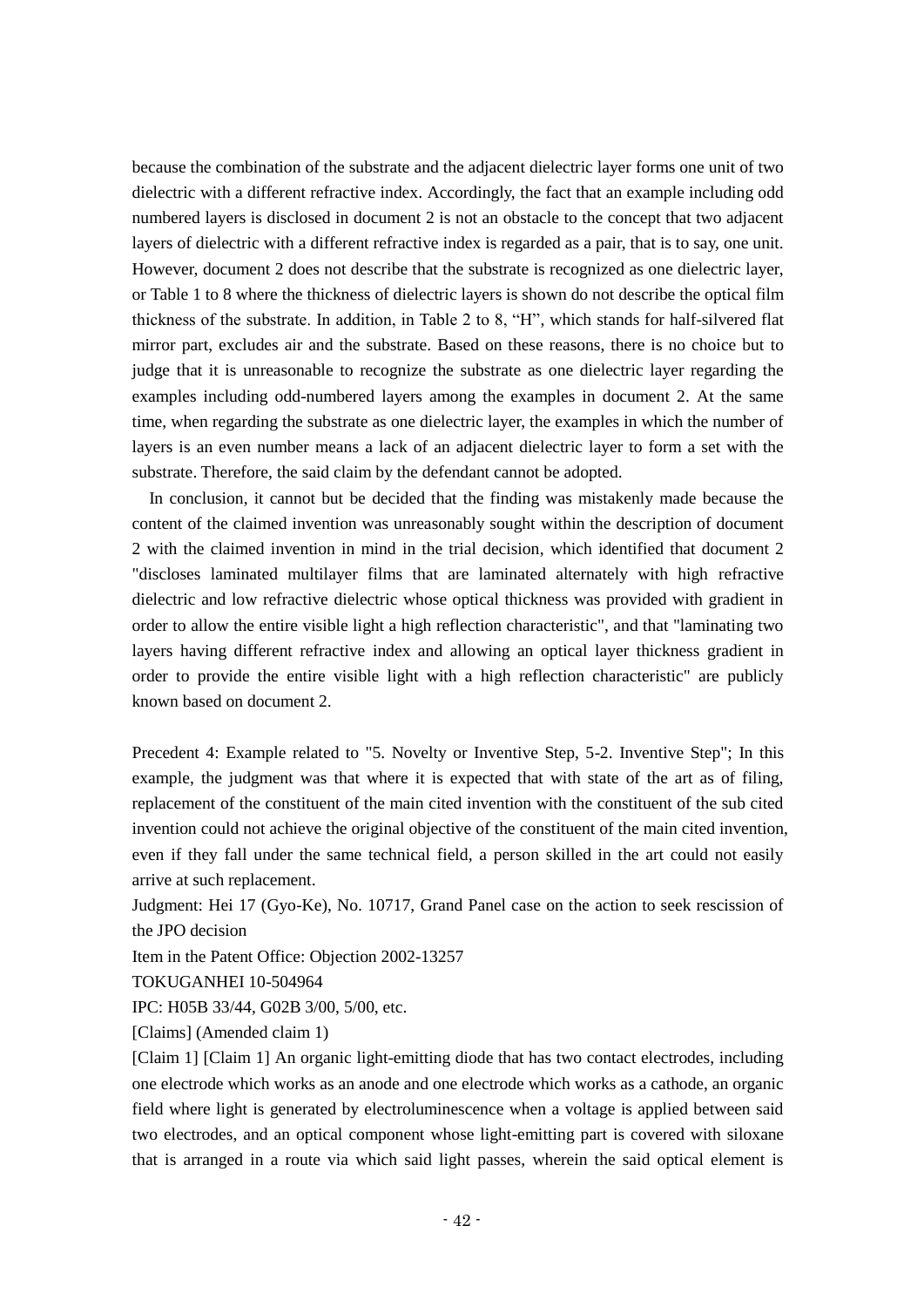embedded in said siloxane or formed in said siloxane, and is combined with lens, diffraction grating, diffuser, light polarizer, or prism, or any of them.

# "Court Case Summary"

The applicant received a decision refusing a patent as a result of a written opinion submitted in response to a notification of reasons for refusal received with respect to the claimed invention. The applicant then requested an appeal against the examiner's decision of rejection. Since the Japan Patent Office had reviewed this request as Objection 2002-13257 and then finally decided "The request for a trial is not established," the plaintiff who had succeeded to the right to receive the patent from the applicant argued that the decision was erroneous, and requested cancellation thereof. The amendment was made to cope with the first notification of reasons for refusal after the decision to refuse a patent.

# "Trial Decision Summary"

The claimed invention (invention stated in claim 1) was judged not to be patentable based on the provision of the Patent Act, Article 29, Paragraph 2, because a person skilled in the art could easily arrive at the claimed invention based on the invention described in publication 1 and publication 3 distributed before the date of the claimed invention and the invention described in publications 2 and 3.

# "Summary of judgment of the court"

In addition, according to the said description of document 1, although the overcoat layer in the cited invention 1b has to be one that could substantially flatten the concave-convex surface of the light dispersal part, there is no evidence to prove that siloxane in the cited invention 3 has a property suitable to flattening in terms of formation method and film thickness. On the contrary, in light of the description of said document 3 and the description of Gazette Publication No.1-307247, it does not seem to be suitable for flattening. If so, even if the light-emitting part (organic EL element in cited invention 1b and laminated structure in cited invention 3) is covered with a coating layer (overcoat layer in cited invention 1b and siloxane in the cited invention 3) both in the cited invention 1b and the cited invention 3, and they fall under the same technical field called organic light-emitting element, that is not enough to reason that a person skilled in the art could have easily arrived at the use of siloxane in the cited invention 3 instead of an overcoat layer in the cited invention 1b.

Although the defendant asserts that the use of siloxane as a flattening film is a well-known technical matter as shown in Gazette Publication No.1-307247 (Reference Otsu No.1) and Gazette Publication No.2-123754 (Reference Otsu No.2), the said Gazette Publication No.1-307247 states that the oxide film formed by CVD method (plasma CVD method) is not suitable to flattening because it is very thin as described above, and the forming method for flattened layer by siloxane (page 3, left-top column line 3-page 3, right-bottom column line 6) is not achieved by the CVD method. This also applies to film formation by siloxane described in Gazette Publication No.2-123754 (page 3, right-top column, the last line  $\sim$  page 3, left-bottom column line 14). In addition, the flattened film described in these documents should be formed not on an organic light-emitting element device like in the cited invention 1b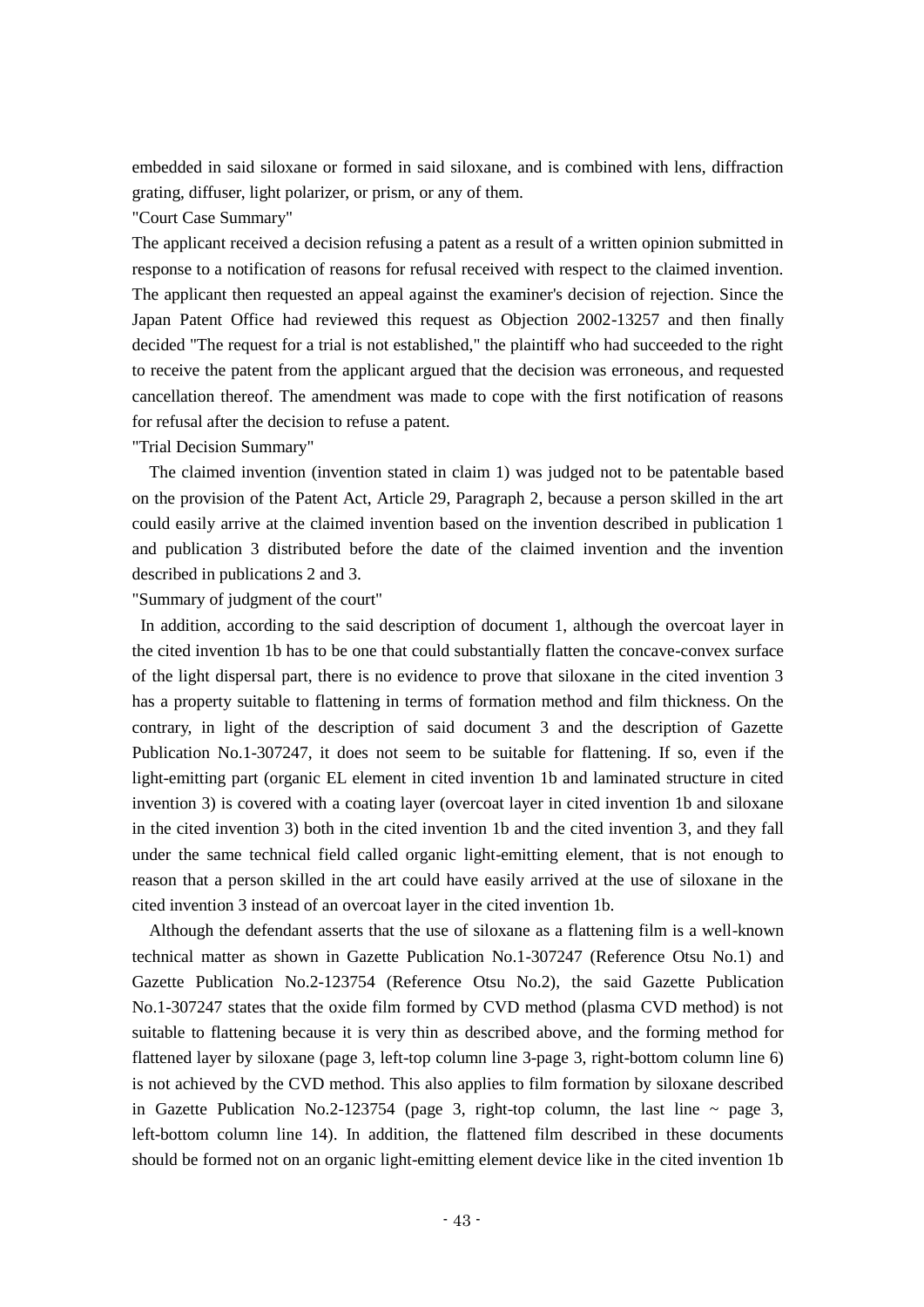and the cited invention 3, but on a semiconductor device. Moreover, there is not enough evidence to prove that it is known that an organic light-emitting element can be treated in the same manner as a semiconductor element with regard to the damage received during the process of protection layer formation. Even if each document mentioned above describes the formation of flattened film using siloxane by methods other than a CVD method in semiconductor devices, that does not prove that it could be easily achieved by a person skilled in the art to form the protection film of siloxane disclosed in document 3, which describes "electrical insulation high-molecular compounds such as polysiloxane which can form film by CVD methods [plasma polymerization method (plasma CVD)]" and "it is desirable to inhibit property degradation of light-emitting layer and counter electrode in the process of protection layer formation as much as possible from a viewpoint of obtaining long-life organic EL elements, and it is particularly desirable to place a protection layer under the vacuum environment by the PVD or CVD method" as mentioned above by means of methods other than the CVD method under a vacuum environment, and to use it for the flattened film instead of the overcoat layer in the cited invention 1b.

 The defendant asserts that the use of an overcoat layer in the cited invention 1b in exchange for siloxane in the cited invention 3 could easily occur to a person skilled in the art who seeks to use a better material. However, siloxane described in the cited invention 3 cannot be recognized as having a suitable property for flattening, as already mentioned, and it cannot be "a better material" in exchange for an overcoat layer described in the cited invention 1b. Therefore, the said assertion by the defendant cannot be accepted. --- For the reasons above, it should be said that the judgment of the reasons for trial decision related to the different point between the claimed invention and the cited invention 1b is erroneous.

Precedent 5: Example related to "5. Novelty or Inventive Step, 5-2. Inventive Step":

In the example, although the trial decision related to the different point judged that the constitution of the claimed invention could easily be arrived at, it was indicated that this decision part was based on false recognition of the description of the cited publication, and the judgment of the trial decision related to the different point was erroneous.

Judgment: Hei 23 (Gyo-Ke), No. 10273, Grand Panel case on the action to seek rescission of the JPO decision

Item in the Patent Office: Objection 2010-15214

TOKUGAN 2009-81341

IPC: H01S 5/40, 5/183

[Claims]

[Claim 1] A 2D surface-emitting laser array, used as a light source for lithographic exposure of an image-forming device, whose surface-emitting laser elements are arranged in a 2D state where m rows (m is an integer of 2 or larger) are in the sub scanning direction and n rows (n is an integer of 3 or larger) are in the main scanning direction, wherein when a space between mesas is used to lay electric wires for individually driving said surface-emitting laser elements,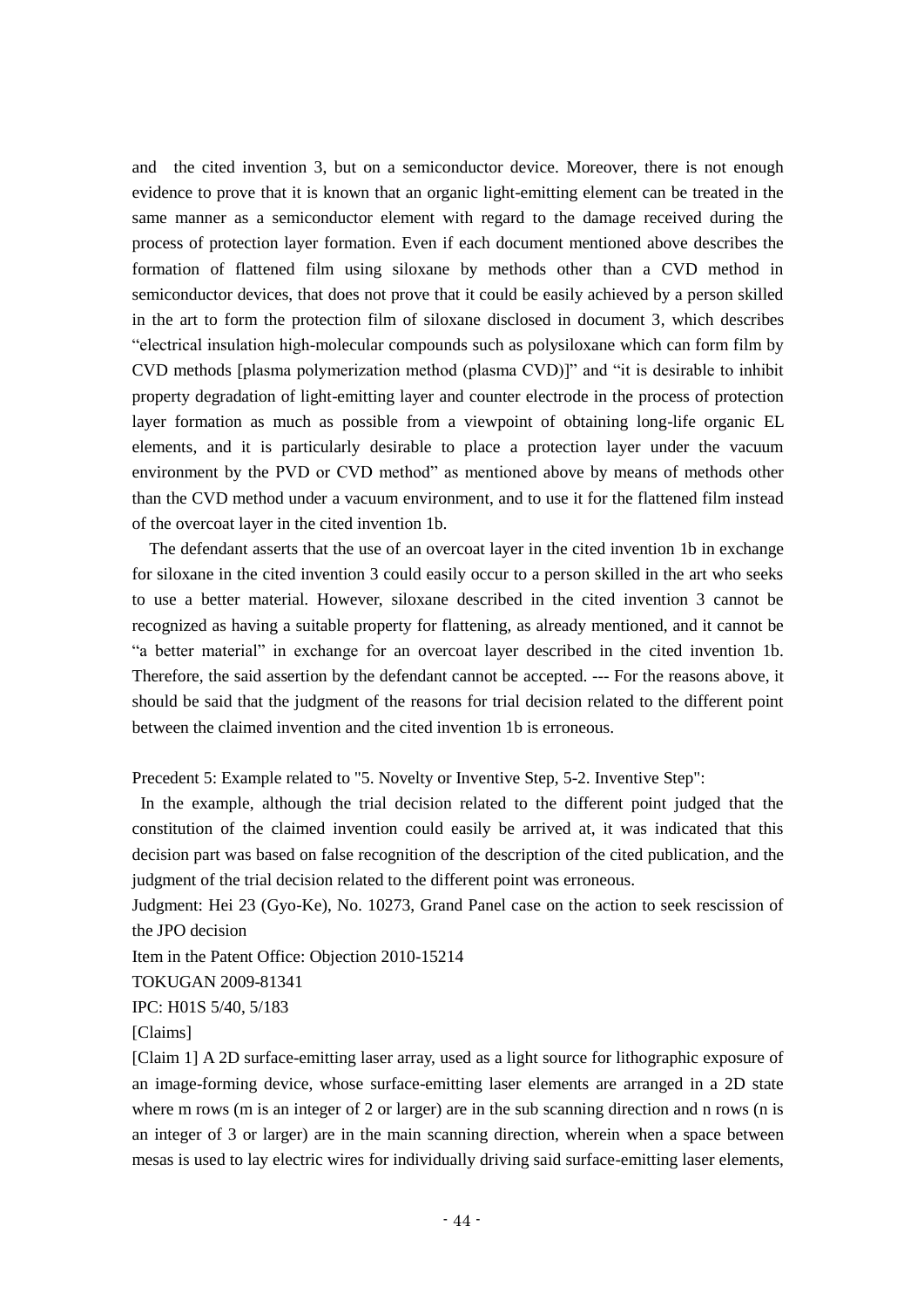and the space between mesas is assigned through the constitution to increase the space in the said m-row direction according to the number of said electric wires passing through between the said mesas,

where the space in the said m-row direction between column j and column  $j+1$  is Dj,

the number of wires passing through between the element (row i, column j) and the element (row i, column j+1) is Fij with the number of wires ( $1 \le i \le m$  and  $1 \le j \le n-1$ ),

the maximum value is Cj among F1j, F2j, --- Fmj, and gT is a set of elements given for individual Dj's corresponding to all j's satisfying Cj=T ( $1 \le j \le n-1$ , and T is a positive integer), and if at least a set of positive integers T1 and T2 exist when each of them satisfies  $0 < T1 < T2$ and sets gT1 and gT2 are not empty, the minimum value of wire width in said electric wires of said surface-emitting laser element, the minimum value is ST among the elements of said set gT and mean value is MT, and neither gT1 nor gT is empty for arbitrary positive integers T1 and T2 satisfying  $0 < T1 < T2$ , the constitution of the 2D surface-emitting laser array satisfies the following conditional formula (1):

 $ST2-MT1>E X (T2-T1) -- (1)$ 

"Court Case Summary"

The applicant's patent was refused as a result of a written amendment of proceedings submitted in response to a notification of reasons for refusal received with respect to the claimed invention. The applicant then requested an appeal against the examiner's decision of rejection. Since the Japan Patent Office had reviewed this request as Objection 2010-15214 and then finally decided "The request for a trial is not established," the applicant argued that the decision was erroneous, and requested cancellation thereof. The amendment was made to cope with the notification of reasons for refusal in the examination.

"Trial Decision Summary"

The claimed invention (invention stated in claim 1) was judged not to be patentable based on the provision of the Patent Act, Article 29, Paragraph 2, because a person skilled in the arts could easily arrive at the claimed invention based on the invention described in the cited publication distributed before the date of the claimed invention.

The cited invention identified to make the abovementioned judgment, and the points of identity and different points between the claimed invention and the invention described in the publication, are as follows:

(Cited invention) "2D VCSEL array, used as a light source for light-writing of an image forming device, that is comprised of surface-emitting laser elements 2D-arranged in the main scan direction and sub scan direction, wherein wires that are formed in said surface-emitting laser elements individually and in which current flows pass through the said surface-emitting laser elements, and two or more wires pass through the said surface-emitting laser elements located in the outermost circumference of the array."

(Point of identity) "A 2D surface-emitting laser array, used as a light source for lithographic exposure of an image-forming device, whose surface-emitting laser elements are arranged in a 2D state where m rows (m is an integer of 2 or larger) are in the sub scanning direction and n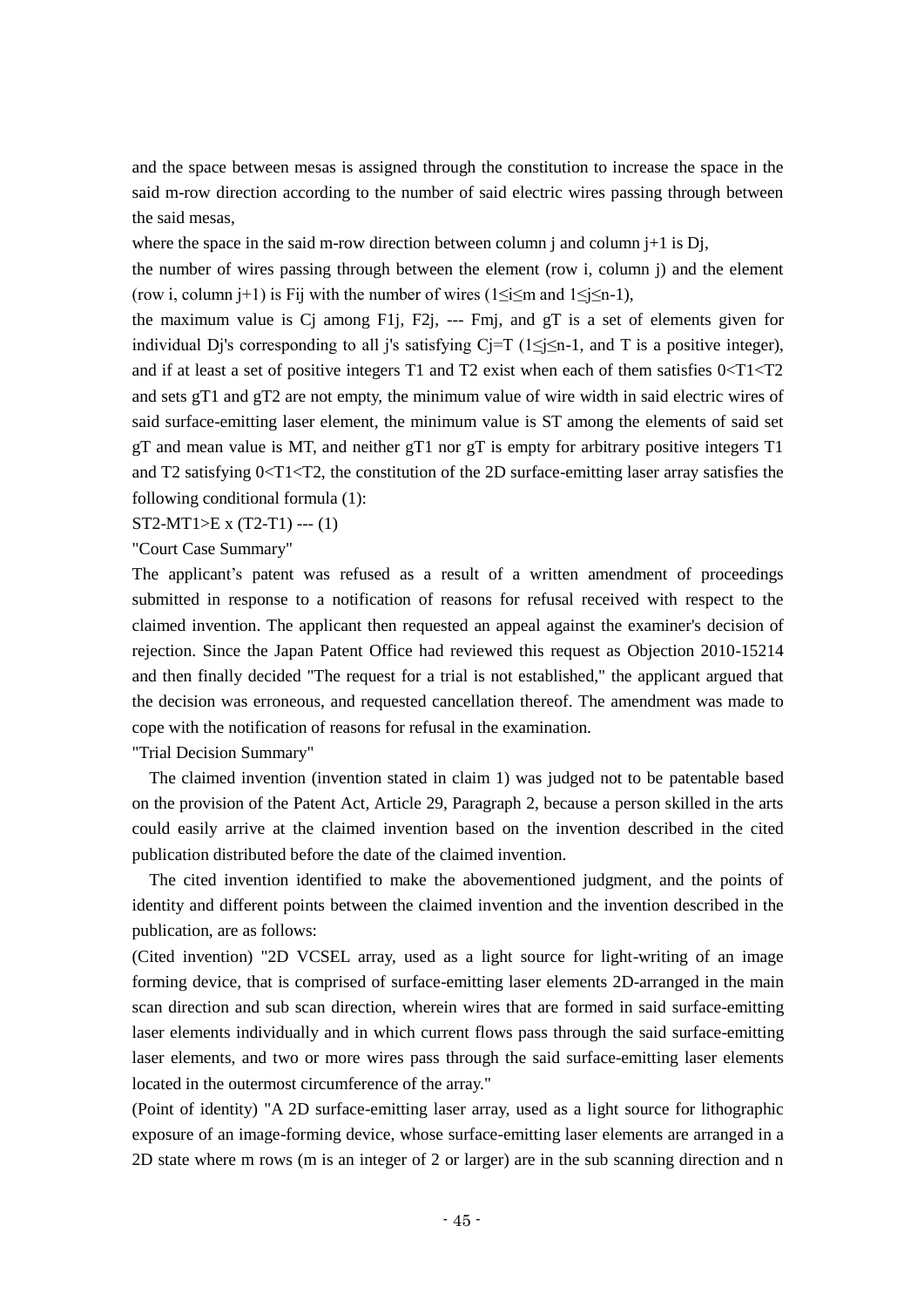rows (n is an integer of 3 or larger) are in the main scanning direction, wherein a space exists between mesas for laying electric wires to individually drive said surface-emitting laser elements."

(Point of difference) In the claimed invention, wherein, when the said space between mesas is "assigned through the constitution to increase the space in the said m-row direction according to the number of said electric wires passing through between said mesas, where the space in the said m-row direction between column j and column  $j+1$  is Dj, the number of wires passing through between the element (row i, column j) and the element (row i, column  $j+1$ ) is Fij with the number of wires ( $1 \le i \le m$  and  $1 \le i \le n-1$ ), the maximum value is C<sub>i</sub> among F1*j*, F2*j*, --- Fmj, and gT is a set of elements given for individual Dj's corresponding to all j's satisfying  $C_i=T$ (1≤j≤n-1, and T is a positive integer), and if at least a set of positive integers T1 and T2 exist when each of them satisfies  $0 < T1 < T2$  and sets gT1 and gT2 are not empty, the minimum value of wire width in said electric wires of said surface-emitting laser element is E, the minimum value is ST among the elements of said set gT, mean value is MT, and neither gT1 nor gT is empty for arbitrary positive integers  $T1$  and  $T2$  satisfying  $0 < T1 < T2$ ," the said space "is constituted to satisfy conditional formula (1)" of "ST2-MT1>E to (T2-T1)." In the cited invention, however, "the number of wires passing through between said surface-emitting laser elements located in the outermost circumference of the array is two or more," and it is unknown that the abovementioned constitution is provided for the space between the mesas of surface-emitting laser elements of the 2D VCSEL array.

"Summary of judgment of the court"

--- (1) The cited publication (Ko 1) is described as follows.

"[00099]

However, if the VCSEL array is comprised of 8 X 8 surface-emitting laser elements, the number of wires passing through the surface-emitting laser elements located in the outermost circumference must be two or more, as pointed out in Patent Document 3 (Judgment Note: Gazette Publication 2003-255274). As the result, the space between surface-emitting laser elements must be wider, and a larger size of 2D VCSEL array is required. This causes a problem whereby the beam space is too narrow to use the light source for high density light-writing. As another problem, the increase in size reduces the number of chips obtainable from one wafer, resulting in increasing cost.

## [0010]

Therefore, this invention was made to solve such problems. The purpose of the invention is to provide such a surface-emitting laser array that can inhibit the increase of the size, even if the number of surface-emitting laser elements is more than 36. ----

[Means for Solving the Problem]

[0012]

According to this invention, the surface-emitting laser array is equipped with n surface-emitting laser elements (n is an integer larger than 36) and n wires. The n surface-emitting laser elements are 2D-arranged. Each of the n wires is connected to a p-side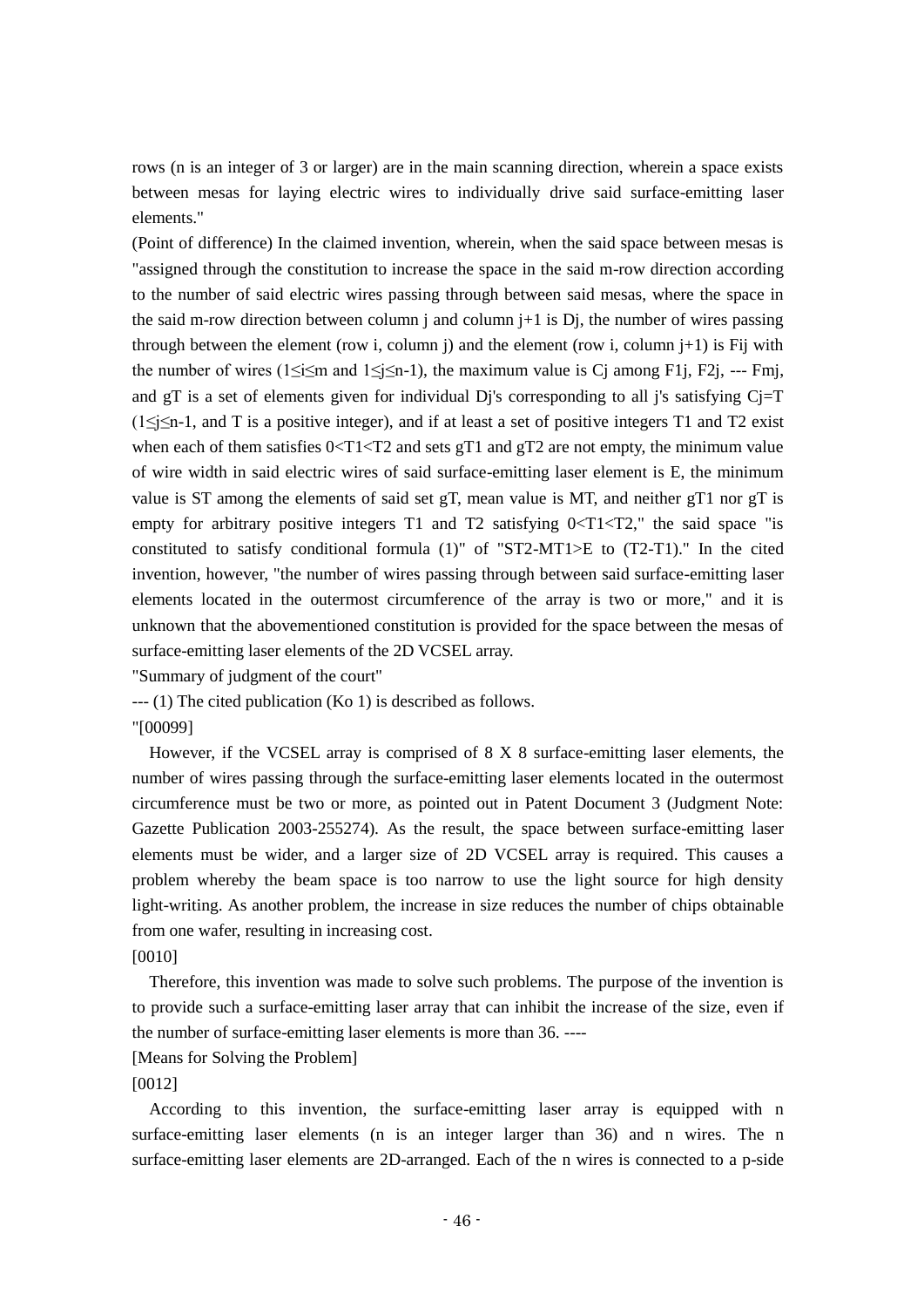electrode or n-side electrode of the surface-emitting laser elements. In addition, the number of wires passing through between the surface-emitting laser elements located at the outermost circumference of the array including n surface-emitting laser elements is 0 or 1."

(2) According to the said description, the cited publication is described as follows: If the VCSEL array is comprised of 8 X 8 surface-emitting laser elements, the number of wires passing through the surface-emitting laser elements located in the outermost circumference must be two or more. As the result, the space between surface-emitting laser elements must be wider, and a larger size of 2D VCSEL array is required. This causes a problem whereby the beam space is too narrow to use the light source for high density light-writing. Another problem also exists whereby an increase in size reduces the number of chips obtainable from one wafer, resulting in increased cost. To solve such problems, the number of wires passing between the surface-emitting laser elements located at the outermost circumference of the array, including n surface-emitting laser elements (n is an integer larger than 36)), must be 0 or 1. The cited publication neither describes nor suggests that the space in the surface-emitting laser elements should positively be widened to lay two or more wires when such wires pass between the surface-emitting laser elements located in the outermost circumference. If so, this means that the cited publication describes or suggests neither the idea that "in a 2D surface-emitting laser array used for electrophotographic device, its light emitting spots do not have to be arranged at equal spaces in the main scanning direction" (paragraph of the specification of the claimed invention [0014]), nor the technical idea that "when a space between mesas is used to lay electric wires for individually driving said surface-emitting laser elements, and the space between mesas is assigned through the constitution to increase the space in the said m-row direction according to the number of said electric wires passing through between said mesas" (constitution B asserted by the plaintiff). Thus, in the cited invention where the number of wires passing through the surface-emitting laser elements is located in the outermost circumference, it cannot be said that a person skilled in the art will easily arrive at the idea that a space between mesas in the main scanning direction of the surface-emitting laser elements is assigned increasingly according to the number of wires passing through the mesas.

When a determination was made in the trial decision with respect to this point of difference, it was therefore erroneous to instruct "in the cited invention where the number of wires passing through between the surface-emitting laser elements located in the outermost circumference is two or more, a person skilled in the art could easily conceive that the space between surface-emitting laser elements, between which the wires are placed, are widened in such a manner that said two or more wires, at least, can pass between the said laser elements."

--- For the trial decision, the court determined that based on the instruction part clarified at the end of 3 (2) above, a person skilled in the art could easily arrive at the constitution of the claimed invention related to the difference. However, this determination is based on a false recognition of the description of the cited publication, and the judgment of the trial decision related to the point of difference was erroneous.